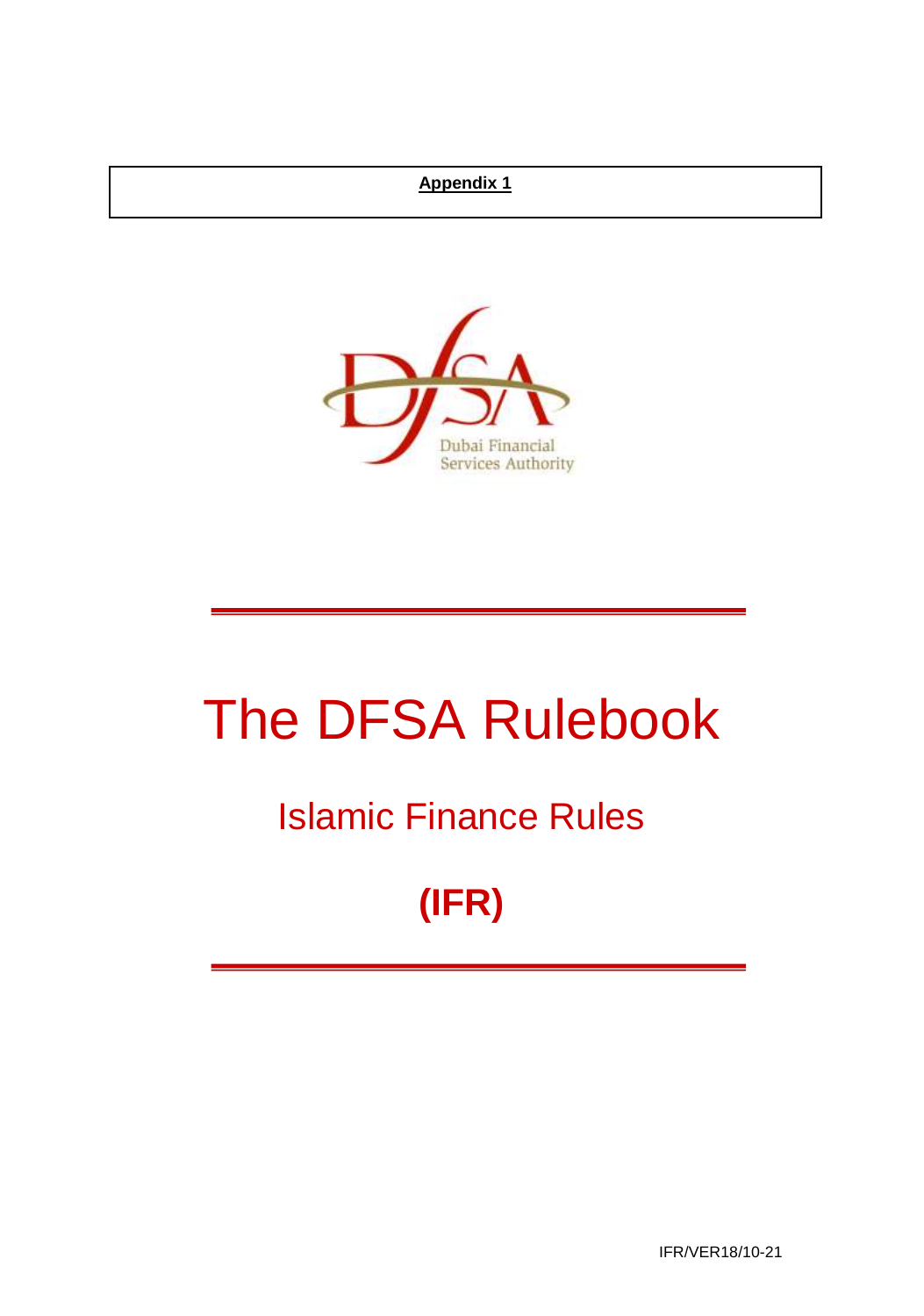

## **Contents**

The contents of this module are divided into the following chapters, sections and<br>appendices:

| $\mathbf 1$ .                                               |                                                       |  |
|-------------------------------------------------------------|-------------------------------------------------------|--|
| 1.1<br>1.2                                                  |                                                       |  |
| $\mathbf{2}$                                                |                                                       |  |
| 2.1<br>2.2<br>2.3<br>2.4                                    |                                                       |  |
| 3                                                           |                                                       |  |
| 3.1<br>3.2<br>3.3<br>3.4<br>3.5<br>3.6<br>3.7<br>3.8<br>3.9 |                                                       |  |
| 4                                                           |                                                       |  |
| 4.1<br>4.2                                                  |                                                       |  |
| 5                                                           | <b>MANAGING PROFIT SHARING INVESTMENT ACCOUNTS 16</b> |  |
| 5.1                                                         |                                                       |  |
| 5.2<br>5.3<br>5.4                                           |                                                       |  |
| 6                                                           |                                                       |  |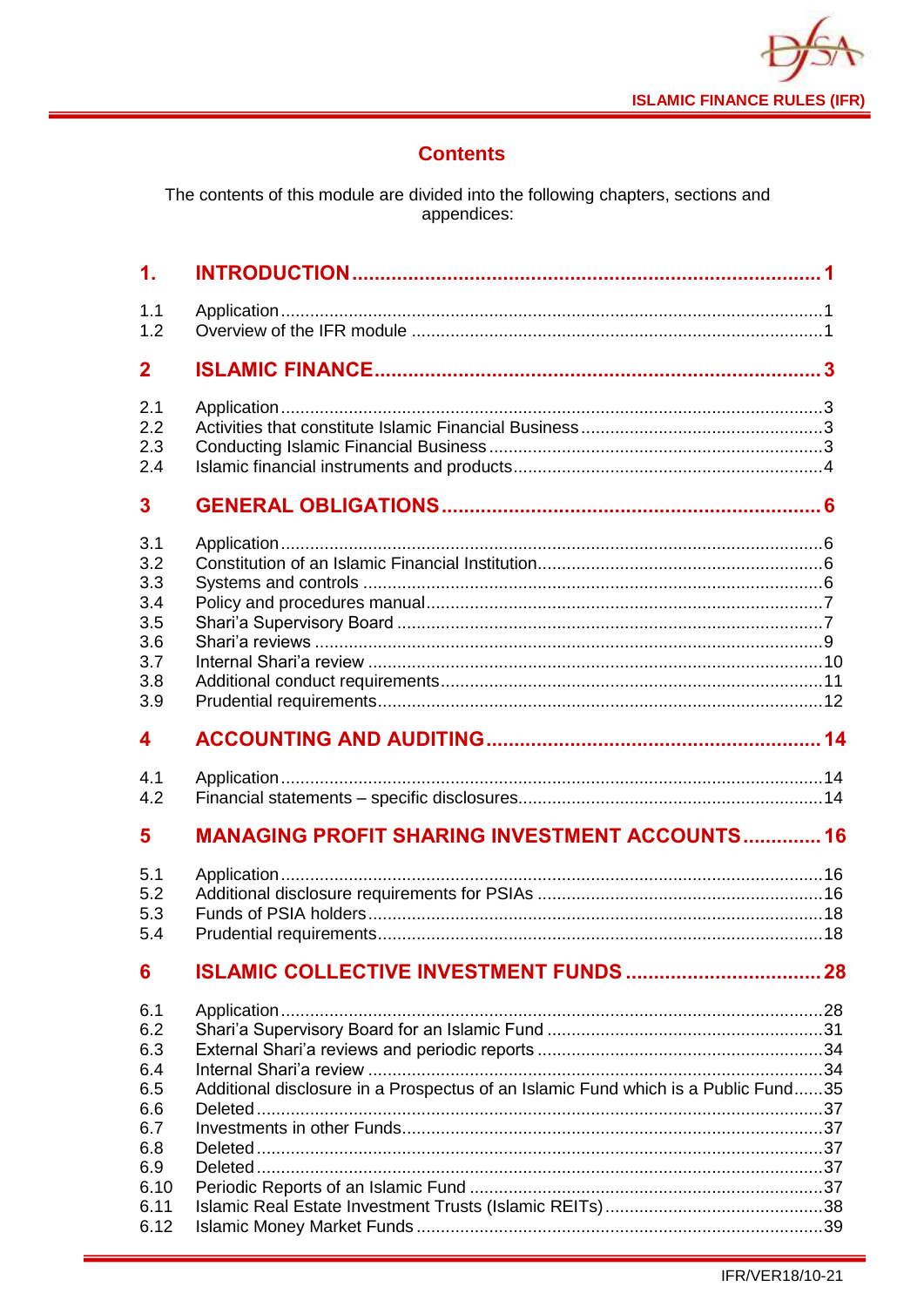

**ISLAMIC FINANCE RULES (IFR)**

| 6.13              |                                                                                                                                                                           |  |
|-------------------|---------------------------------------------------------------------------------------------------------------------------------------------------------------------------|--|
| 7.                |                                                                                                                                                                           |  |
| 7.1<br>7.2<br>7.3 |                                                                                                                                                                           |  |
| 8.                |                                                                                                                                                                           |  |
| 8.1<br>8.2        |                                                                                                                                                                           |  |
|                   | APP 1 PROSPECTUS DISCLOSURES FOR ISLAMIC FUNDS  44                                                                                                                        |  |
| A1.1<br>A1.2      | Shari'a approval process statement for offers of Domestic Funds from the DIFC 44<br>Shari'a approval process statement for offers of Foreign Funds in or from the DIFC 44 |  |
|                   |                                                                                                                                                                           |  |
| A2.1<br>A2.2      | Continuing obligations - Market disclosures for listed entities45                                                                                                         |  |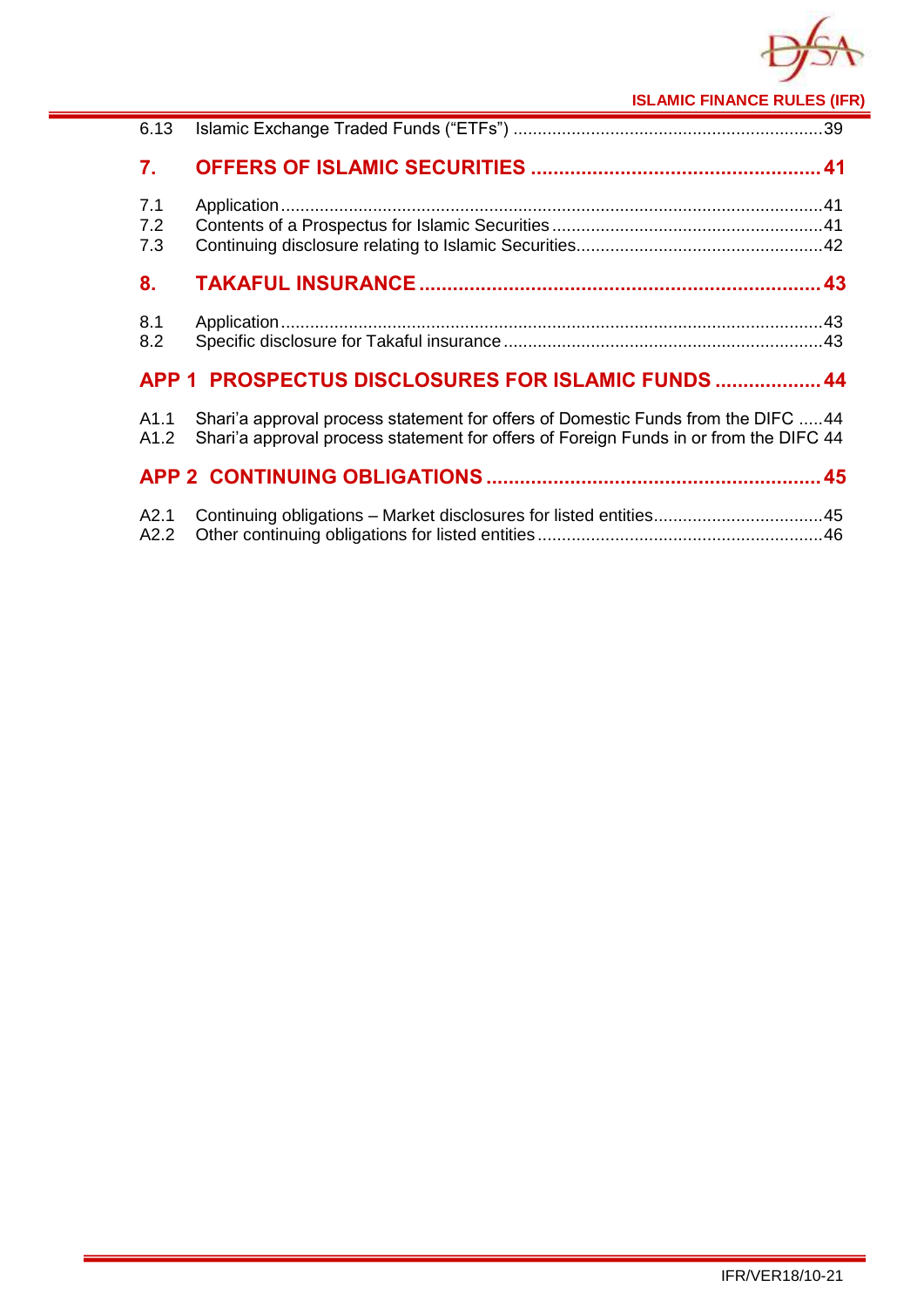

## <span id="page-3-0"></span>**1. INTRODUCTION**

## <span id="page-3-1"></span>**1.1 Application**

- **1.1.1** This module (IFR) applies to:
	- (a) every Person who carries on, or holds itself out as carrying on, a Financial Service in or from the DIFC as in accordance with Shari'a;
	- (b) a Domestic Fund which is operated or held out as being operated as an Islamic Fund;
	- (c) a Person making an Offer in or from the DIFC relating to an Investment which is held out as Islamic or Shari'a compliant.

#### **Guidance**

- 1. Most of the requirements that apply to Persons conducting Financial Services or distributing Securities as Islamic or Shari'a compliant are included in this module. There are other more generic requirements relating to such Financial Services or activities that are included in other modules of the DFSA Rulebook.
- 2. To enable Persons carrying on or proposing to carry on Islamic finance activities to easily access the Islamic finance related requirements applicable to their activities, the DFSA has created a web-based Islamic Finance Handbook. This handbook allows electronic navigation to reach the relevant provisions in the IFR and other DFSA Rulebook modules where Islamic finance related requirements applicable to specific Islamic finance activities are located. The handbook is accessible from the DFSA web-site.
- 3. Investment Tokens are Investments defined in GEN A2.1.1(3). An Investment Token is likely to be held out as being Islamic or Shari'a compliant when it is referred to using terms such as 'Islamic investment token, 'Islamic security token', 'sukuk token', 'Islamic fund token' or any other name that suggests or implies it is Islamic or Shari'a compliant.

## <span id="page-3-2"></span>**1.2 Overview of the IFR module**

- 1. Rules in this module are made under or for the purposes of a number of laws, including the Regulatory Law 2004, the Law Regulating Islamic Financial Business 2004 and the Collective Investment Law 2010. Guidance may indicate the relevant legislation.
- 2. Chapters 2 and 3 contain the general requirements and obligations that apply to an Authorised Person who carries on any Financial Service as Islamic Financial Business. Chapter 4 contains the accounting and audit requirements that apply to such Persons.
- 3. Chapter 5 contains additional requirements that apply to an Authorised Firm that carries on the Financial Service of Managing Profit Sharing Accounts.
- 4. Chapter 6 contains the additional requirements that apply to a Fund Manager of an Islamic Fund.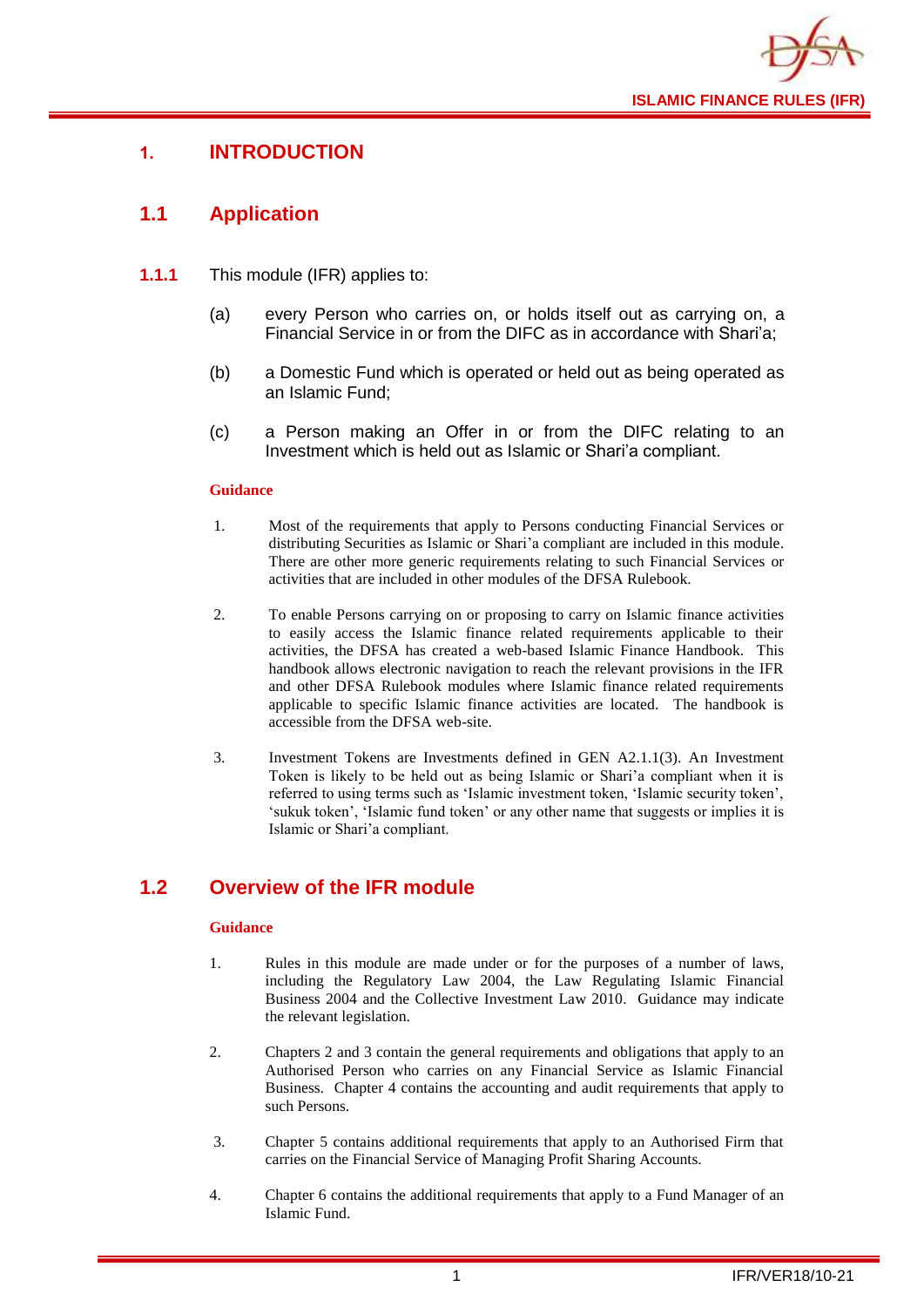

- 5. Chapter 7 contains specific requirements that apply to Reporting Entities which Offer Securities as Shari'a compliant. However, the general requirements that apply to such Offers with which the Reporting Entities must comply continue to be in the Markets Rules (MKT module).
- 6. Chapter 8 contains the additional requirements applying to Persons who carry on Insurance Business or Insurance Intermediation as Takaful Insurance.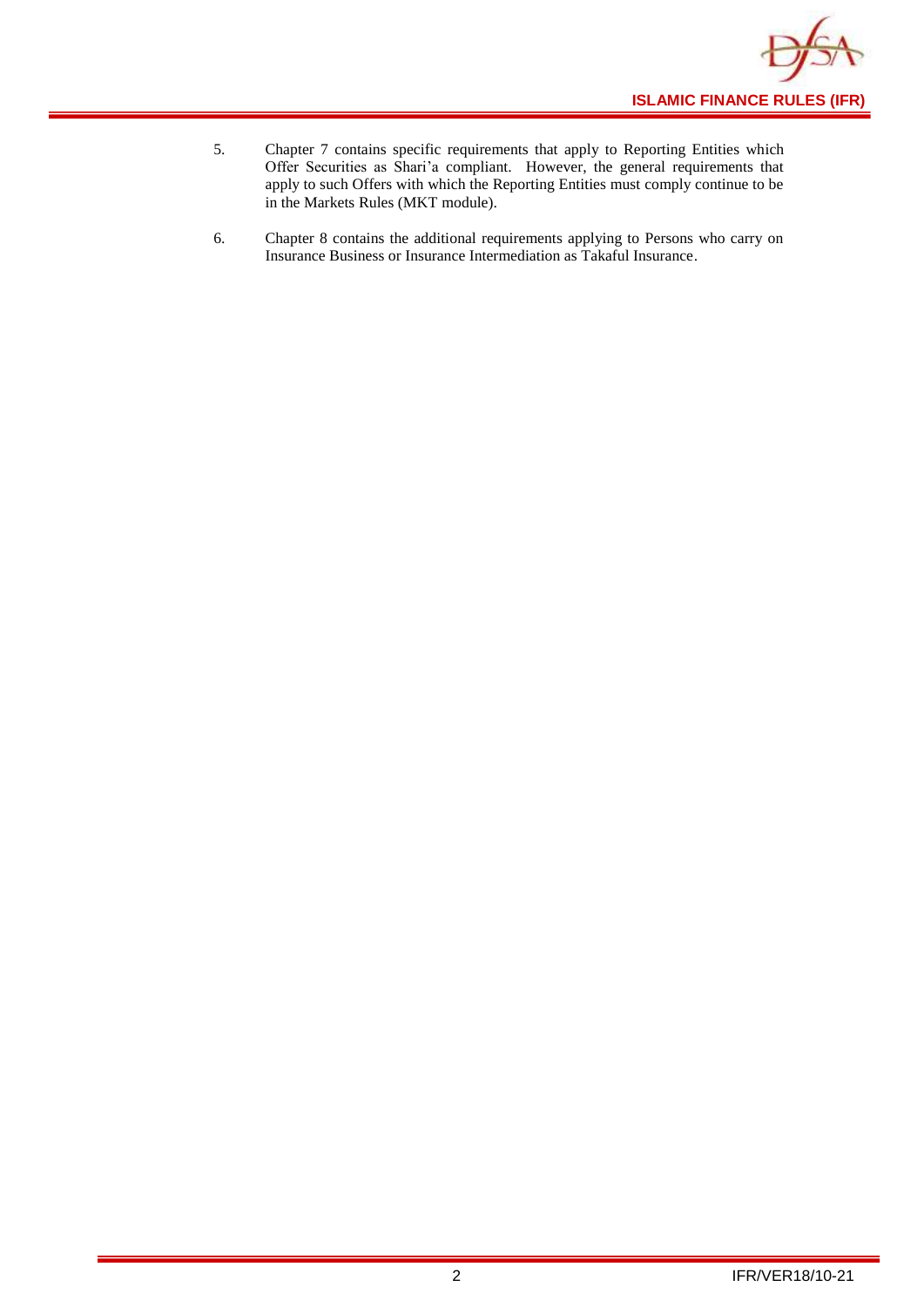

## <span id="page-5-0"></span>**2 ISLAMIC FINANCE**

## <span id="page-5-1"></span>**2.1 Application**

**2.1.1** This chapter applies to every Person to whom this module applies in accordance with Section 1.1.

## <span id="page-5-2"></span>**2.2 Activities that constitute Islamic Financial Business**

#### **Guidance**

- 1. Article 10 of the Law Regulating Islamic Financial Business 2004 prescribes what constitutes Islamic Financial Business. In essence, where a Person engages in any activity that constitutes a Financial Service and carries on or holds out the activity as being conducted in accordance with Shari'a, that activity constitutes Islamic Financial Business.
- 2. GEN section 2.2 sets out the activities that constitute a Financial Service.

## <span id="page-5-3"></span>**2.3 Conducting Islamic Financial Business**

- 1. Article 9 of the Law Regulating Islamic Financial Business 2004 provides that in order to conduct Islamic Financial Business, the Authorised Person must have an endorsed Licence authorising it to conduct such business:
	- a. as an Islamic Financial Institution; or
	- b. by operating an Islamic Window.
- 2. Article 11 of the Law Regulating Islamic Financial Business 2004 governs the making of an application for an endorsement to conduct Islamic Financial Business.
- 3. Article 11(5) of the Law Regulating Islamic Financial Business 2004 governs the grant of an endorsement to conduct Islamic Financial Business as either an Islamic Financial Institution or by operating an Islamic Window. A Person must obtain the relevant endorsement before carrying on Islamic Finance Business as an Islamic Financial Institution or through an Islamic Window.
- 4. An Authorised Person with an endorsement to operate an Islamic Window may conduct some of its activities as a conventional Financial Service while conducting its Islamic Financial Business through the Islamic Window.
- 5. If Islamic Financial Business (whether through an Islamic Financial Institution or Islamic Window) is provided to Retail Clients, the Authorised Person must also have a Retail Endorsement on its Licence.
- 6. A Person may, subject to any restrictions in the DFSA Rules, carry on more than one Financial Service, provided that Person has the relevant authorisations or endorsements on its Licence as are applicable.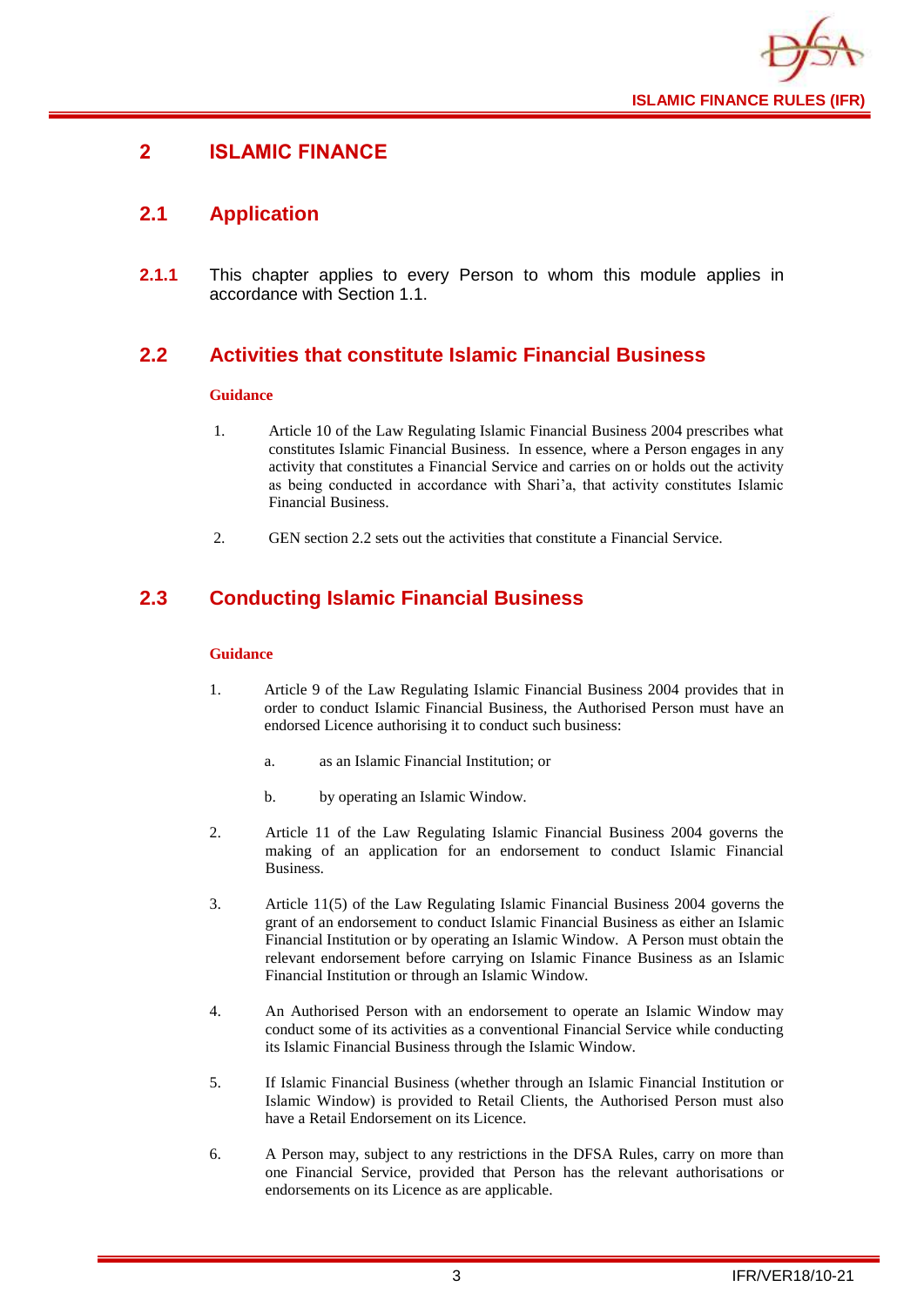

## <span id="page-6-0"></span>**2.4 Islamic financial instruments and products**

#### **Guidance**

- 1. The DFSA regulatory regime applies to a Person carrying on any Islamic financial activities in or from the DIFC if the activity:
	- a. relates to a financial instrument or product of the kind described in Guidance Notes 3 (Profit Sharing Investment Accounts), 5 (Investments), and 7 (Takaful insurance) below; and
	- b. is conducted by way of business and not expressly excluded from regulation as a Financial Service. Note there are a number of such exclusions in GEN chapter 2.
- 2. The DFSA will, when considering the treatment of Islamic Financial Business arrangements, take a "substance over form" approach.
- 3. The issue of financial products which are Securities such as Shares, Debentures or Units as defined in GEN A2.1.2 (which are a subset of the definition of Investments – see Guidance Note 5), attracts product specific disclosure requirements such as Prospectus or Exempt Disclosure Statements. Where such products are included on an Official List of Securities or made available to the public in the DIFC, there are initial and ongoing disclosure and other obligations that apply to the Reporting Entity (generally the issuer) under the MKT module. These MKT obligations are quite distinct from the obligations that apply to Persons carrying on Financial Services in respect of such financial products.

#### **Profit Sharing Investment Accounts (PSIAs)**

- 4. PSIAs do not fall within the GEN definitions of Investments. They are contractual arrangements under which Authorised Firms invest clients' funds, often (though not always) on a pooled basis, and are generally treated by the firm as off balance sheet. They are sometimes structured under Mudaraba, so that the investor in principle bears the full investment risk. Although PSIAs have the characteristics of a Collective Investment Fund, under an express exclusion provided under CIR Rule 2.1.13, they are not treated as such. Instead, Managing a PSIA is a distinct Financial Service as defined in GEN Rules 2.2.2(r) and 2.21.
- 5. As Managing a PSIA is a Financial Service, the DFSA regulatory regime that applies to Persons carrying on Financial Services in or from the DIFC applies to Authorised Firms that manage PSIAs. As PSIAs are not Investments, the offer of PSIAs does not attract prospectus like disclosure. Instead, it attracts a tailored regulatory regime that applies to the entity, i.e. an Authorised Firm that manages the PSIAs (see IFR chapter 5 for these Rules). The Financial Service of Advising on Financial Products will apply to a Person giving advice on the merits of investing in a PSIA (as a PSIA is defined as a 'financial product' for the purposes of that activity). However, other activities such as dealing and arranging and COB requirements relating to those activities do not apply to a PSIA (as it is not an Investment as defined in GEN).

#### **Investments**

6. Investments comprise two types of products: Securities and Derivatives. These products are defined in GEN App2. Most of the conventional Investments defined in GEN App2 can be offered as Islamic financial products, provided the relevant requirements including Shari'a principles are adhered to and in accordance with any Shari'a Supervisory Board rulings as applicable. While not an exhaustive list, conventional Investments that are commonly used as Islamic financial products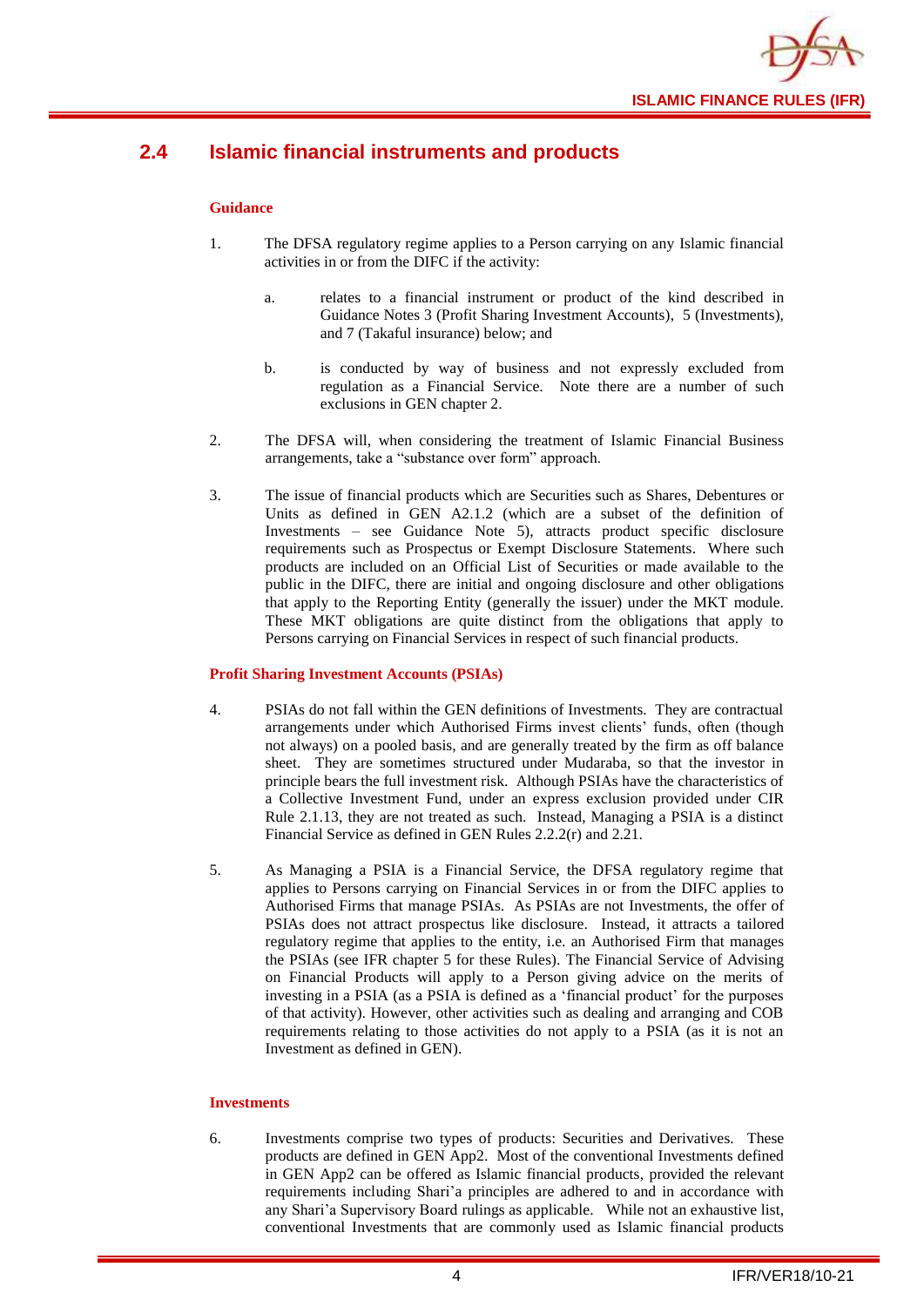

include Shares, Sukuks, Units of Islamic Funds and also Structured Products. Increasingly, Derivatives are also being developed in accordance with Shari'a, such as a contract where the rights and liabilities of the parties are determined by reference to an underlying factor such as property of any description, currency rate or index, provided that the underlying factor in itself is Shari'a compliant and the contract does not involve any fundamental uncertainty (Gharar).

7. The DFSA regulatory regime applies to Persons who carry on in or from the DIFC any Financial Services activity in relation to any Islamic financial products that fall within the definition of Investments. However, particular products or instruments such as Profit Sharing Investment Accounts (PSIAs), Takaful and Islamic Funds attract product/instrument specific additional conduct and other requirements, which are included in this module.

#### **Takaful insurance**

- 8. Takaful insurance generally refers to an arrangement where an insurer establishes a Shari'a compliant fund, predicated for mutual protection, where participants donate a part of their contributions to the common fund which will be used to meet claims payments and any participation rights. The Takaful insurer's role is generally confined to managing the insurance activities and investing the fund assets in accordance with Shari'a.
- 9. Persons conducting Takaful insurance are conducting Insurance Business. There are two types of Financial Services that comprise Insurance Business, ie, Effecting Contracts of Insurance or Carrying out Contracts of Insurance. Accordingly, any Person carrying on these Financial Services activities is subject to the DFSA regime for regulating Financial Services. Where such activities are carried out as Takaful insurance, there are additional Takaful specific requirements that apply to such an insurer, which are set out in this module (see IFR chapter 8). In addition, there are certain activities relating to insurance, such as advising and arranging, which are regulated as Insurance Intermediation (see GEN section 2.19). Persons conducting those activities in relation to Takaful insurance are regulated in the same way as Persons conducting such activities in relation to conventional insurance.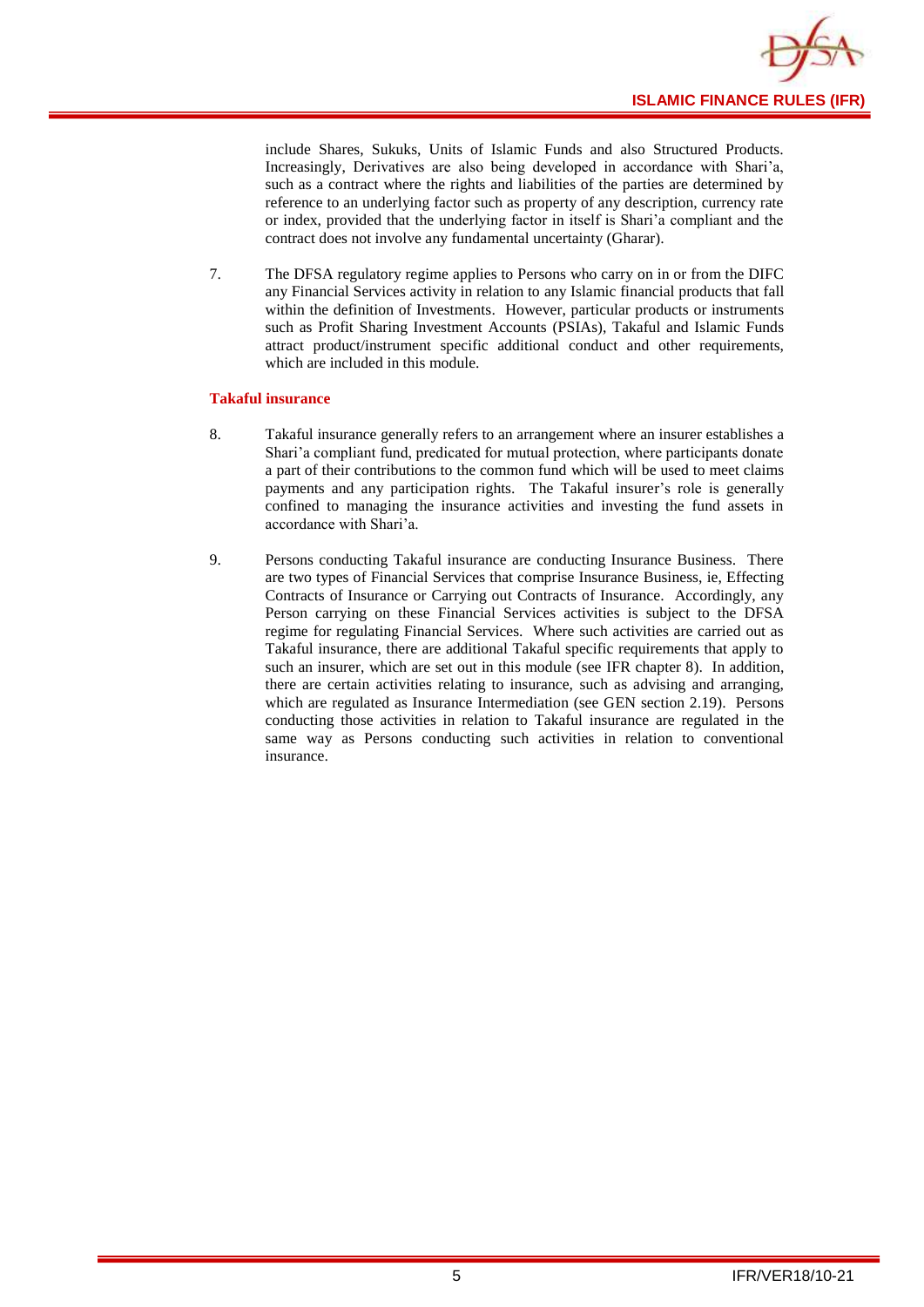

## <span id="page-8-0"></span>**3 GENERAL OBLIGATIONS**

## <span id="page-8-1"></span>**3.1 Application**

**3.1.1** This chapter applies to an Authorised Person which carries on Islamic Financial Business in or from the DIFC.

#### **Guidance**

"Authorised Person" is defined in the GLO module as an Authorised Firm or Authorised Market Institution.

## <span id="page-8-2"></span>**3.2 Constitution of an Islamic Financial Institution**

**3.2.1** An Authorised Person which is an Islamic Financial Institution must ensure that its constitutional documents state that its entire business will be conducted in accordance with Shari'a.

#### **Guidance**

Article 10 of the Law Regulating Islamic Financial Business 2004 provides that an Islamic Financial Institution is an Authorised Person whose entire business is conducted in accordance with Shari'a.

## <span id="page-8-3"></span>**3.3 Systems and controls**

- **3.3.1** (1) An Authorised Firm conducting Islamic Finance Business must establish and maintain systems and controls which enable it to comply with the applicable Shari'a requirements.
	- (2) An Authorised Firm using a Fund Platform that has one or more Islamic Funds on the Fund Platform must ensure that the Fund Platform has systems and controls which enable the Fund Manager to comply with the applicable Shari'a requirements in respect of the Islamic Funds.

- 1. This Chapter should be read in conjunction with Chapter 5 of the GEN Module.
- 2. Responsibility for ensuring that an Authorised Person complies with Shari'a ultimately rests with its senior management. The systems and controls required by Rule 3.3.1 will assist senior management to ensure that there is such compliance.
- 3. The Governing Body should, when setting the business objectives and strategies of the firm and on an on-going basis, make use of the expertise of the firm's Shari'a Supervisory Board as appropriate.
- 4. Similarly, Persons Undertaking Risk Control Functions of the firm, particularly compliance and internal audit, should have easy access to the Shari'a Supervisory Board in relation to matters involving Shari'a compliance.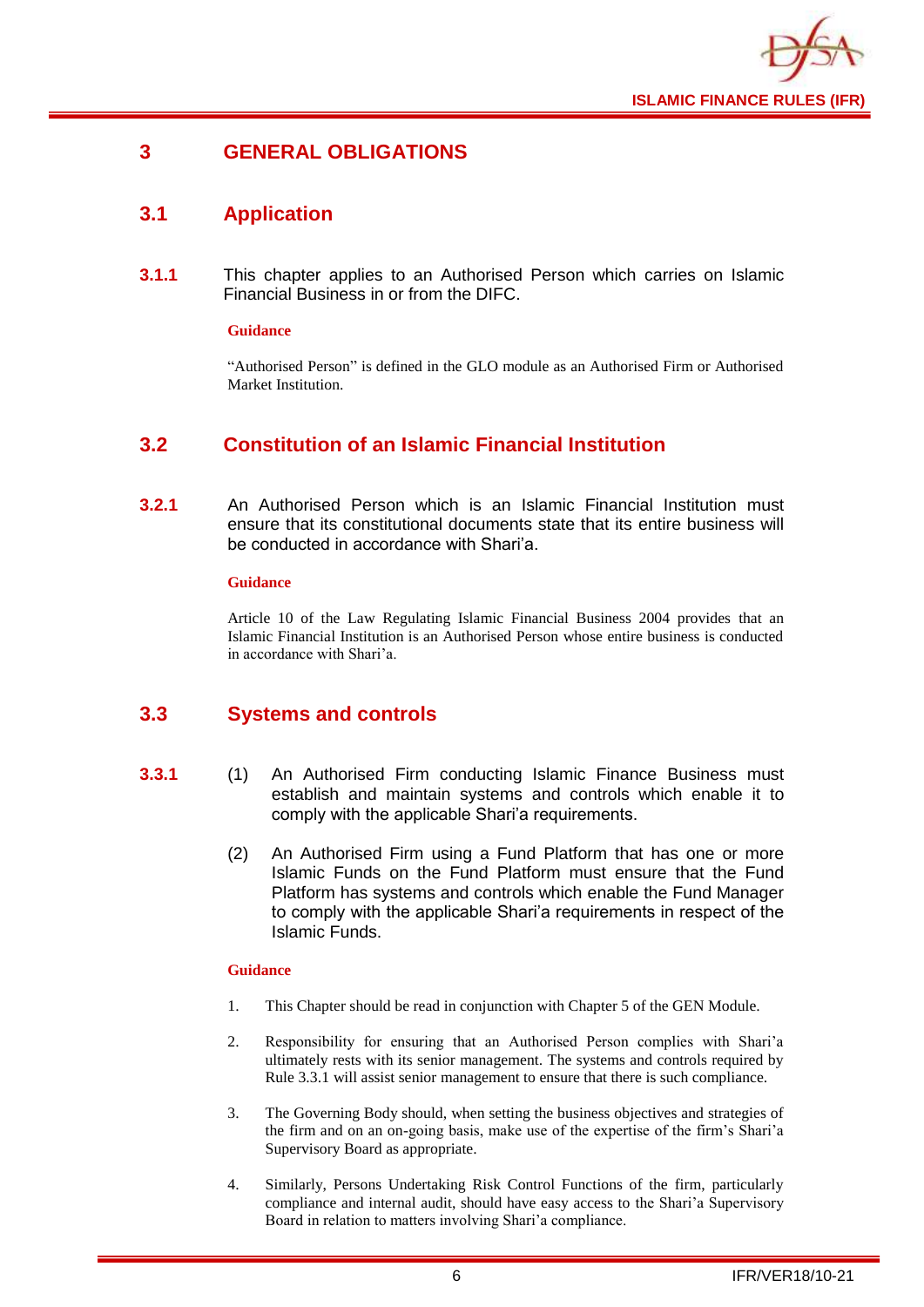

- 5. The members of the SSB should also have adequate access to the Governing Body, senior management and the Persons Undertaking Key Control Functions as appropriate to ensure that their roles can be effectively discharged.
- 6. Both Islamic and conventional Funds can be established on the same Fund Platform, provided the requirements relating to Shari'a compliance are met both as to investments and as to relevant operational matters, and that appropriate governance is in place to achieve this. This would generally require either all the Funds on a Fund Platform to be Islamic Funds, or the Fund Platform to operate through an Islamic Window in the same way as the Fund Manager that is using the Fund Platform.

## <span id="page-9-0"></span>**3.4 Policy and procedures manual**

- **3.4.1** An Authorised Person undertaking Islamic Financial Business must implement and maintain an Islamic Financial Business policy and procedures manual which addresses the following matters:
	- (a) the manner in which the compliance function will be undertaken, in respect of Shari'a compliance;
	- (b) the manner in which the Shari'a Supervisory Board will oversee and advise in regard to the Islamic Financial Business conducted by the Authorised Person;
	- (c) the manner in which Shari'a Supervisory Board fatwas, rulings and guidelines will be recorded, disseminated and implemented and the internal Shari'a review undertaken;
	- (d) the manner in which disputes between the Shari'a Supervisory Board and the Authorised Person in respect of Shari'a compliance will be addressed;
	- (e) the process for approving those internal systems and controls which are in place to ensure not only that the Islamic Financial Business is carried out in compliance with Shari'a, but that information is disseminated, using an appropriate method and manner, to investors and, in the case of an Authorised Market Institution, Persons to whom access to its facilities are provided;
	- (f) the manner in which conflicts of interest will be identified and managed including where prescribed; and
	- (g) in respect of an Authorised Person operating an Islamic Window, the systems and controls in place to ensure the appropriate separation of the Islamic Financial Business of the Authorised Person from its conventional business.

## <span id="page-9-1"></span>**3.5 Shari'a Supervisory Board**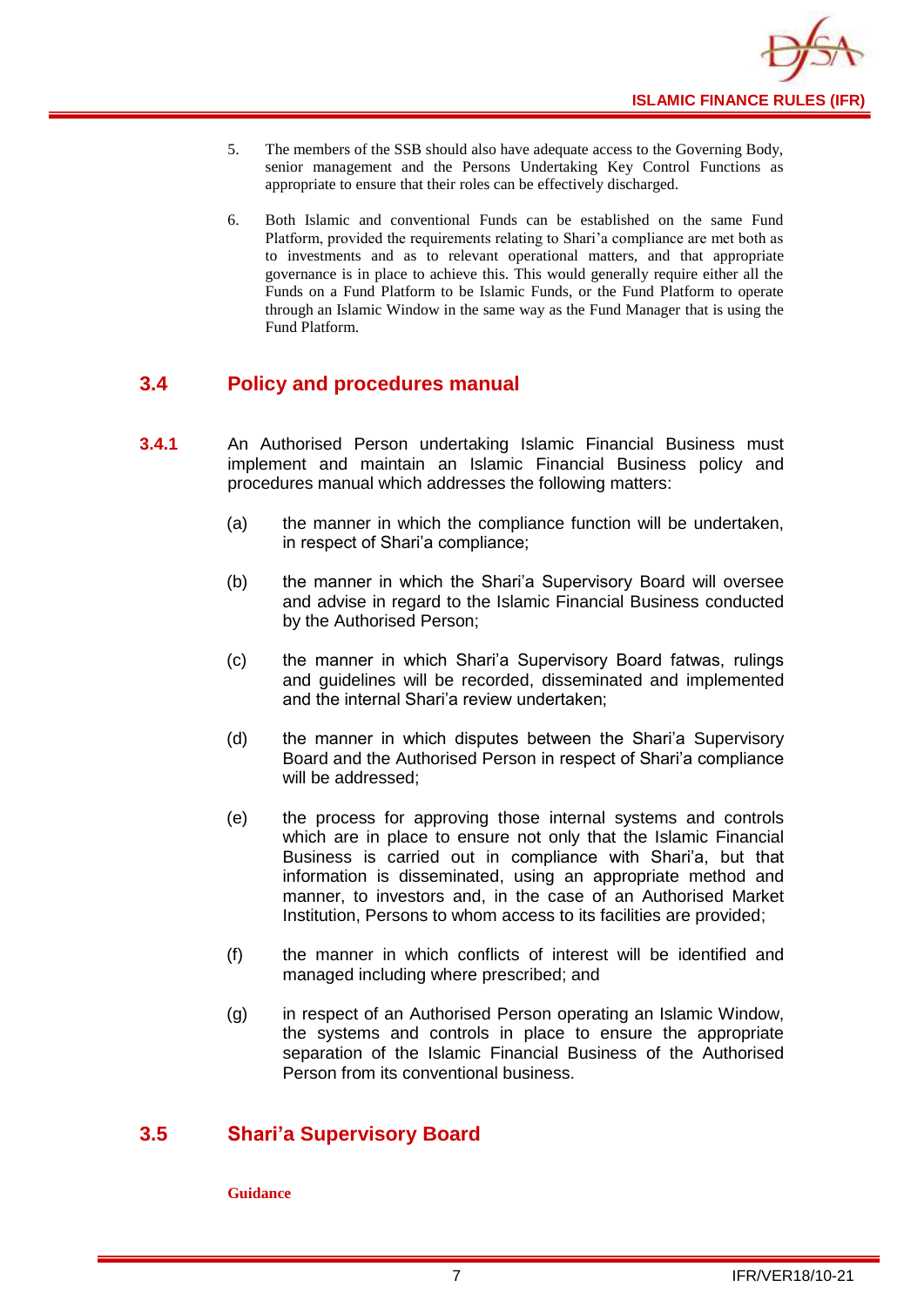

Article 13 of the Law Regulating Islamic Financial Business 2004 requires an Authorised Person undertaking Islamic Financial Business to appoint a Shari'a Supervisory Board.

- **3.5.1** When an Authorised Person appoints a Shari'a Supervisory Board, it must ensure that:
	- (a) the Shari'a Supervisory Board has at least three members;
	- (b) the members appointed to the Shari'a Supervisory Board are competent to perform their functions as Shari'a Supervisory Board members;
	- (c) any appointments, dismissals or changes in respect of members of the Shari'a Supervisory Board are approved by the Governing Body of the Authorised Person; and
	- (d) no member of the Shari'a Supervisory Board is a director or Controller of the Authorised Person.

#### **Guidance**

For the purposes of Rule 3.5.1, an Authorised Person should consider the previous experience and qualifications of the proposed Shari'a Supervisory Board members to assess whether the proposed Shari'a Supervisory Board member is competent to advise on the Islamic Financial Business to be undertaken by the Authorised Person.

- **3.5.2** An Authorised Person must document its policy in relation to:
	- (a) how appointments, dismissals or changes will be made to the Shari'a Supervisory Board;
	- (b) the process through which the suitability of Shari'a Supervisory Board members will be considered; and
	- (c) the remuneration of the members of the Shari'a Supervisory Board.
- **3.5.3** An Authorised Person must establish and maintain, for six years, records of:
	- (a) its assessment of the competency of the Shari'a Supervisory Board members;
	- (b) the agreed terms of engagement of each member of the Shari'a Supervisory Board; and
	- (c) the matters in Rules 3.5.1(c) and 3.5.2.

#### **Guidance**

The records of the assessment of competency of Shari'a Supervisory Board members should clearly indicate; at least:

- a. the factors that have been taken into account when making the assessment of competency;
- b. the qualifications and experience of the Shari'a Supervisory Board members;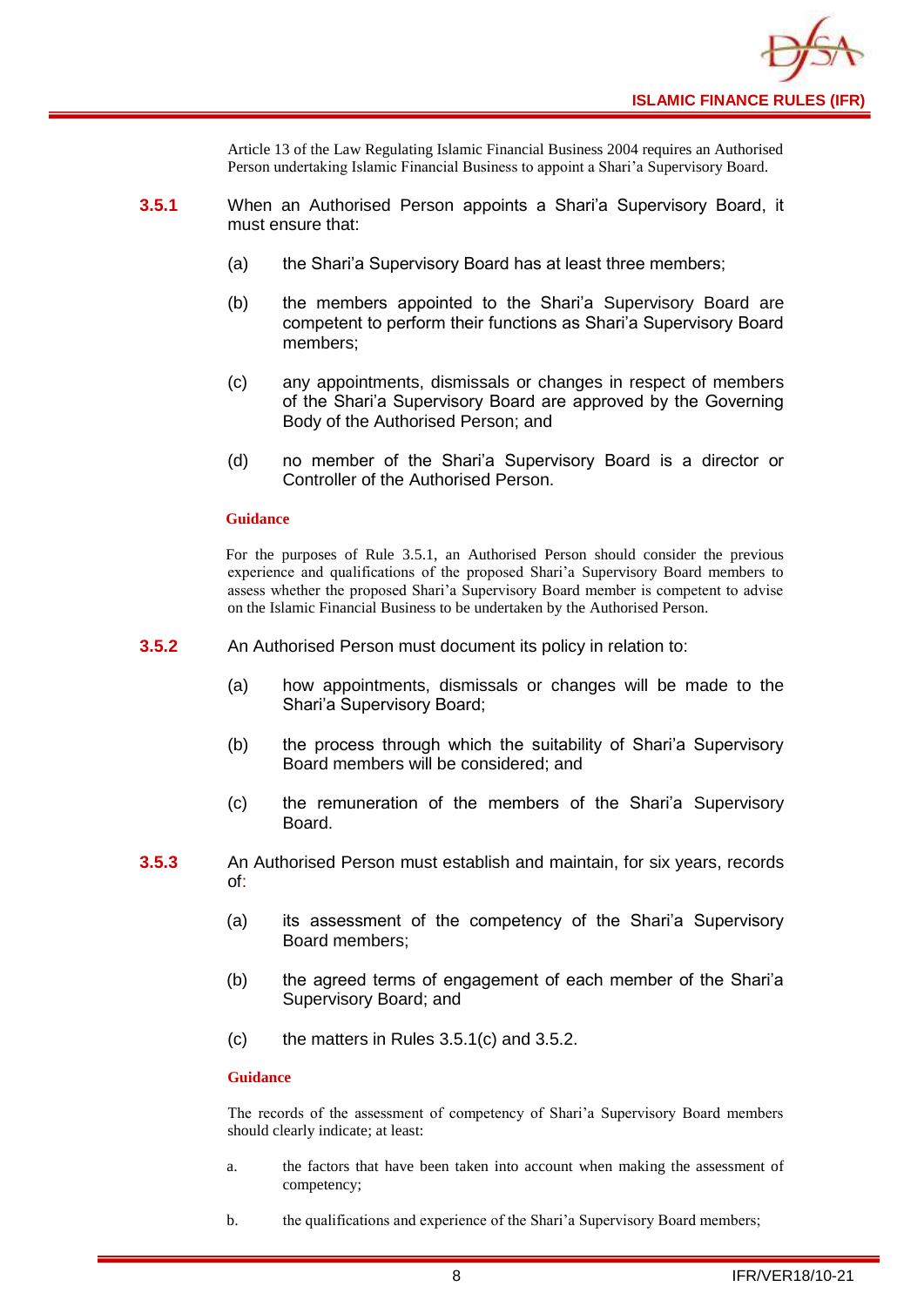- c. the basis upon which the Authorised Person has deemed that the proposed Shari'a Supervisory Board member is suitable; and
- d. details of any other Shari'a Supervisory Boards of which the proposed Shari'a Supervisory Board member is, or has been, a member.
- **3.5.4** (1) The Authorised Person must ensure that the Islamic Financial Business policy and procedures manual it is required to maintain under Rule 3.4.1 provides that:
	- (a) a member of the Shari'a Supervisory Board is obliged to notify the Authorised Person of any conflict of interest that such member may have with respect to the Authorised Person or, in the case of an Investment Trust, the Trustee; and
	- (b) the Authorised Person will take appropriate steps to manage any such conflict of interest so that the Islamic Financial Business is carried out appropriately and in compliance with Shari'a, the interest of a Client is not adversely affected and all Clients are fairly treated and not prejudiced by any such interests.
	- (2) If an Authorised Person is unable to manage a conflict of interest as provided above, it must dismiss or replace the member as appropriate.
- **3.5.5** If requested by the DFSA, an Authorised Person must provide the DFSA with information on its appointed or proposed Shari'a Supervisory Board members with regard to the qualifications, skills, experience and independence of the Shari'a Supervisory Board members.
- **3.5.6** An Authorised Person must take reasonable steps to ensure that it and its Employees:
	- (a) provide such assistance as the Shari'a Supervisory Board reasonably requires to discharge its duties;
	- (b) give the Shari'a Supervisory Board right of access at all reasonable times to relevant records and information;
	- (c) do not interfere with the Shari'a Supervisory Board's ability to discharge its duties; and
	- (d) do not provide false or misleading information to the Shari'a Supervisory Board.

## <span id="page-11-0"></span>**3.6 Shari'a reviews**

**3.6.1** An Authorised Person must ensure that all Shari'a reviews are undertaken by the Shari'a Supervisory Board in accordance with AAOIFI GSIFI No 2.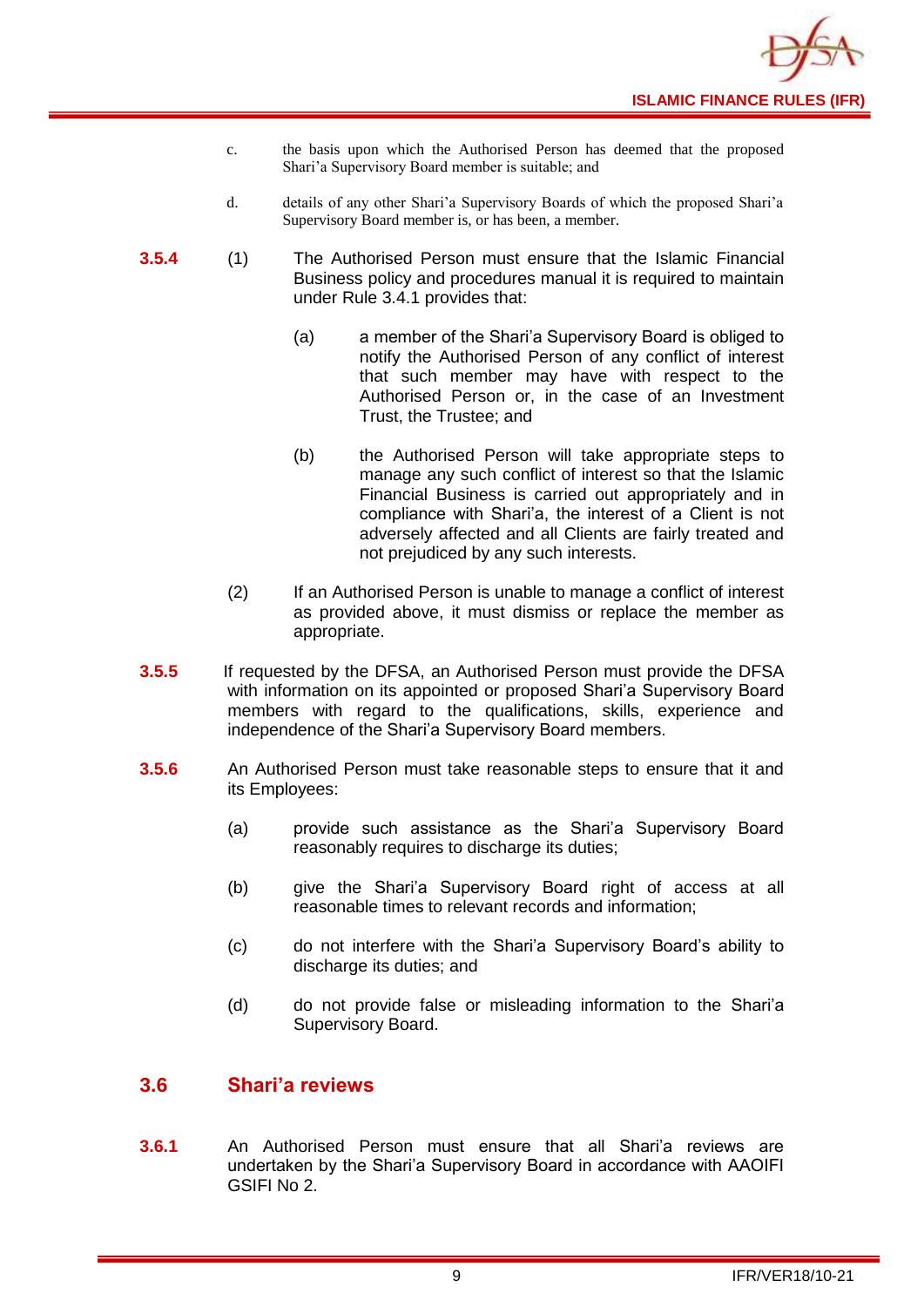

- **3.6.2** (1) An Authorised Person must commission an annual report from the Shari'a Supervisory Board which complies with AAOIFI GSIFI No 1.
	- (2) An Authorised Person must deliver a copy of the annual report of the Shari'a Supervisory Board to the DFSA within 14 days of having received it.

## <span id="page-12-0"></span>**3.7 Internal Shari'a review**

- **3.7.1** An Authorised Person must perform an internal Shari'a review to assess the extent to which the Authorised Person complies with fatwas, rulings and guidelines issued by its Shari'a Supervisory Board.
- **3.7.2** An Islamic Financial Institution must perform the internal Shari'a review in accordance with AAOIFI GSIFI No. 3.
- **3.7.3** An Authorised Person which operates an Islamic Window must, to the extent possible, perform the internal Shari'a review in accordance with AAOIFI GSIFI No. 3 and must document the manner in which it will conduct that part of the internal Shari'a review that is not conducted in accordance with AAOIFI GSIFI No. 3. **Guidance**

GSIFI No. (3) (Internal Shari'a Review) establishes standards and provides guidance on the internal Shari'a review in institutions that conduct business in accordance with Shari'a. The standard covers the following:

- a. objectives;
- b. internal Shari'a Review;
- c. independence and objectivity;
- d. professional proficiency;
- e. scope of work;
- f. performance of the internal Shari'a Review work;
- g. management of the internal Shari'a Review;
- h. quality assurance; and
- i. elements of an effective internal Shari'a Review control system.
- **3.7.4** An Authorised Person must ensure that the internal Shari'a review is performed by the internal audit function or the compliance function of the Authorised Person and that the individuals or departments involved in performing the review are competent and sufficiently independent to assess compliance with Shari'a.

#### **Guidance**

For the purposes of assessing competency of personnel or departments which perform the internal Shari'a review, an Authorised Person should consult AAOIFI GSIFI No. 3 paragraphs 9 to 16 inclusive.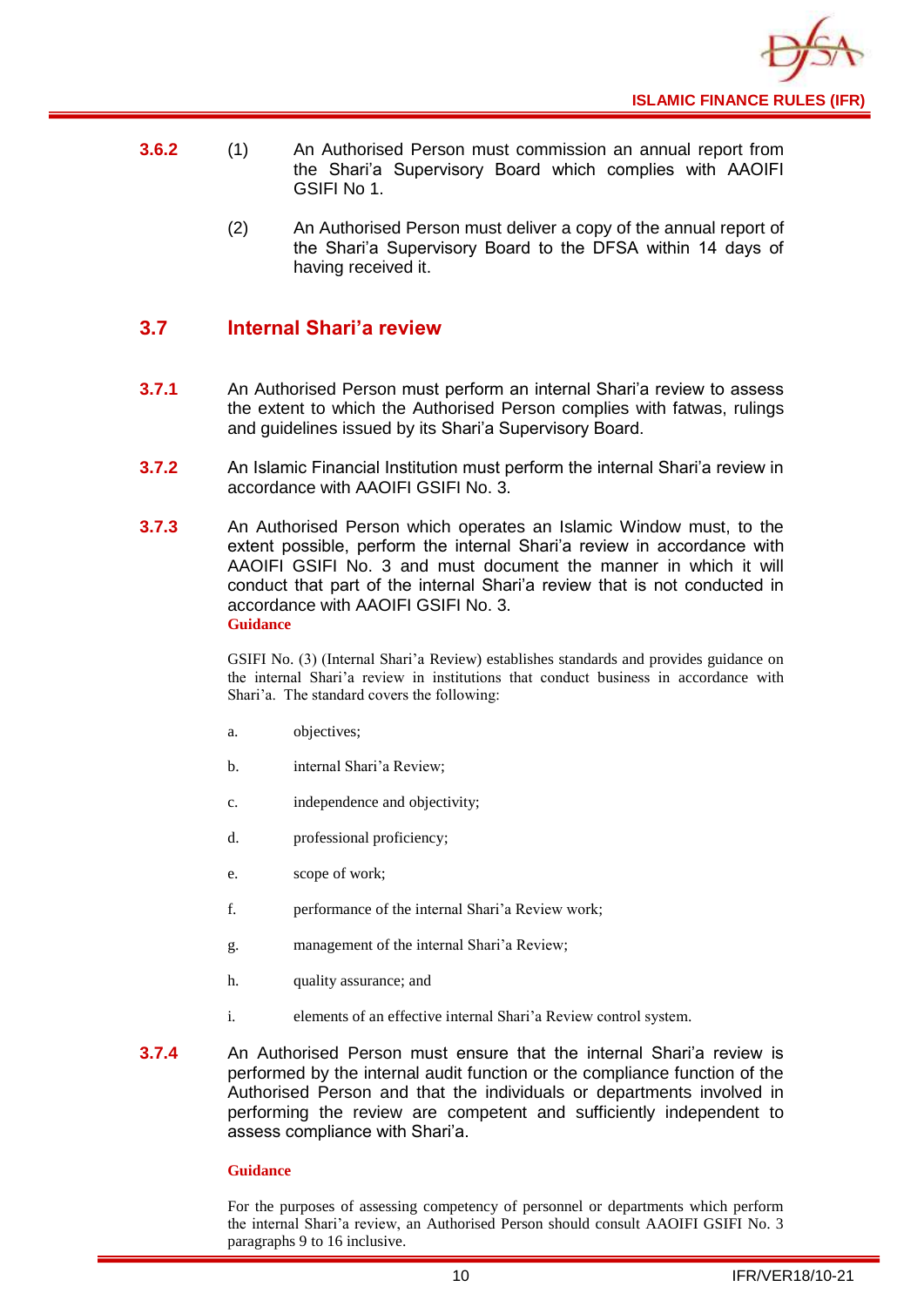

## <span id="page-13-0"></span>**3.8 Additional conduct requirements**

#### **Guidance**

The COB module contains conduct of business requirements that apply to Authorised Firms conducting Financial Services. The AMI module contains additional conduct standards that apply to Authorised Market Institutions. Set out below are additional conduct requirements that apply to an Authorised Person carrying out any Financial Service in accordance with Shari'a.

## **Disclosure relating to Shari'a Supervisory Board**

- **3.8.1** (1) An Authorised Firm, subject to (2), must disclose to each Client:
	- (a) at the outset of the relationship and thereafter at any time on request, details of the members of the Authorised Firm's Shari'a Supervisory Board; and
	- (b) at any time on request, details of the manner and frequency of Shari'a reviews.
	- (2) An Authorised Firm does not have to make the disclosure required under (1) if it is a Fund Manager of a Fund and is making an Offer of Units of that Fund in accordance with the disclosure requirements in the Collective Investment Law 2010, the CIR module and this module.
	- (3) An Authorised Market Institution must disclose the following information to each Person granted access to its facilities at the outset of the relationship, and thereafter whenever the information changes:
		- (a) the members of the Authorised Market Institution's Shari'a Supervisory Board; and
		- (b) if the Person granted access to its facilities requests, the manner and frequency of Shari'a reviews.

- 1. An Authorised Firm may make the initial disclosures required under Rule 3.8.1(a) by including such information in the Client Agreement provided under COB chapter 3.
- 2. An Authorised Firm Managing a PSIA may make additional disclosure required to be made relating to PSIA by including such information in the Client Agreement. See chapter 5 for additional disclosure for PSIAs.
- 3. A Fund Manager making an Offer of a Unit of a Fund it manages is required under CIR Rules 14.3.1(b) and 14.3.2(b) to include information specified in Rule 3.8.1(1) in the Prospectus which it must prepare and make available to Clients, hence the exemption in Rule 3.8.1(2). A similar exemption is available to Fund Managers with regard to key information that must be provided to a Client under COB Rule 3.3.1(e).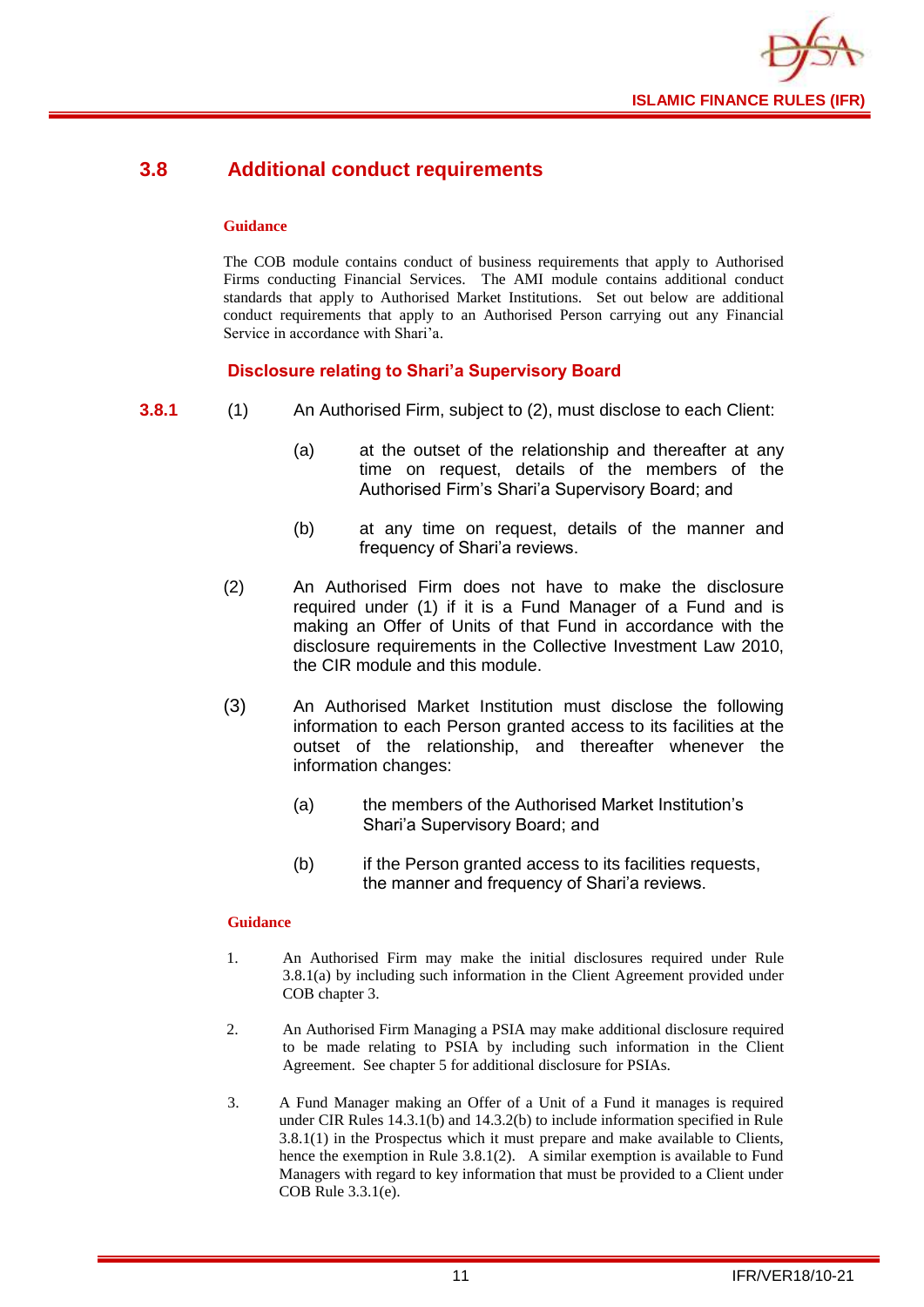

#### **Marketing material**

**3.8.2** In addition to information required by COB 3.2, any marketing material communicated by an Authorised Firm to a Person must state which Shari'a Supervisory Board has reviewed the products or services to which the material relates.

#### **Guidance**

COB section 3.2.4 sets out the meaning of "marketing material".

#### **Islamic window**

- **3.8.3** (1) An Authorised Firm which operates an Islamic Window must, subject to (3), disclose to its Clients whether or not it commingles funds attributable to its Islamic Financial Business with funds attributable to conventional financial business.
	- (2) An Authorised Market Institution which operates an Islamic Window must disclose to any Person granted access to its facilities whether or not it commingles funds attributable to its Islamic Financial Business with funds attributable to conventional financial business.
	- (3) An Authorised Firm does not have to make the disclosure required under (1) if it is a Fund Manager of an Islamic Fund and is making an Offer of Units of that Fund in accordance with the disclosure requirements in the Collective Investment Law 2010, the CIR module and this module.

#### **Guidance**

- 1. See Guidance 3 for the type of information required to be included in a Prospectus. The disclosures required under Rule 3.8.3(1) and (2) should initially be made in writing at the beginning of the relationship with a Client or with a person granted access to an Authorised Market Institution's facilities. Additional disclosure should also be made if the Authorised Firm changes its policy relating to commingling of funds attributable to its Islamic Financial Business with funds attributable to conventional financial business.
- 2. The requirements in Rule 3.8.3 will also apply to an Authorised Firm that uses a Fund Platform and has both Islamic and conventional Funds on the Fund Platform.

## **Disclosure relating to Client Money provisions**

**3.8.4** An Authorised Firm must disclose to its Clients details about how any Client Money arising out of Islamic Financial Business is or will be held.

## <span id="page-14-0"></span>**3.9 Prudential requirements**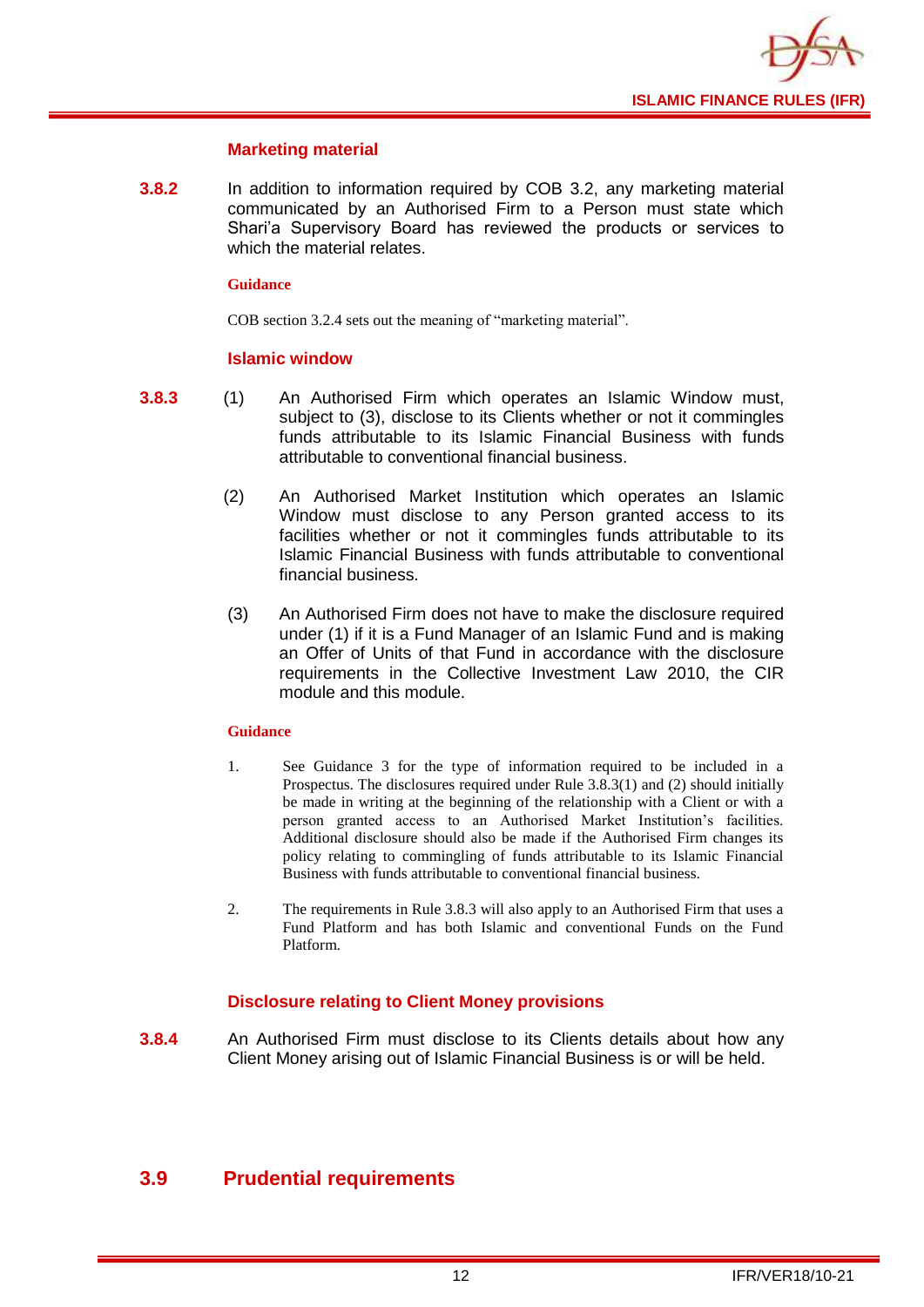

**3.9.1** An Authorised Firm in Prudential Category 1, 2, 3 or 5 which invests in or holds Islamic Contracts for purposes other than managing PSIAs must calculate its Credit Risk or Market Risk in respect of those contracts in the same way as a firm holding or investing in Islamic Contracts for the purposes of managing PSIAs as set out in section 4.4.

#### **Guidance**

Substantive prudential requirements in PIB which apply to conduct of Investment Business continue to apply in the same way to firms conducting Islamic Financial Business, except to the extent added to or otherwise provided in this module.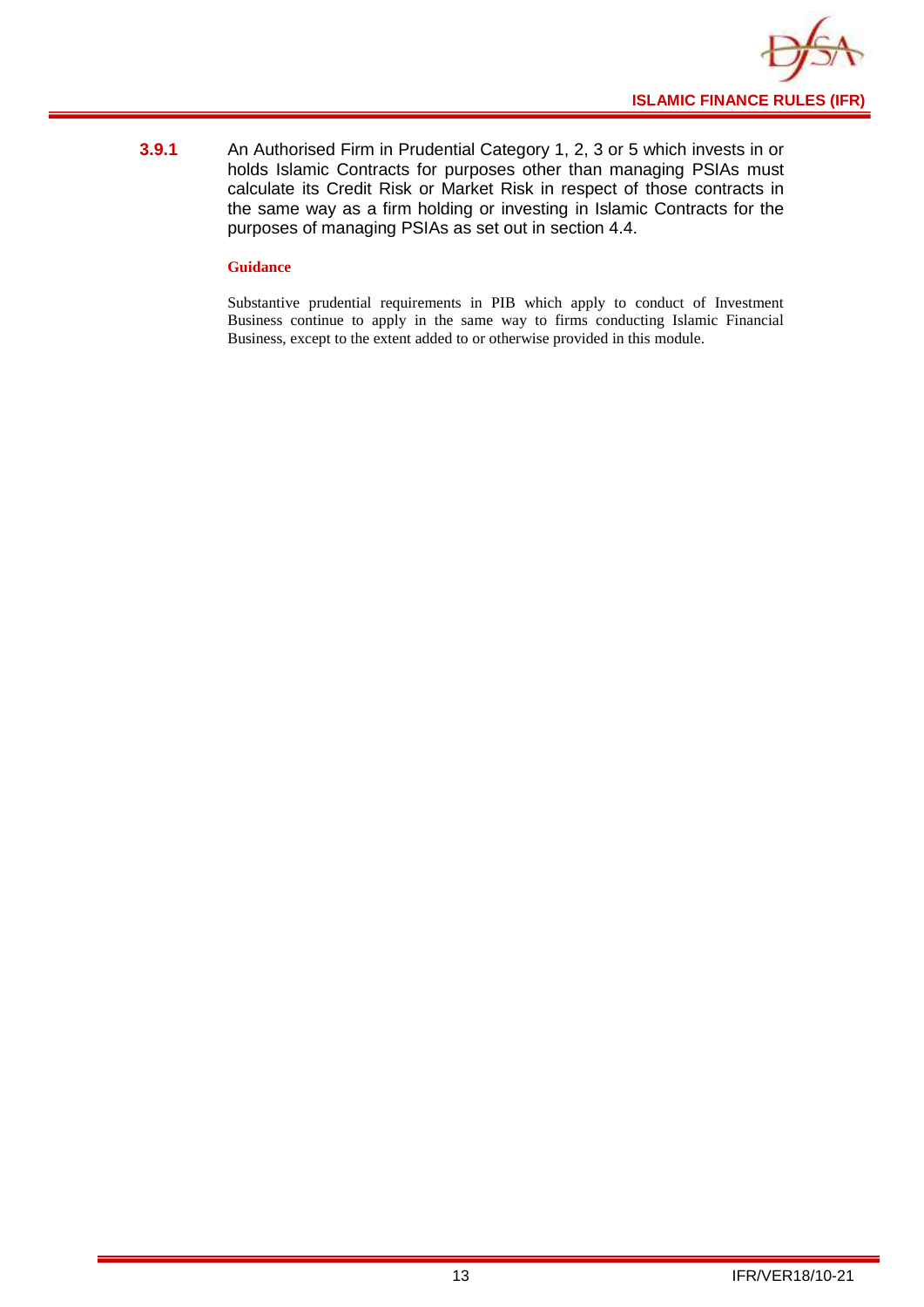

## <span id="page-16-0"></span>**4 ACCOUNTING AND AUDITING**

## <span id="page-16-1"></span>**4.1 Application**

**4.1.1** This chapter applies to every Authorised Person carrying on Islamic Financial Business.

#### **Guidance**

GEN chapter 8 contains the general accounting and audit requirements applying to Authorised Persons.

#### <span id="page-16-2"></span>**4.2 Financial statements – specific disclosures**

- **4.2.1** An Authorised Person carrying on Islamic Financial Business must ensure that its financial statements required under GEN chapter 8 contain the following disclosures:
	- (a) the role and authority of the Shari'a Supervisory Board in overseeing the Authorised Person's Islamic Financial Business;

(b) the method used in the calculation of the Zakah base;

(c) whether Zakah has been paid by the Authorised Person;

- (d) where Zakah has been paid by the Authorised Person, the amount which has been paid; and
- (e) where Zakah has not been paid by the Authorised Person, sufficient information to allow a shareholder or other investor to compute the amount of his own liability to Zakah.
- **4.2.2** An Authorised Person who operates an Islamic Window must ensure that its financial statements required under GEN chapter 8 contain the following disclosures:
	- (a) a detailed statement of the funds mobilised according to Shari'a rules and principles and the assets financed by those funds;
	- (b) a detailed statement of the income and expenditure attributable to its Islamic Financial Business; and
	- (c) whether funds attributable to Islamic Financial Business are commingled with funds attributable to conventional financial services.
- **4.2.3** An Authorised Firm which is a Takaful Insurer must ensure that the financial statements required under GEN chapter 8 for each Insurance Fund contain the following disclosures:
	- (a) income from contributions to the Insurance Fund;
	- (b) revenues and gains from the Insurance Fund's investments;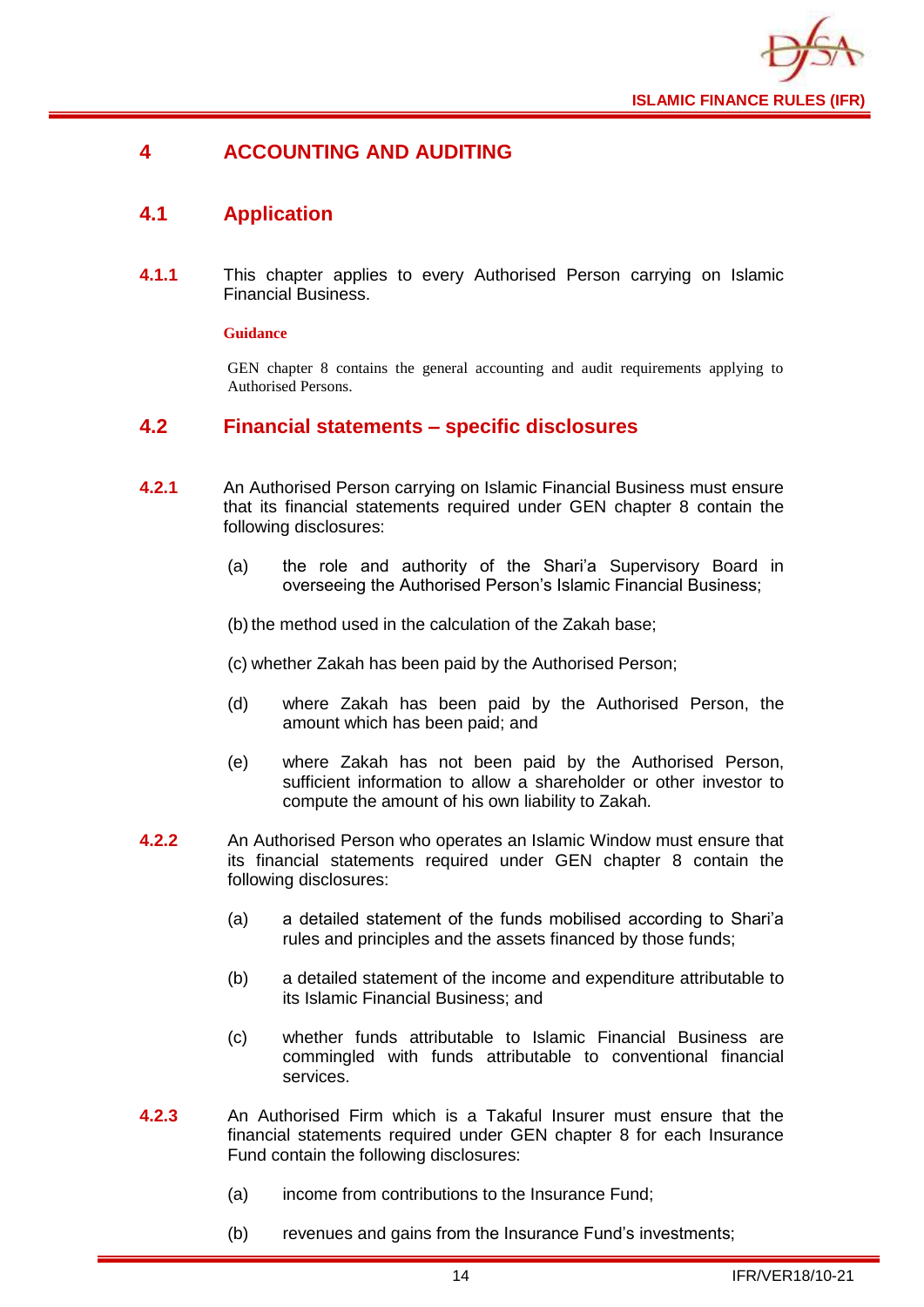

- (c) amounts paid to the Takaful operator;
- (d) amounts paid for reinsurance cover, net of any commissions;
- (e) amounts paid to Takaful contributors as a distribution of surplus;
- (f) amount of any loan received from, or repaid to the Takaful operator;
- (g) changes in the actuarial reserves of the Insurance Fund; and
- (h) the position of the Insurance Fund at the end of the period, including actuarial reserves, policyholders' surplus and any loans outstanding.
- **4.2.4** An Authorised Firm which Manages a Profit Sharing Investment Account ("PSIA") must ensure that its financial statements required under GEN chapter 8 contain the following disclosures:
	- (a) an analysis of income according to types of investments and their financing by customers;
	- (b) the basis for the allocation of profits between owners' equity and PSIA holders;
	- (c) the equity of PSIA holders at the end of the reporting period;
	- (d) the bases used to determine any Profit Equalisation Reserve or Investment Risk Reserve;
	- (e) the changes which have occurred in such reserves during the reporting period;
	- (f) any deductions made by the Authorised Firm from its share of income, and any expenses borne by the Authorised Firm on behalf of PSIA holders, as a contribution to increase the income of PSIA holders, if such contribution was material; and
	- (g) the identity of any person to whom any remaining balances of any Profit Equalisation Reserve or Investment Risk Reserve is attributable in the event of liquidation.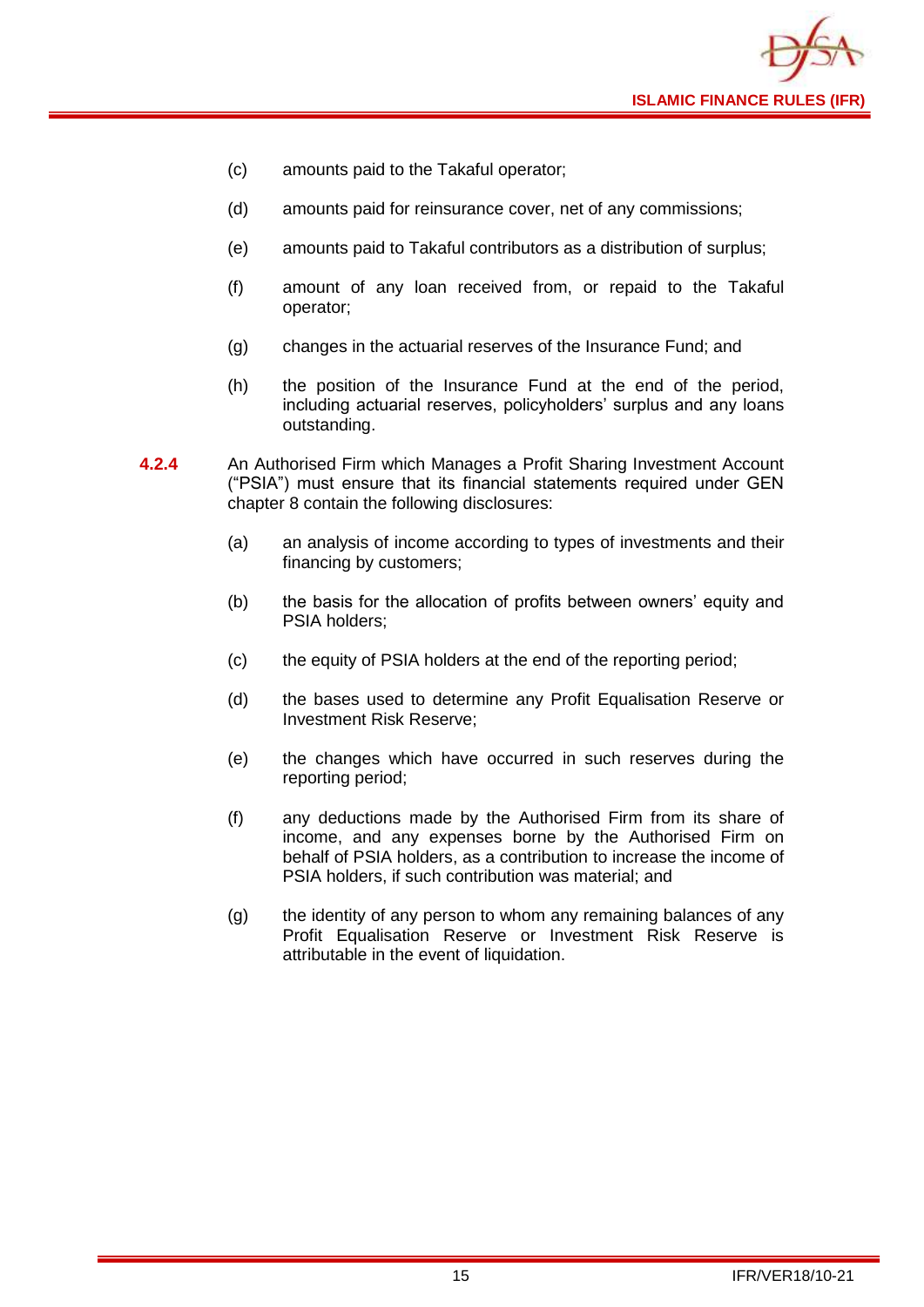

## <span id="page-18-0"></span>**5 MANAGING PROFIT SHARING INVESTMENT ACCOUNTS**

## <span id="page-18-1"></span>**5.1 Application**

**5.1.1** This chapter applies to an Authorised Firm which conducts the Financial Service of Managing Profit Sharing Investment Accounts (PSIAs).

#### **Guidance**

- 1. A PSIA does not constitute a Deposit, because a PSIA is managed in relation to property of any kind, and the risk of loss of capital, to the extent of the Client's contribution, remains with the Client. Accordingly, an Authorised Firm should take great care to ensure that a PSIA is not represented as a Deposit, either directly or indirectly. The DFSA may conclude that the Authorised Firm is Accepting a Deposit instead of Managing a PSIA in certain circumstances, for example, where the Authorised Firm attaches to the investment account characteristics or facilities that are generally regarded to be those of a Deposit or current account such as providing:
	- a. an explicit or implicit guarantee to the Client against the risk of loss of capital; or
	- b. a cheque book, an ATM card or a debit card.
- 2. The prudential Category for Islamic Financial Institutions and other Authorised Firms Managing PSIAs is determined in accordance with the Rules in PIB. Prudential Category 5 firms are Islamic Financial Institutions whose entire business is conducted according to Shari'a and are authorised to manage Profit Sharing Investment Accounts. An Authorised Firm which manages PSIAs, whether as an Islamic Financial Institution or through an Islamic Window, must also comply with the requirements in PIB in relation to specific prudential requirements relating to Trading Book and Non-Trading Book activities, including Credit Risk, Market Risk, Liquidity Risk and Group Risk.

## <span id="page-18-2"></span>**5.2 Additional disclosure requirements for PSIAs**

**5.2.1** An Authorised Firm must, prior to Managing a PSIA, provide written notice to the Client that the Client alone will bear any losses arising from the PSIA, which are limited to the amount of his contribution, unless there is negligence, misconduct or breach of contract on the part of the Authorised Firm.

#### **Client Agreement**

- **5.2.2** In addition to matters referred to in COB section 3.3, an Authorised Firm must ensure that the following information is included in the Client Agreement relating to a PSIA:
	- (a) how and by whom the funds of the Client will be managed and invested including details of its policy on diversification of the portfolio;
	- (b) the basis for the allocation of profit between the Authorised Firm and the Client;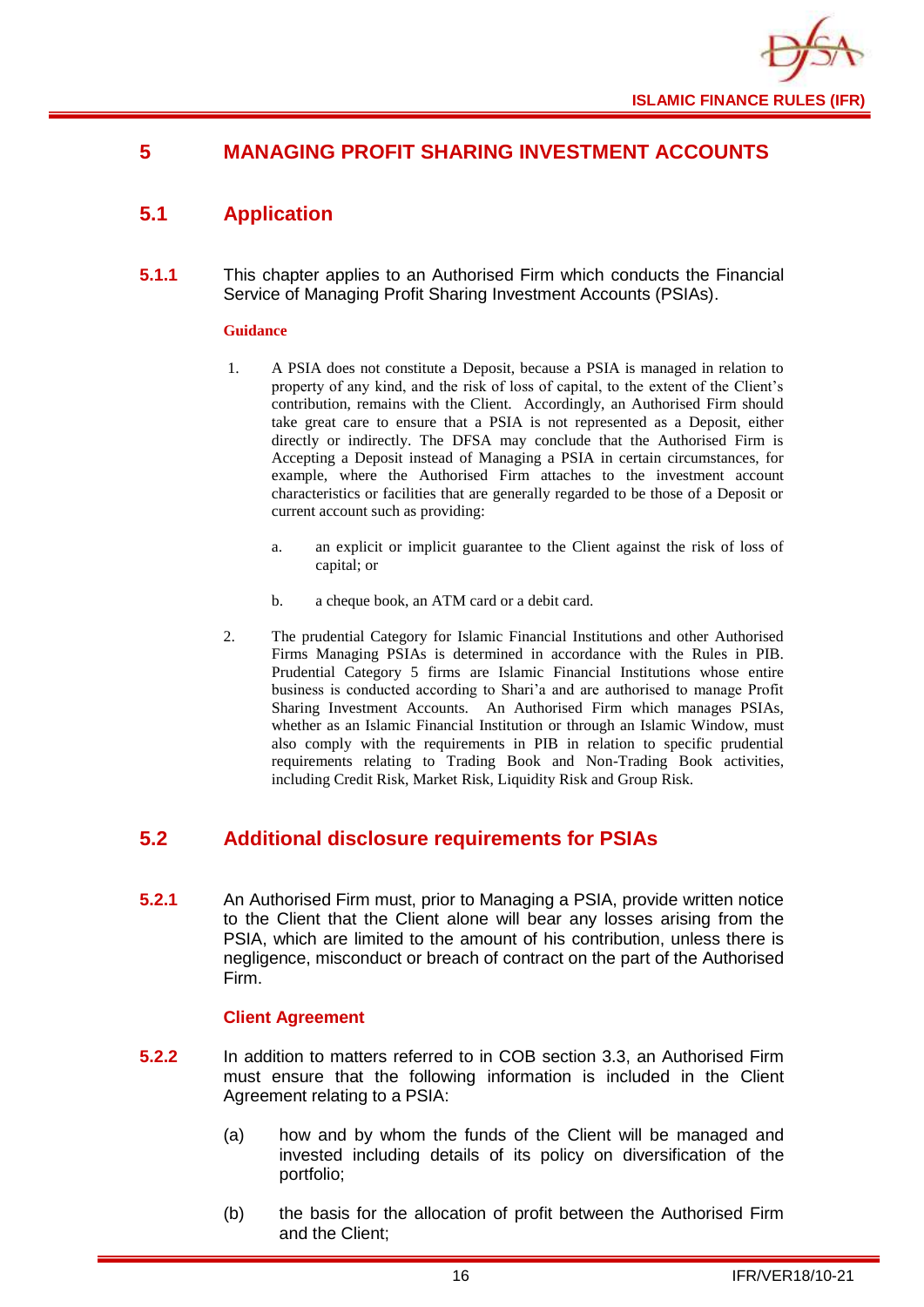

- (c) confirmation of the Client's investment objectives including details of any restrictions requested by the Client, as agreed between the Client and the Authorised Firm;
- (d) a summary of the policies and procedures for valuation of assets or portfolio;
- (e) a summary of policies and procedures for the transfer of funds to and from the Profit Equalisation Reserve or Investment Risk Reserve accounts, if applicable;
- (f) particulars of the management of the PSIA and of any third party to whom the Authorised Firm has or will delegate or outsource the management of the PSIA, including:
	- (i) the name of the third party;
	- (ii) the regulatory status of the third party; and
	- (iii) details of the arrangement.
- (g) details of early withdrawal , redemption or other exit arrangement and any costs to a Client as a result thereof;
- (h) details of segregation of the funds of the Client from the funds of the Authorised Firm and from any claims by the creditors of the Authorised Firm;
- (i) details of whether funds from one PSIA will be commingled with the funds of another PSIA; and
- (j) details of any applicable charges and the basis upon which such charges will be calculated including, any deductions of fees that may be made by the Authorised Firm from the profits of the PSIA.

#### **Periodic Statements**

- **5.2.3** (1) COB section 6.10 applies to an Authorised Firm as if the Authorised Firm is an investment manager in respect of those Clients who are PSIA holders.
	- (2) In addition to the requirements of COB section 6.10, an Authorised Firm must ensure that a periodic statement provided to a Client contains the following information:
		- (a) details of the performance of the Client's investment;
		- (b) the allocation of profit between the Authorised Firm and the Client; and (c) where applicable, details of changes to the investment strategies that may affect the Client's account or portfolio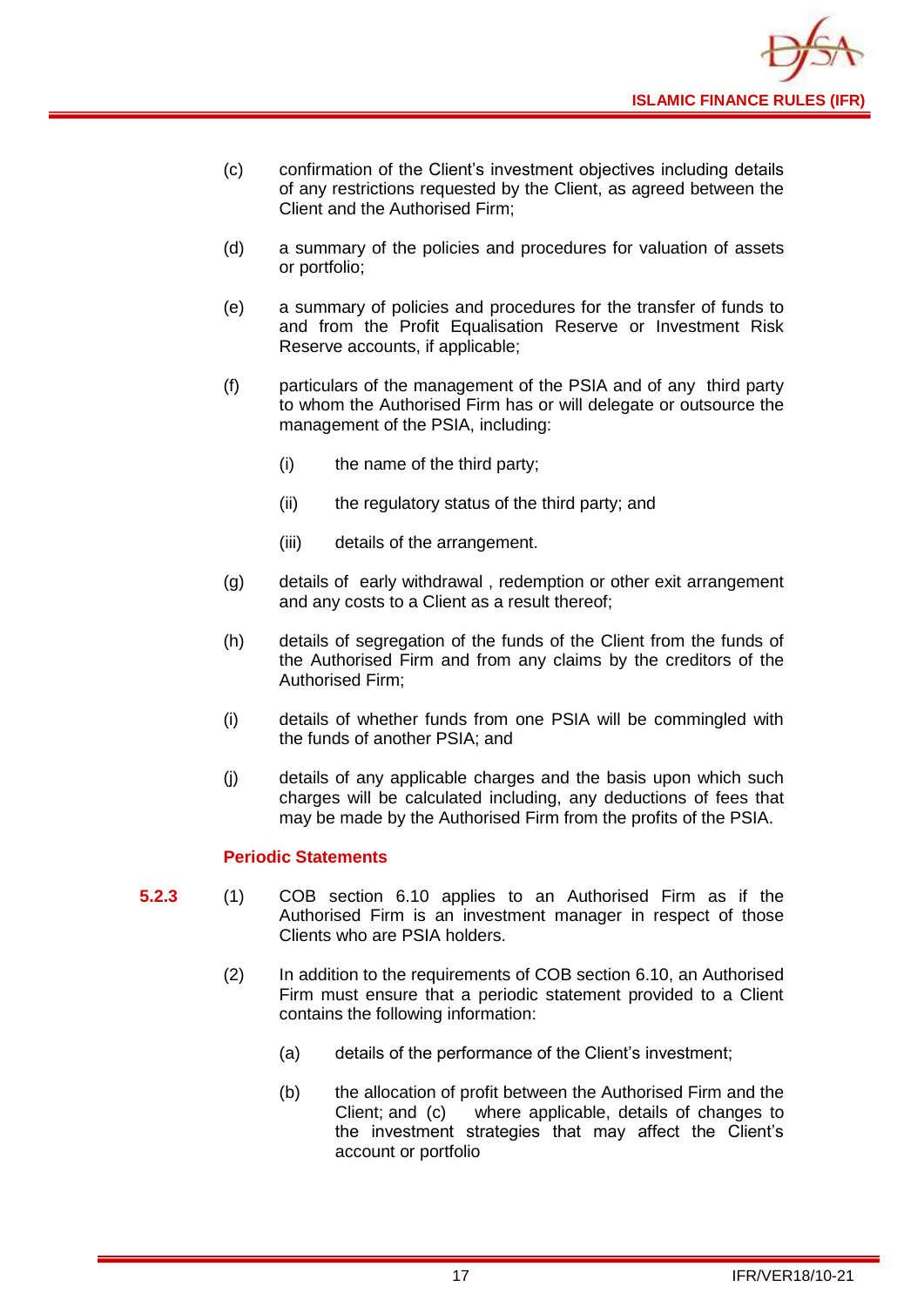

**Additional matters to be included in the policy and procedures manual** 

- **5.2.4** Where an Authorised Firm Manages a PSIA, its Islamic Financial Business policy and procedures manual must address the following additional matters:
	- (a) the basis upon which a PSIA will be deemed restricted or unrestricted;
	- (b) the basis for allocation of profit or loss to the PSIA;
	- (c) the basis for allocation of expenses to the PSIA;
	- (d) the manner in which an Authorised Firm's own funds, funds of restricted PSIAs and funds from unrestricted PSIAs are to be controlled;
	- (e) the manner in which the funds of each type of investment account holder will be managed;
	- (f) the manner in which it will determine priority for investment of own funds and those of holders of unrestricted PSIAs;
	- (g) how provisions and reserves against equity and assets are to be applied; and
	- (h) the manner in which losses incurred as a result of the misconduct or negligence for which the Authorised Firm is responsible will be dealt with.

#### **Guidance**

For the purposes of Rule 5.2.4, the policy and procedures manual should include procedures to ensure that the Authorised Firm manages the accounts of Profit Sharing Investment Account holders in accordance with their instructions.

## <span id="page-20-0"></span>**5.3 Funds of PSIA holders**

**5.3.1** Unless clearly expressed in the contract between an Authorised Firm and a PSIA holder, the Authorised Firm may not use funds provided by a PSIA holder to fund its own corporate activities.

## <span id="page-20-1"></span>**5.4 Prudential requirements**

#### **Application and Interpretation**

**5.4.1** (1) This section applies when calculating Credit Risk or Market Risk in respect of Islamic Contracts invested in or held by an Authorised Firm Managing a PSIA, which is an Unrestricted PSIA.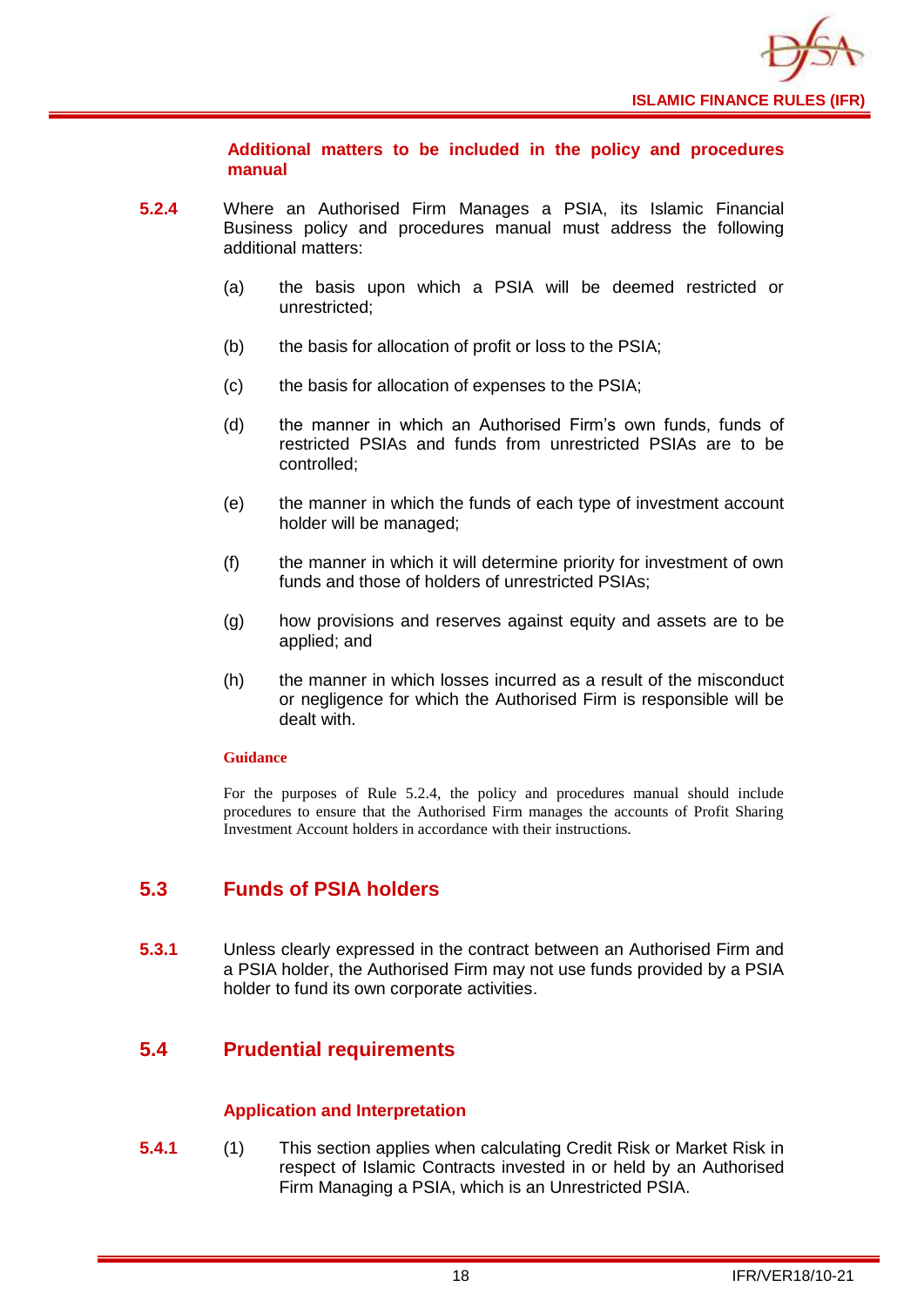

- (2) In (1), the Islamic Contracts referred to are contracts which are funded by the PSIA.
- (3) In this section, the term "investing in or holding Islamic Contracts" means investing in or holding as a principal.

#### **Initial and ongoing capital requirements**

#### **Guidance**

- 1. An Authorised Firm undertaking Islamic Financial Business is required to maintain initial and ongoing Capital Requirements in accordance with Rules in part 2 of Chapter 3 of PIB.
- 2. In accordance with Rules in part 3 of chapter 3 of PIB, an Authorised Firm undertaking Islamic Financial Business is required to ensure that only the eligible components of capital are included in the calculation of capital.
- 3. In accordance with PIB Rule 3.15.9, an Authorised Firm undertaking Islamic Financial Business is required to exclude from T2 Capital any amount by which the total of the Profit Equalisation Reserve and the Investment Risk Reserve exceeds the Displaced Commercial Risk Capital Requirement.
- 4. For the purpose of calculating Capital Requirements, an Authorised Firm undertaking Islamic Financial Business or otherwise investing in or holding Islamic Contracts should give due importance to the economic substance of the transaction, in addition to the legal form of the Islamic Contracts.

#### **Systems and controls in relation to PSIAs**

#### **Guidance**

The requirements in Rules 5.4.2 and 5.4.3 amplify the requirements in GEN Chapter 5.

- **5.4.2** In addition to PIB Rule 3.2.4, 3.2.5, GEN Rule 5.3.1 and this module, an Authorised Firm Managing a PSIA must ensure that its senior management establishes and maintains systems and controls that ensure that the Authorised Firm is financially sound and able at all times to satisfy the specific prudential requirements arising out of such business.
- **5.4.3** (1) In addition to Rules in 5.2.4, an Authorised Firm Managing a PSIA must set out in a written policy how it proposes to organise and control the activities that arise from such business and ensure that its activities are conducted in accordance with Shari'a.
	- (2) The policy must as a minimum address, where appropriate, the following matters:
		- (a) how the interests of shareholders and PSIA holders are safeguarded;
		- (b) how the Authorised Firm will limit exposures of PSIA holders to the Authorised Firm;
		- (c) a description of the controls to ensure that the funds of the PSIA are invested in accordance with the investment guidelines agreed in the investment contract;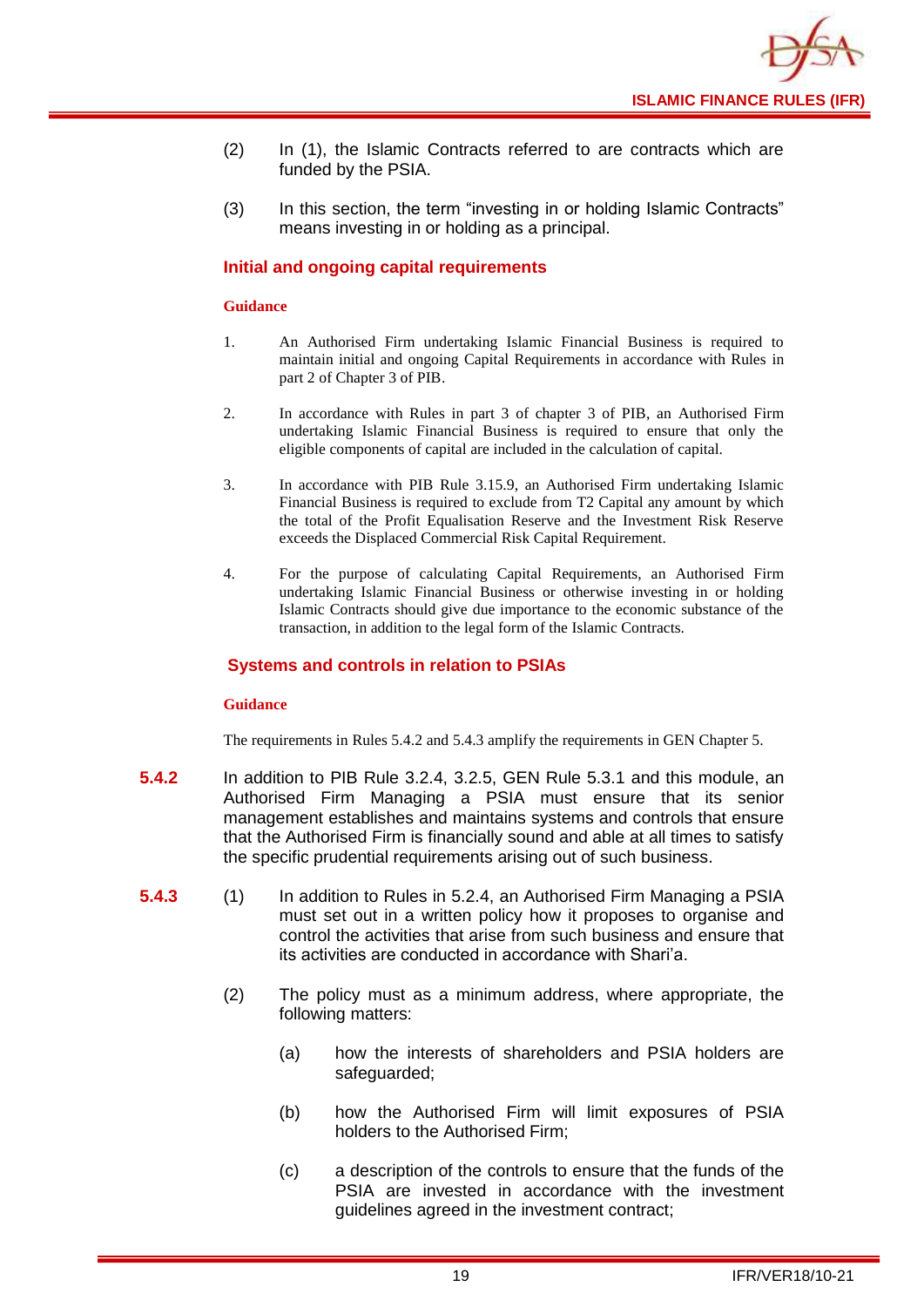

- (d) the basis for allocating profits and losses to the PSIA holders;
- (e) the policy for making provisions and reserves and, in respect of PSIAs, to whom these provisions and reserves revert in the event of a write-off or recovery;
- (f) the Authorised Firm's policy on the prioritisation of investment of own funds and those of Unrestricted PSIA holders;
- (g) how liquidity mismatch will be monitored;
- (h) the basis for allocating expenses to PSIA holders; and
- (i) how the Authorised Firm will monitor the value of its assets.

#### **Displaced commercial risk**

**5.4.4** An Authorised Firm Managing a PSIA, which is an Unrestricted PSIA, must calculate a Displaced Commercial Risk Capital Requirement in respect of its PSIA business.

- 1. An Authorised Firms Managing a PSIA, on an unrestricted basis is subject to a unique type of risk referred to as Displaced Commercial Risk. This risk reflects the fact that an Authorised Firm may be liable to find itself under commercial pressure to pay a rate of return to its PSIA holders which is sufficient to induce those investors to maintain their funds with the Authorised Firm, rather than withdrawing them and investing them elsewhere. If this " required" rate of return is higher than that which would be payable under the normal terms of the investment contract, the Authorised Firm may be under pressure to forgo some of the share of profit which would normally have been attributed to its shareholders (e.g., part of the Mudarib's share). Failure to do this might result in a volume of withdrawals of funds by investors large enough to jeopardise the Authorised Firm's commercial position (or, in an extreme case, its solvency). Thus, part of the commercial risk attaching to the returns attributable to the PSIA is, in effect, transferred to the shareholders' funds or the Authorised Firm's own capital. It also reflects situations whereby an investor may be permitted to exit from an asset pool at par while the fair value of such assets may be lower than their carrying amounts and where the Authorised Firm in certain circumstances may provide for the shortfalls.
- 2. In an Unrestricted PSIA, the account holder authorises the Authorised Firm to invest the account holder's funds in a manner which the Authorised Firm deems appropriate without specifying any restrictions as to where, how or for what purpose the funds should be invested, provided that they are Shari' a compliant. Under this arrangement, the Authorised Firm can commingle the investment account holder's funds with its own funds or with other funds which the Authorised Firm has the right to use. The investment account holders and the Authorised Firm generally participate in the returns on the invested funds.
- 3. In a Restricted PSIA, the account holder imposes certain restrictions as to where, how and for what purpose the funds are to be invested. Further, the Authorised Firm may be restricted from commingling its own funds with the restricted investment account funds for purposes of investment. In addition, there may be other restrictions that the investment account holders may impose. In other words, the funds provided by holders of Restricted PSIAs are managed by the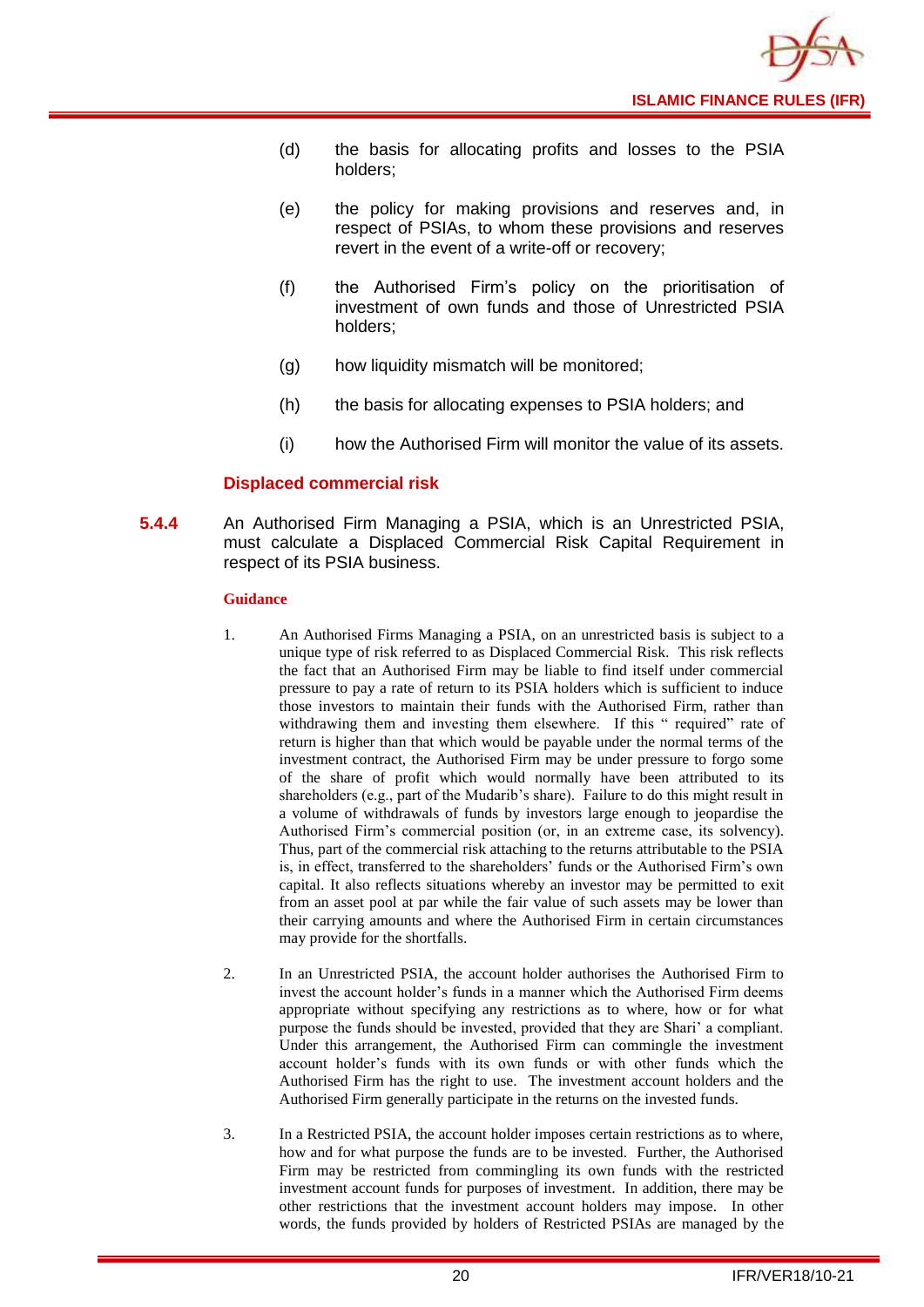

Authorised Firm which does not have the right to use or dispose of the investments except within the conditions of the contract.

- 4. An Authorised Firms undertaking Islamic Financial Business is also exposed to fiduciary risk which arises where the terms of the contract between the Authorised Firm and the investor are breached and where the Authorised Firm does not act in compliance with Shari'a.
- 5. An Authorised Firm is required to apply the Capital Requirements specified in PIB chapters 4 and 5 to any other business it carries on.
- **5.4.5** (1) An Authorised Firm's Displaced Commercial Risk Capital Requirement is based on 35% of the CRCOM and Market Risk capital requirement of assets funded by Unrestricted PSIA holders and is calculated using the following formula:

PSIACOM = [PSIACOMcredit + PSIACOMmarket] x 35%.

- (2) PSIACOM is the Displaced Commercial Risk Capital Requirement;
- (3) PSIACOMcredit is the Credit Risk capital requirement for assets funded by Unrestricted PSIA holders and is calculated in accordance with Rules in part 3 of chapter 4 of PIB; and
- (4) PSIACOMmarket is the Market Risk capital requirement for assets funded by Unrestricted PSIA holders and is calculated in accordance with Rules in PIB chapter 5.

#### **Credit risk and counterparty risk for Islamic contracts**

- **5.4.6** (1) An Authorised Firm Managing a PSIA, which is an Unrestricted PSIA, must calculate its PSIAComcredit in relation to all Islamic Contracts financed by Unrestricted PSIAs in the manner prescribed in this section.
	- (2) An Authorised Firm must, when undertaking the calculation in (1), apply an appropriate risk weighting for the relevant Islamic Contract.

**5.4.7** (1) In this section:

- (a) "E" represents the Exposure determined by an Authorised Firm as applicable to an Islamic Contract; and
- (b) "CRW" represents the risk weighting or capital charge assessed by an Authorised Firm as appropriate to that Islamic Contract.
- (2) Where an Islamic Contract is in the Non-Trading Book, an Authorised Firm must determine the PSIACOMcredit for that contract by applying the following formula:

E x CRW x 8%.

(3) Where an Islamic Contract is in the Trading Book, an Authorised Firm must determine the PSIACOMcredit for that contract in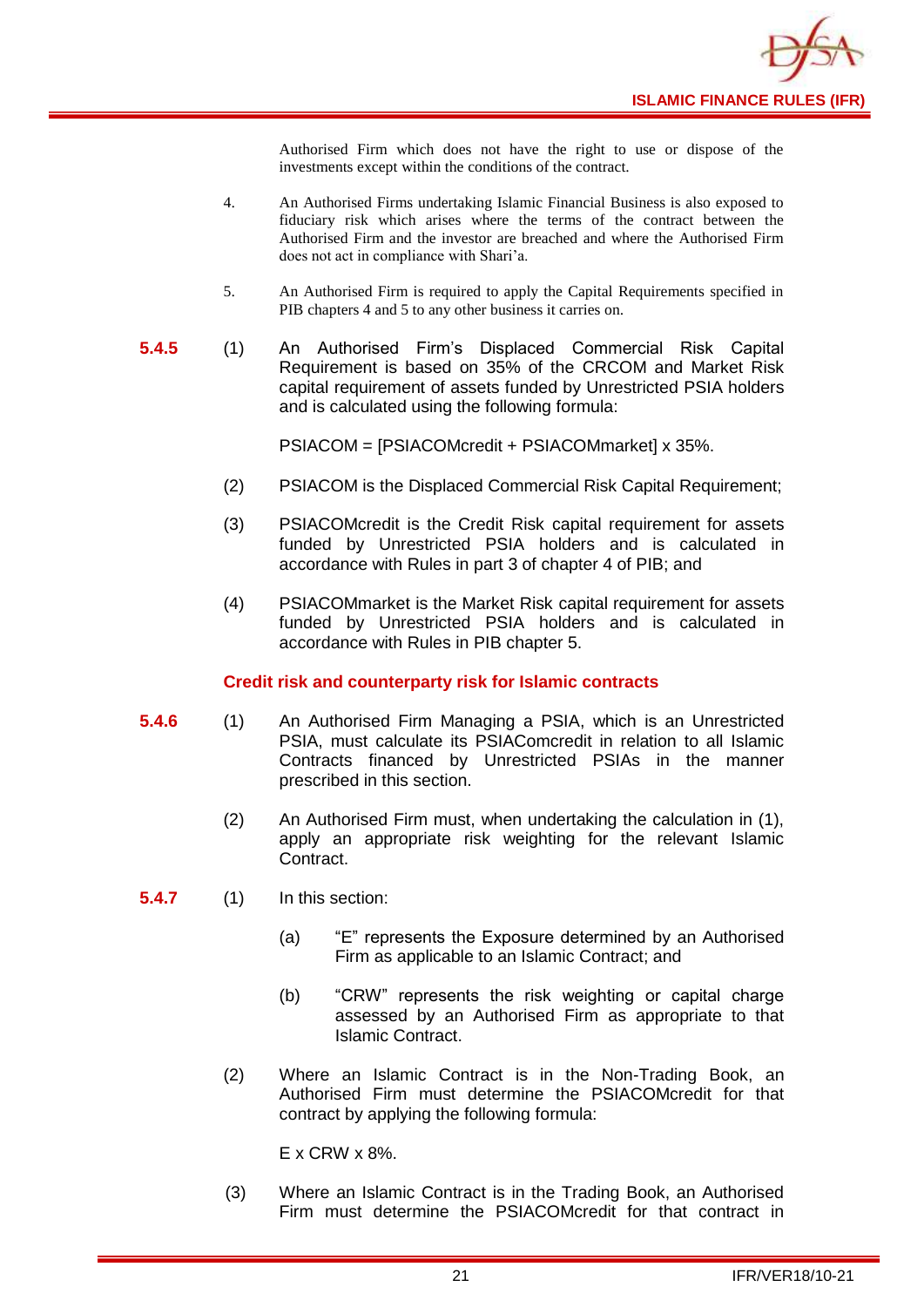

accordance with the methodology in PIB A4.7 and A4.8 as appropriate.

- (4) An Authorised Firm must calculate its PSIACOMcredit of all contracts by:
	- (a) identifying all Islamic Contracts to which this section applies;
	- (b) valuing the underlying investment or asset of each contract and reducing the value of any such investment or asset in the manner stipulated in Section 4.9 of chapter 4 of PIB, the result of which constitutes E for that contract;
	- (c) determining the risk weighting or capital charge appropriate to each contract, which will constitute the CRW for that contract in accordance with Rules in Sections 4.10, 4.11 and 4.12 of chapter 4 of PIB;
	- (d) applying the respective formula in Rule 5.4.7(2) or (3) to determine of PSIACOMcredit in respect of each contract; and
	- (e) summing the PSIACOMcredit of each contract to determine the PSIACOMcredit applicable to the Authorised Firm.

#### **Guidance**

- 1. The DFSA considers that this Guidance will assist an Authorised Firm in applying the appropriate risk weighting or capital charge to each Islamic Contract for the purpose of Rule 5.4.7. Accordingly, the DFSA expects an Authorised Firm managing PSIAs, which are Unrestricted PSIAs to pay due regard to this Guidance.
- 2. The Rules in this section and this Guidance are also relevant to an Authorised Firm which invests in or holds Islamic Contracts, when calculating CRCOM for Islamic Contracts under PIB chapter 4.
- 3. Table 2 contains Guidance on how an Authorised Firm Managing a PSIA, which is an Unrestricted PSIA should apply risk weightings for Islamic Contracts in respect of calculating relevant E and CRW for its PSIACOMcredit component of the PSIACOM.

#### **Table 2**

| <b>Islamic Contract type</b>                                           | <b>Underlying investment or asset</b>                                                                                    | 3.<br><b>CRW</b>                                                                              |
|------------------------------------------------------------------------|--------------------------------------------------------------------------------------------------------------------------|-----------------------------------------------------------------------------------------------|
| Binding Murabaha for the<br>Purchase Orderer (MPO)                     | Asset with an Authorised Firm before<br>purchase by the Counterparty                                                     | Apply the appropriate percentage<br>from the second column in the<br>table in PIB Rule A4.6.5 |
|                                                                        | Accounts receivable for the contract,<br>i.e. amounts due from the Counterparty<br>less any provision for doubtful debts | CRW in accordance with PIB<br>chapter 4                                                       |
| Murabaha and Non-binding<br>Murabaha for the Purchase<br>Orderer (MPO) | Accounts receivable for the contract,<br>i.e. amounts due from the Counterparty<br>less any provision for doubtful debts | CRW in accordance with PIB<br>chapter 4                                                       |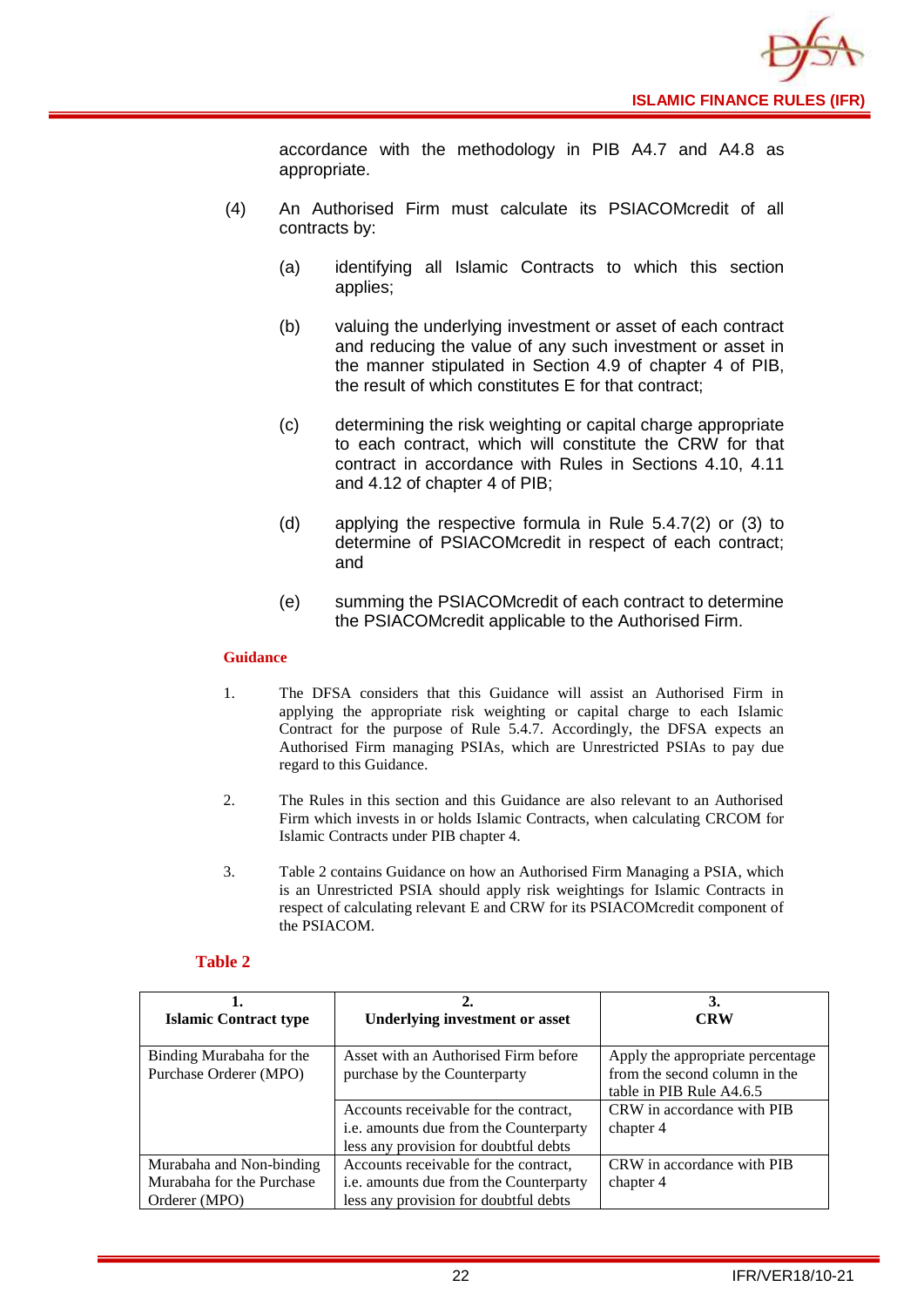

| 1.<br><b>Islamic Contract type</b>                                            | 2.<br><b>Underlying investment or asset</b>                                                                                                                                                      | 3.<br><b>CRW</b>                                                                                                                                                                                             |  |  |  |  |  |
|-------------------------------------------------------------------------------|--------------------------------------------------------------------------------------------------------------------------------------------------------------------------------------------------|--------------------------------------------------------------------------------------------------------------------------------------------------------------------------------------------------------------|--|--|--|--|--|
| Mudaraba and Musharaka                                                        | Where the underlying investment meets<br>the requirements for inclusion in the<br><b>Trading Book</b>                                                                                            | Market Risk Capital Requirement<br>for the exposure associated with<br>the underlying investment<br>determined in accordance with<br>PIB chapter 5                                                           |  |  |  |  |  |
|                                                                               | Investment in commercial enterprise to<br>undertake business ventures other than<br>trading activities (or other than those<br>which meet the requirements for<br>inclusion in the Trading Book) | CRW of 400% on the exposure                                                                                                                                                                                  |  |  |  |  |  |
|                                                                               | Investment in real estate assets and<br>other movable assets, using underlying<br>Ijarah and Murabaha contracts                                                                                  | CRW of the lessee for the<br>underlying Ijarah contracts or the<br>CRW of the counterparty of the<br>underlying Murabaha contract, in<br>accordance with PIB App4                                            |  |  |  |  |  |
| Ijarah/Ijarah Muntahia<br><b>Bittamleek</b>                                   | Asset with an Authorised Firm<br>available for lease before purchase by<br>the Counterparty – for both contracts<br>with both binding or non-binding<br>promise to lease                         | Apply the appropriate percentage<br>from the second column in the<br>table in PIB Rule A4.6.5                                                                                                                |  |  |  |  |  |
|                                                                               | Residential real estate where the lessee<br>has the right to purchase property at the<br>end of the lease and the lessor has a<br>legally enforceable first charge over the<br>property          | Apply the appropriate percentage<br>in accordance with PIB Rule<br>4.12.17                                                                                                                                   |  |  |  |  |  |
|                                                                               | Total estimated value of lease<br>receivables for the whole duration of<br>the Ijarah, less any recovery value of<br>the leased asset                                                            | CRW of Ijarah lessee, in<br>accordance with PIB Section 4.12                                                                                                                                                 |  |  |  |  |  |
| Full recourse Istisna'a -with<br>or without parallel Istisna'a                | Net balance of the work-in-progress                                                                                                                                                              | CRW of the Istisna'a buyer, in<br>accordance with PIB Section 4.12                                                                                                                                           |  |  |  |  |  |
| and<br>limited / non-recourse<br>Istisna'a with/without<br>parallel Istisna'a | Total amount receivable from the<br>counterparty, pursuant to contract<br>billings                                                                                                               | CRW of Istisna'a buyer, in<br>accordance with PIB Section 4.12                                                                                                                                               |  |  |  |  |  |
| Salam and parallel Salam                                                      | Value of the underlying asset<br>receivable for the Salam contract                                                                                                                               | CRW in accordance with PIB<br>Section 4.12                                                                                                                                                                   |  |  |  |  |  |
|                                                                               | Assets acquired                                                                                                                                                                                  | 100%                                                                                                                                                                                                         |  |  |  |  |  |
|                                                                               | Balance in relevant accounts receivable                                                                                                                                                          | CRW in accordance with PIB<br>Section 4.12                                                                                                                                                                   |  |  |  |  |  |
| Kefala                                                                        | The amount of the guarantee                                                                                                                                                                      | CRW in accordance with PIB<br>Section 4.12                                                                                                                                                                   |  |  |  |  |  |
| Sukuk held in the Non-<br><b>Trading Book</b>                                 | Receivables from the Sukuk structure,<br>including the principal and any returns<br>associated with it, arising from any of<br>the following as underlying contracts:                            | CRW applicable to underlying<br>Ijarah, Salam or Murabaha<br>contracts, in accordance with PIB<br>Section 4.12                                                                                               |  |  |  |  |  |
|                                                                               | Salam<br>Istisna'a<br>Ijarah<br>Murabaha<br>Mudaraba<br>Musharaka                                                                                                                                | If the Sukuk provides recourse to<br>the issuer, CRW applicable to the<br>issuer or CRW applicable to<br>underlying contracts of the Sukuk<br>is in accordance with PIB Section<br>4.12, whichever is higher |  |  |  |  |  |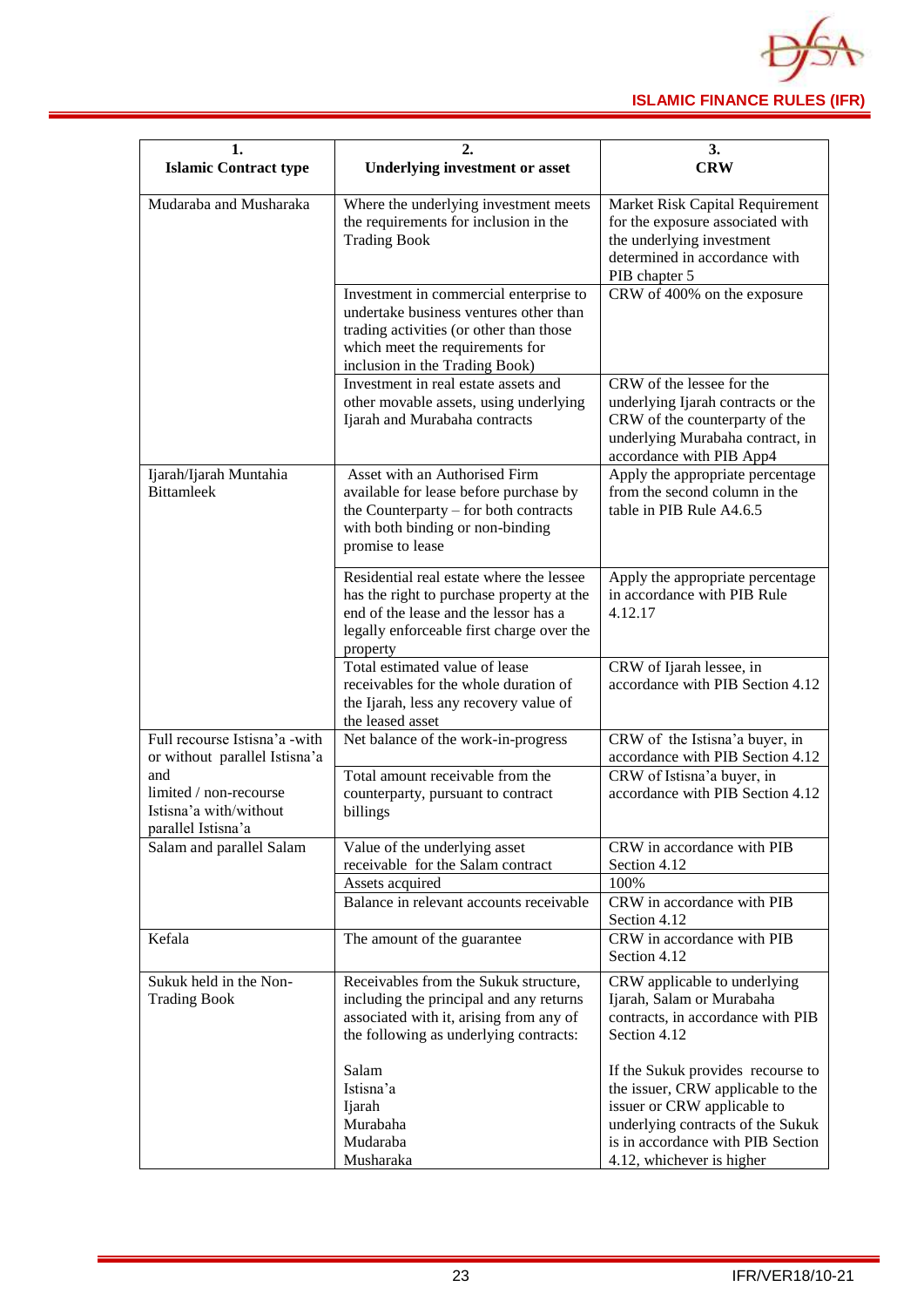

| 1.                           |                                                                                                                                    | 3.                                                                                                                                                                                                                                                                                                                              |  |  |  |  |  |
|------------------------------|------------------------------------------------------------------------------------------------------------------------------------|---------------------------------------------------------------------------------------------------------------------------------------------------------------------------------------------------------------------------------------------------------------------------------------------------------------------------------|--|--|--|--|--|
| <b>Islamic Contract type</b> | <b>Underlying investment or asset</b>                                                                                              | <b>CRW</b>                                                                                                                                                                                                                                                                                                                      |  |  |  |  |  |
|                              | Usufructs/services                                                                                                                 | CRW applicable to underlying<br>service provider or usufruct<br>owner, in accordance with PIB<br>Section 4.12. If the Sukuk<br>provides recourse to the issuer,<br>CRW applicable to the issuer or<br>CRW applicable to underlying<br>service provider or usufruct<br>owner in accordance with PIB<br>App4, whichever is higher |  |  |  |  |  |
|                              | Leased assets                                                                                                                      | The higher of CRW of the<br>underlying leased assets and that<br>of the issuer                                                                                                                                                                                                                                                  |  |  |  |  |  |
|                              | Investment agency                                                                                                                  | The higher of CRW of the<br>underlying assets and that of the<br>issuer                                                                                                                                                                                                                                                         |  |  |  |  |  |
|                              | Muzara'a (share of produce of the land)<br>Musaqa (share of produce of the trees)<br>Mugarasa (share in the land and the<br>trees) | 100%                                                                                                                                                                                                                                                                                                                            |  |  |  |  |  |
|                              | Mixture of tangible and intangible<br>assets                                                                                       | The higher of CRW of the<br>underlying assets and that of the<br>issuer                                                                                                                                                                                                                                                         |  |  |  |  |  |
|                              | Where the underlying investment meets<br>the requirements for inclusion in the<br><b>Trading Book</b>                              | Market Risk Capital Requirement<br>for the exposure associated with<br>the underlying investment<br>determined in accordance with<br>PIB chapter 5                                                                                                                                                                              |  |  |  |  |  |
| Bai' Bithaman Ajil           | Residential and commercial properties<br>Plant and equipment<br>Motor vehicles<br><b>Shares</b><br>Land                            | CRW in accordance with PIB<br>chapter 4                                                                                                                                                                                                                                                                                         |  |  |  |  |  |
| Arboun                       | Where an Authorised Firm has made<br>the purchase deposit<br>Where an Authorised Firm has received<br>the purchase deposit         | CRW in accordance with PIB<br>chapter 4<br>No CRW is applicable                                                                                                                                                                                                                                                                 |  |  |  |  |  |
|                              | Where the contract would meet the<br>requirements for inclusion in the<br><b>Trading Book</b>                                      | Market Risk Capital Requirement<br>for the exposure associated with<br>the underlying investment<br>determined in accordance with<br>PIB chapter 5                                                                                                                                                                              |  |  |  |  |  |

- 4. Where an Islamic Contract is not listed in Table 2, an Authorised Firm should consult with the DFSA, on a case-by-case basis, to determine the:
	- a. contract type and the underlying investments or assets to calculate the E; and
	- b. appropriate risk weighting or the capital charge for such contract to calculate the CRW.
- 5. In some cases, as stipulated in the relevant parts of column 3 of Table 2, the calculation of capital requirement should be carried out as prescribed in PIB Rule A4.6.5 and in accordance with PIB chapter 5.
- 6. In determining the E of a Binding Murabaha for the Purchase Orderer (MPO), as per PIB Rule A4.6.5, E should equal the total acquisition cost of the asset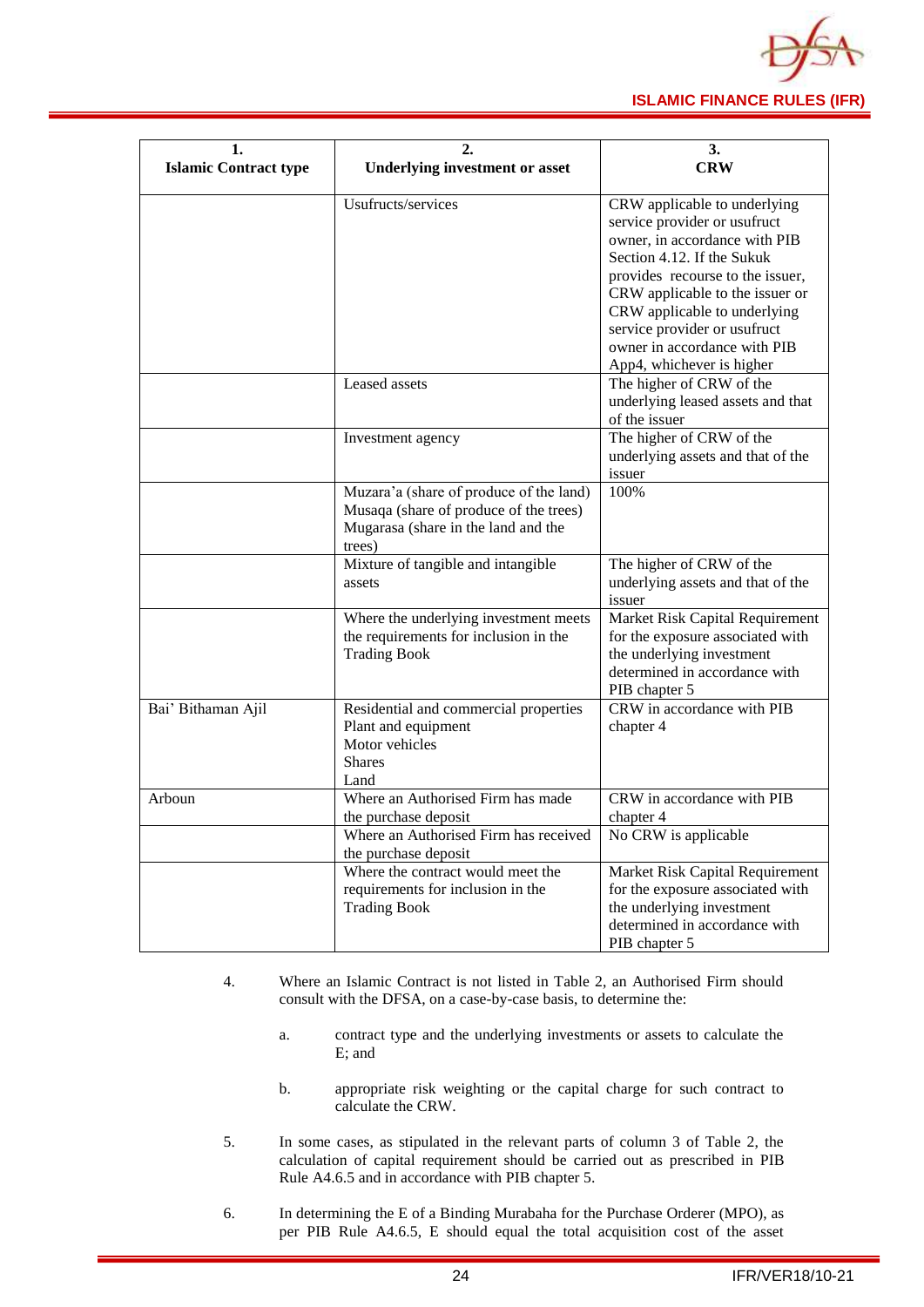![](_page_27_Picture_0.jpeg)

(purchase price and other direct costs) less market value of the asset (net of any haircut) less any security deposit provided.

- 7. In determining the E of Ijarah / Ijarah Munthia Bittamleek contract, as per PIB Rule A4.6.5, E should equal the total acquisition cost of the asset (purchase price and other direct costs) less the market value of the asset (net of any haircut), less any Arboun (earnest money deposit received from the potential lessee).
- 8. In addition to paragraph 7 above, in the case of an Ijarah Muntahia Bittamleek contract, the exposure may be reduced by the recovery value of the leased asset, only in cases where there is a reasonable basis to conclude that the leased asset can be repossessed and effectively redeployed as a leased asset to another Counterparty. This is important because the asset leased under the Ijarah Muntahia Bittamleek contract is usually customised equipment or large pieces of equipment which are integrated with other assets of the lessee and hence are unsuitable for repossession and releasing to another lessee.
- 9. In determining the E of an Istisna'a contract, the exposures arising from such a contract should not be netted off against exposures arising from a Parallel Istisna'a contract entered into by an Authorised Firm for procuring the underlying investment for the Istisna'a contract.
- 10. In determining the E of a Salam contract, the exposures arising from such a contract should not be netted off against exposures arising from a Parallel Salam contract entered into by an Authorised Firm for procuring the underlying asset for the Salam contract.
- 11. Off-balance sheet exposures for import or export financing contracts based on Murabaha, where the underlying goods or shipment are collateralised and insured, should attract a 20% CCF to an Authorised Firm that issues or confirms the letter of credit.
- 12 Where Mudaraba and Musharaka contracts are used to invest in commercial enterprise to undertake business ventures other than trading activities (or other than those which meet the requirements for inclusion in the Trading Book), the E is measured as the amount invested in the commercial enterprise less any specific provisions. If there is a guarantee and such guarantor is not connected to the commercial enterprise, then the CRW for the guarantor will be applied for risk weighting for the amount of any such guarantee.
- 13. In addition to the relevant Rules prescribed in PIB chapter 4 and PIB App4, an Authorised Firm may consider the following types of collateral as eligible collateral for Credit Risk management:
	- a. Hamish Jiddiyyah (security deposit) only for agreements to purchase or lease preceded by a binding promise;
	- b. Arboun where earnest money deposit held after a contract is established as collateral to guarantee contract performance; and
	- c. in Mudaraba investment in project finance, an Authorised Firm may use the collateralisation of the progress payments made by the ultimate customers to mitigate the exposures of unsatisfactory performance by the Mudarib.
- 14. Where an Authorised Firm places funds under a Mudaraba contract, subject to a Shari`a compliant guarantee from a third party and such a guarantee relates only to the Mudaraba capital, the capital amount should be risk-weighted at CRW of the guarantor provided that the CRW of that guarantor is lower than the CRW of the Mudarib (as a Counterparty). Otherwise, the CRW of the Mudarib will apply.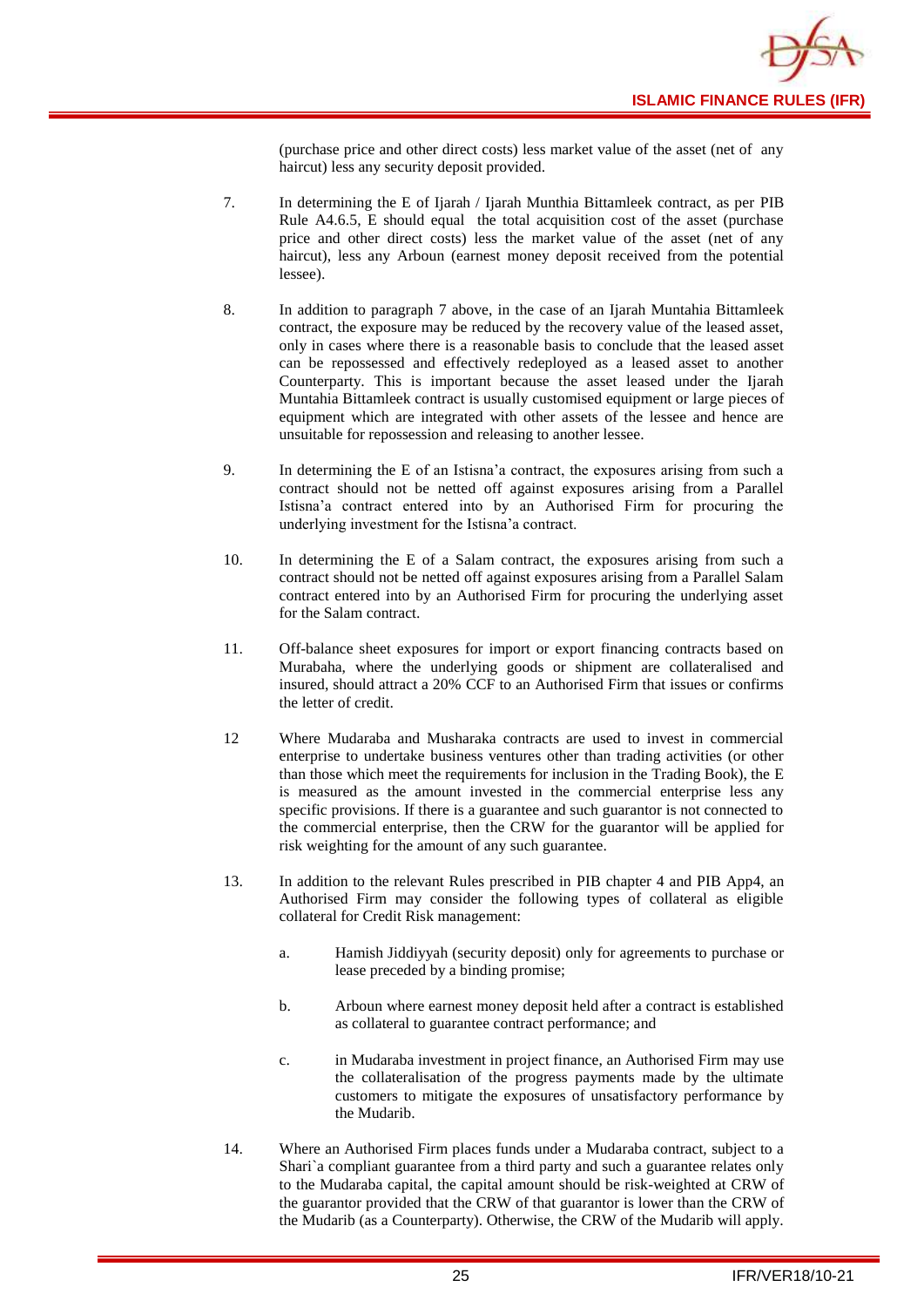![](_page_28_Picture_0.jpeg)

15. An Authorised Firm placing liquid funds with a central bank or another financial institution on a short-term Mudaraba basis in order to obtain a return on those funds, may apply the CRW applicable to the Mudarib (as a Counterparty), provided the Mudarib effectively treats the liquid funds placement as its liability, although normally such placements are not treated as liabilities of the Mudarib.

#### **Market risk**

- **5.4.8** An Authorised Firm Managing a PSIA, which is an Unrestricted PSIA, must calculate its PSIACOMmarket in relation to all underlying Islamic Contracts in the manner prescribed in PIB chapter 5, except as may be provided in Rules 5.4.8 to 5.4.17.
- **5.4.9** An Authorised Firm must treat Sukuk held in its Trading Book as equity for the purpose of calculating its Equity Risk Capital Requirement and determine the same in accordance with PIB Rule 5.5.2.
- **5.4.10** Where investments are made using Musharaka or Mudaraba contracts with commodities as the underlying assets, an Authorised Firm must calculate its Commodities Risk Capital Requirement in accordance with PIB Rule 5.7.2.
- **5.4.11** An Authorised Firm which is exposed to the risk of foreign currencies and gold under any Islamic Contract, must calculate its Foreign Exchange Risk Capital Requirement in accordance with PIB Rule 5.6.2.
- **5.4.12** An Authorised Firm which is exposed to commodities including precious metals but excluding gold under any Islamic Contract, must calculate its Commodities Risk Capital Requirement in accordance with PIB Rule 5.7.2.
- **5.4.13** (1) Commodities held by an Authorised Firm for selling or leasing when executing a Murabaha, non-binding MPO, Salam or Parallel Salam Contract must be included in the calculation of its Commodities Risk Capital Requirement.
	- (2) Where an Authorised Firm executes Salam and parallel Salam contracts, the resultant long and short positions may be set off for calculating the net open position, provided that the positions are in the same commodity, regardless of how its Commodities Risk Capital Requirement is calculated.
- **5.4.14** Where an Authorised Firm executes Musharaka or Mudaraba contracts for investing in entities or investment vehicles that trade in foreign exchange, equities or commodities, it must include the relevant underlying assets in the calculation of its Market Risk Capital Requirement in accordance with PIB chapter 5.

#### **Concentration risk**

#### **Guidance**

1. This section sets specific Large Exposure limits for assets financed by PSIAs, which are Unrestricted PSIAs. The DFSA uses these limits to provide constraints on the amount of Concentration Risk to which an Authorised Firm is subject in respect of its PSIA holdings. In assessing PSIA Large Exposures, an Authorised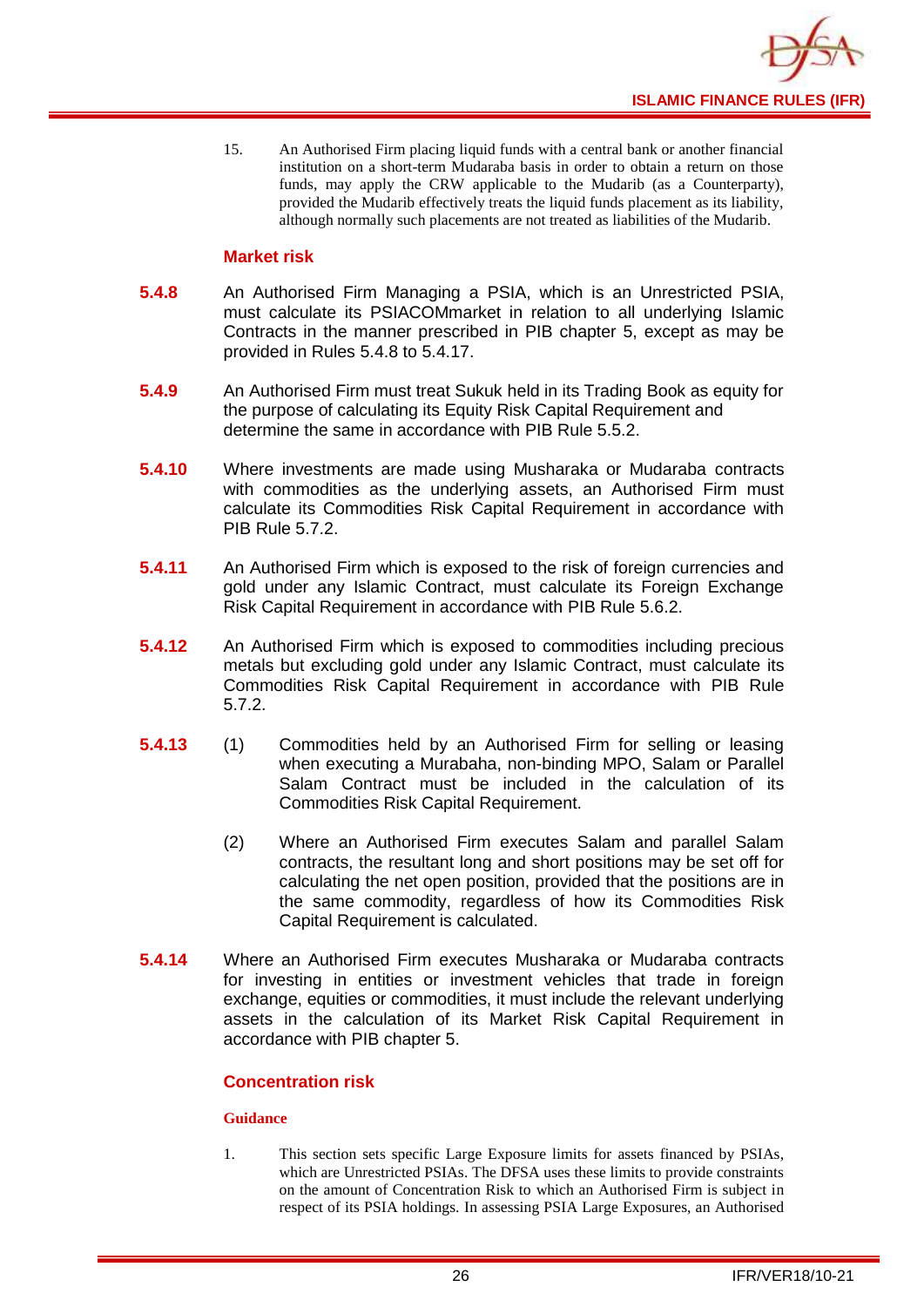![](_page_29_Picture_0.jpeg)

Firms may take advantage of the exemptions and partial exemptions set out in PIB section A4.11.

- 2. An Authorised Firm has a Large Exposure where its PSIA holders' credit Exposure to a single Counterparty or issuer, or group of Closely Related or Connected Counterparties, is large in relation to the Authorised Firm's Capital Resources. Where Exposure to a Counterparty or issuer is large, PSIA holders risk a large loss should the Counterparty default.
- 3. Exposures arising from assets that are financed by an Authorised Firm's own funds are dealt with in PIB section 4.15.

#### **Exposure limits**

- **5.4.15** An Authorised Firm Managing a PSIA, which is an Unrestricted PSIA, must not have an Exposure to a Counterparty or to a group of Closely Related Counterparties or to a group of Connected Counterparties that exceeds any one of the following percentages of its Capital Resources:
	- (a) 25% if financed by its Capital Resources or Unrestricted PSIAs; or
	- (b) 40% if financed by the total of its own Capital Resources and, Unrestricted PSIAs.

#### **Guidance**

In accordance with PIB section 4.15, the aggregate of an Authorised Firm's Exposure to a Counterparty or to a group of Closely Related Counterparties may not exceed 25% of the Authorised Firm's Capital Resources.

- **5.4.16** The sum of an Authorised Firm's non-exempt Large Exposures must not exceed 800% of its Capital Resources for Exposures funded by the Authorised Firm's Capital Resources and Unrestricted PSIAs.
- **5.4.17** An Authorised Firm must:
	- (a) monitor and control its Exposures funded by PSIAs, which are Unrestricted PSIAs, on a daily basis to ensure they remain within the concentration risk limits specified in Rule 5.4.15; and
	- (b) if a breach occurs, notify the DFSA immediately and confirm it in writing.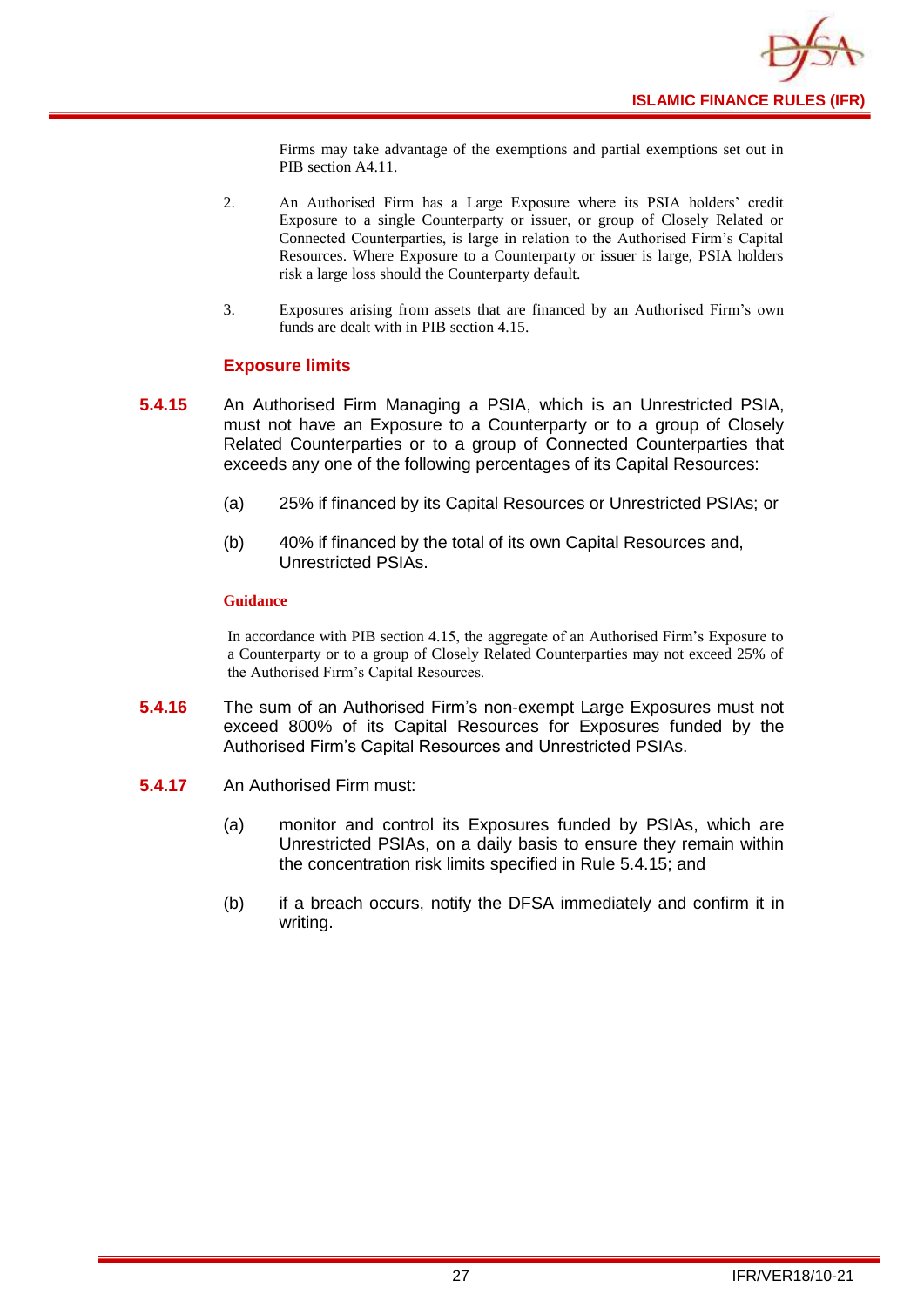![](_page_30_Picture_0.jpeg)

## <span id="page-30-0"></span>**6 ISLAMIC COLLECTIVE INVESTMENT FUNDS**

#### **Guidance**

This chapter contains additional requirements that apply to a Collective Investment Fund operated or held out as being operated as an Islamic Fund. A Collective Investment Fund is defined in Article 11 of the Collective Investment Law 2010 (the Law). The definition in Article 11 of the Law is very wide and can capture some Islamic financial activities. However, under Article 12 of the Law, the DFSA can make Rules excluding certain arrangements or types of arrangements from constituting a Fund. Certain types of Islamic Financial Business are not regulated as Collective Investment Funds due to express exclusions provided. Key Islamic Financial Business related exclusions under the collective investment regime are Managing Insurance, participation rights evidenced by Sukuk certificates and managing PSIAs.

## <span id="page-30-1"></span>**6.1 Application**

- **6.1.1** (1) This section applies in the case of a Domestic Fund:
	- (a) which is an Islamic Fund, to its Fund Manager and where appointed, its Trustee;
	- (b) which is an Umbrella Fund with one or more Islamic Sub-Funds, to its Fund Manager and where appointed, its Trustee in respect of those Sub-Funds; or
	- (c) which is an Islamic Fund on a Fund Platform, to the Fund Manager using the Fund Platform, in respect of that Fund.
	- (2) The requirements that apply to a conventional Fund under the Collective Investment Law 2010 and CIR apply equally to an Islamic Fund, except as otherwise provided in this chapter.
	- (3) The requirements in MKT chapter 6 that apply to a conventional Listed Fund apply equally to an Islamic Fund, if it is or is to be a Listed Fund, except as otherwise provided in this chapter.
	- (4) In this chapter, except where otherwise provided, any reference to a Fund is to an Islamic Fund, to an Islamic Sub-Fund of an Umbrella Fund, or to an Islamic Fund on a Fund Platform, as the case may be and any reference to a Fund Manager is a reference to a Fund Manager of such a Fund.

- 1. While the CIR module contains the key requirements relating to the management and operation of conventional Collective Investment Funds, this module sets out the additional requirements that apply where such a Fund is managed or held out as being managed as an Islamic Fund. There are other requirements that apply to such firms which are found in other modules of the DFSA rulebook, such as the GEN module, COB module and PIB module.
- 2. While section 3 contains the requirements that apply to Authorised Firms which are Fund Managers of Collective Investment Funds, the requirements in this section mainly focuses on Shari'a compliance related requirements that apply at the Fund level. For example, while the systems and controls required under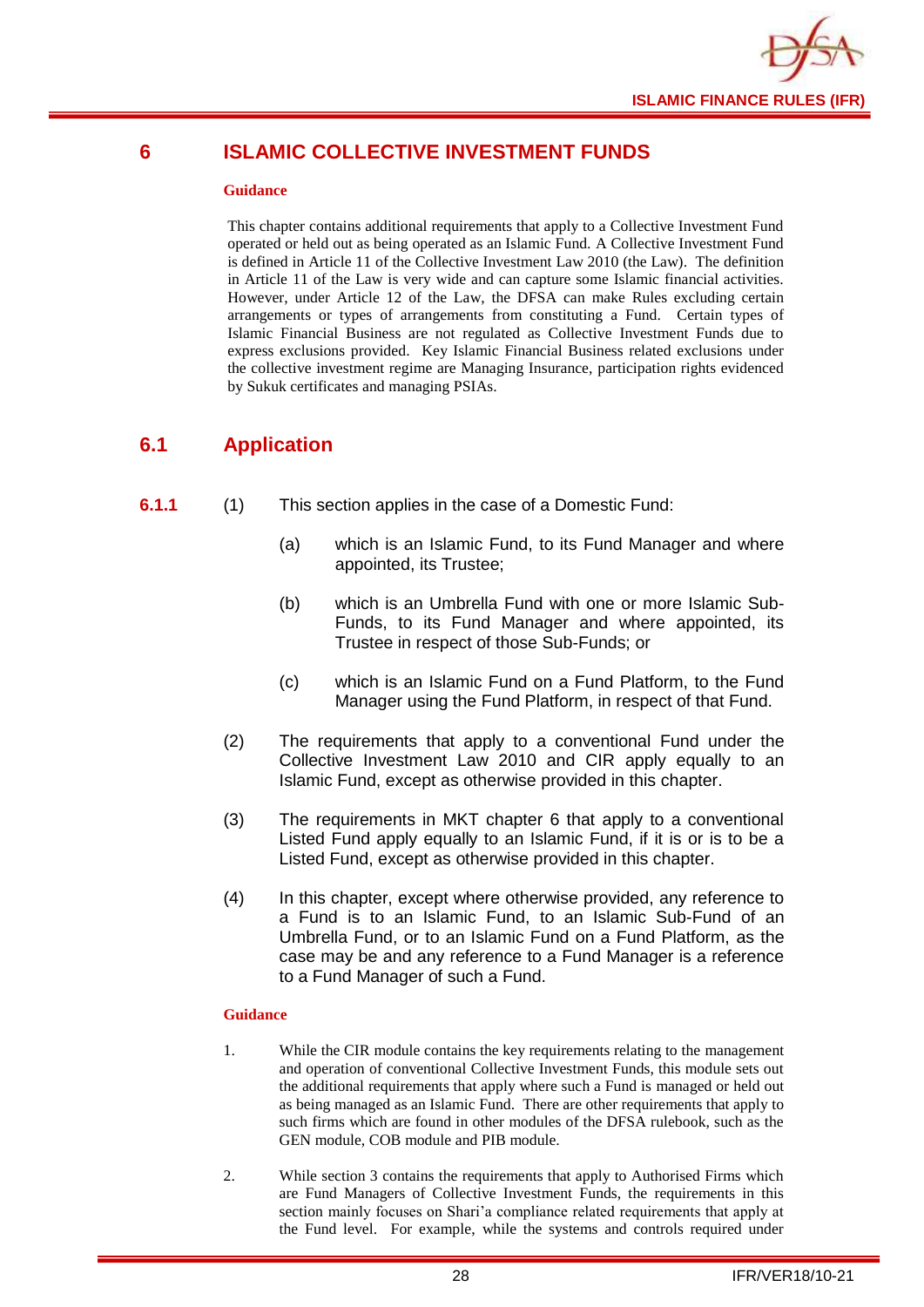![](_page_31_Picture_0.jpeg)

section 3.3 relate to the systems and controls that a firm must have in order to comply with its Shari'a obligations, Rule 6.1.3 sets out systems and controls that must be established and maintained at the Fund level.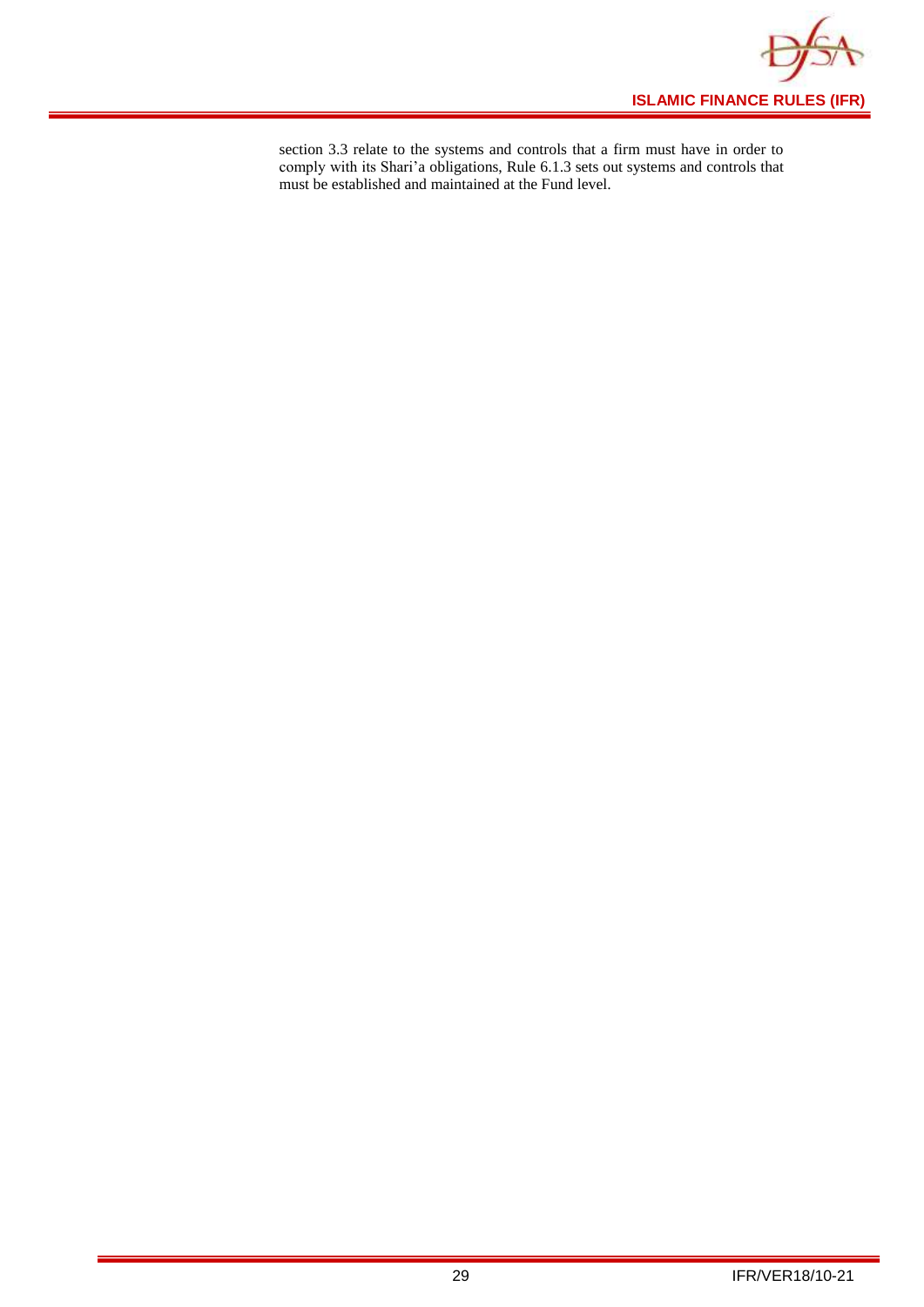![](_page_32_Picture_0.jpeg)

#### **Systems and controls**

- **6.1.2** (1) The Fund Manager of a Fund must establish and maintain systems and controls which ensure that its management of the Fund and the Fund Property is Shari'a compliant.
	- (2) A Fund Manager may, where it is practicable to do so, include the systems and controls required under (1) within those it is required to establish and maintain pursuant to Rule 3.3.1.

#### **Guidance**

- 1. Article 38 of the Collective Investment Law 2010 requires the Fund Manager to establish and maintain systems and controls, including, but not limited, to financial and risk controls to ensure sound management of the Fund in accordance with the Fund's Constitution and its most recent Prospectus, taking due account of the nature, scale and complexity of the Fund's investments and operations.
- 2. Rule 3.3.1 requires a Fund Manager of Islamic Funds to establish and maintain systems and controls to ensure its Shari'a compliance.

#### **Fund's constitutional documents**

- **6.1.3** (1) The Fund Manager of a Domestic Fund that is a Public Fund must ensure that its Fund's Constitution and Prospectus are, and remain, approved by the Fund's Shari'a Supervisory Board.
	- (2) The Fund Manager of an Exempt Fund must ensure that the Fund's Constitution and Prospectus are, and remain, approved by the Fund Manager's Shari'a Supervisory Board.

#### **Guidance**

See Guidance note 3 under Rule 6.2.1.

#### **Islamic Financial Business policy and procedures manual**

#### **Guidance**

A Fund Manager may, instead of having a separate Islamic Financial Business policy and procedures manual both at the firm level and at the Fund level, maintain a single Islamic Financial Business policy and procedures manual for the firm and the Funds it manages.

- **6.1.4** The Fund Manager of a Fund must implement and maintain an Islamic Financial Business policy and procedures manual for the Fund which addresses the following matters:
	- (a) the manner in which the compliance function will be undertaken, in respect of Shari'a compliance;
	- (b) the manner in which the Shari'a Supervisory Board will oversee and advise in regard to the Islamic Financial Business conducted by the Fund Manager;
	- (c) the manner in which Shari'a Supervisory Board fatwas, rulings and guidelines will be recorded, disseminated and implemented and the internal Shari'a review undertaken;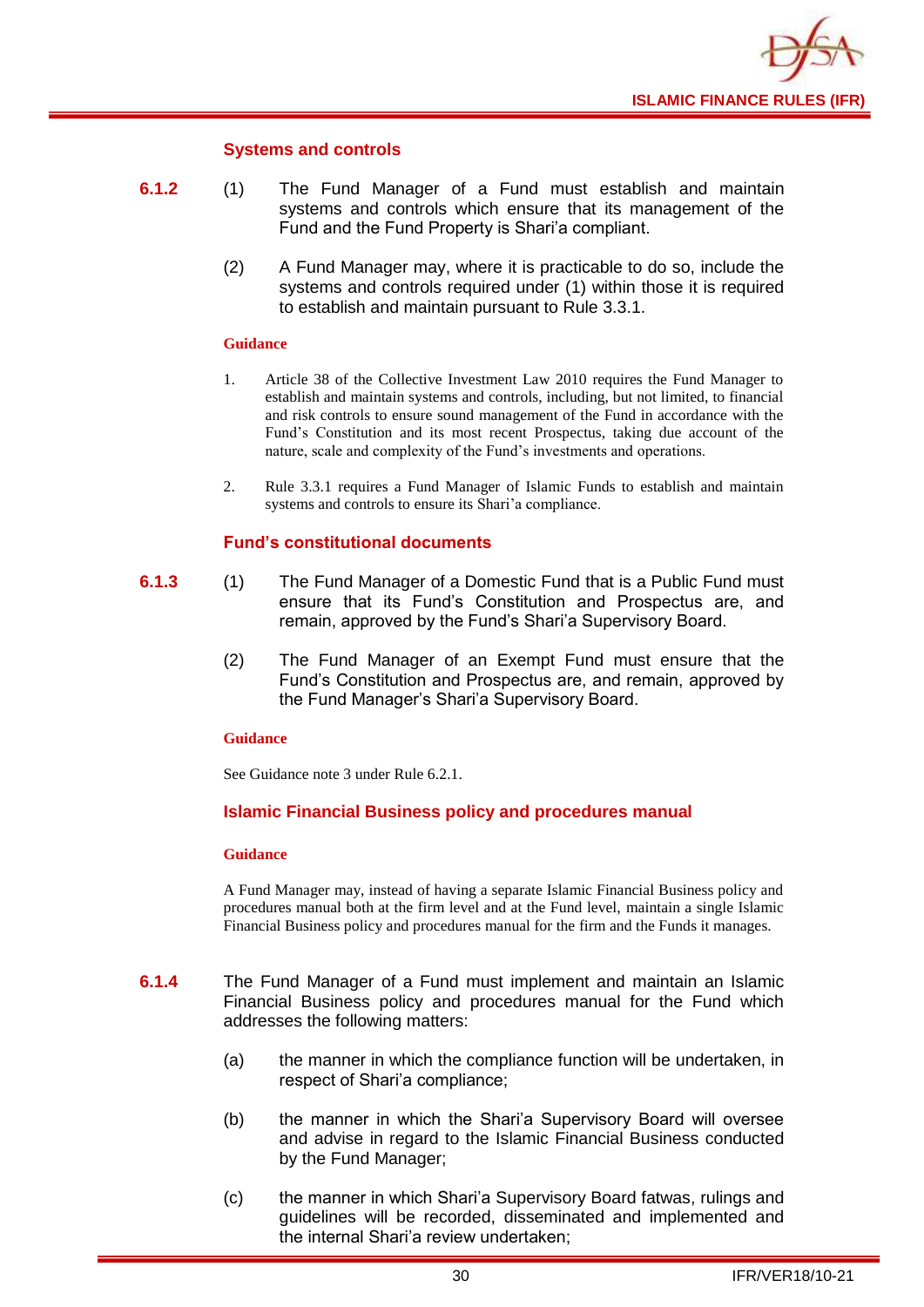![](_page_33_Picture_0.jpeg)

- (d) the manner in which disputes between the Shari'a Supervisory Board and the Fund Manager in respect of Shari'a compliance will be addressed;
- (e) the process for approving those internal systems and controls which are in place to ensure not only that the Islamic Financial Business is carried out in compliance with Shari'a, but that information is disseminated to Unitholders in an appropriate manner; and
- (f) the manner in which conflicts of interest will be identified and managed, including as prescribed in Rule 6.2.4.

## <span id="page-33-0"></span>**6.2 Shari'a Supervisory Board for an Islamic Fund**

- **6.2.1** (1) A Fund Manager of a Domestic Fund that is a Public Fund must, subject to (3), appoint a Shari'a Supervisory Board to its Fund that meets the following requirements:
	- (a) the Shari'a Supervisory Board has at least three members;
	- (b) the members appointed to the Shari'a Supervisory Board are competent to perform their functions as Shari'a Supervisory Board members of the Fund;
	- (c) any appointments, dismissals or changes in respect of members of the Shari'a Supervisory Board are approved by the Governing Body of the Fund Manager; and
	- (d) no member of the Shari'a Supervisory Board is a director or Controller of the Fund or its Fund Manager.
	- (2) A Fund Manager may comply with the requirement in (1) by appointing to the Fund the same Shari'a Supervisory Board as it has appointed to the firm in accordance with Rule 3.5.1, provided the requirements in (1) are also met.
	- (3) A Fund Manager is not required to comply with the requirement in (1) where it relies, for the purposes of making investments for the Fund, on a widely accepted Shari'a screening process such as investing in securities included in, or recognised by reference to, an Islamic index, sukuk, or treasury instruments issued by a Shari'a compliant financial services provider regulated by a Financial Services Regulator.

#### **Guidance**

1. In appointing a Shari'a Supervisory Board for the purposes of Rule 6.2.1(1), the Fund Manager should consider the previous experience and qualifications of the proposed Shari'a Supervisory Board members to assess whether the proposed Shari'a Supervisory Board member is competent to advise on the activities undertaken by the Islamic Fund. If the Fund Manager is appointing the same Shari'a Supervisory Board as it has appointed to the firm pursuant to Rule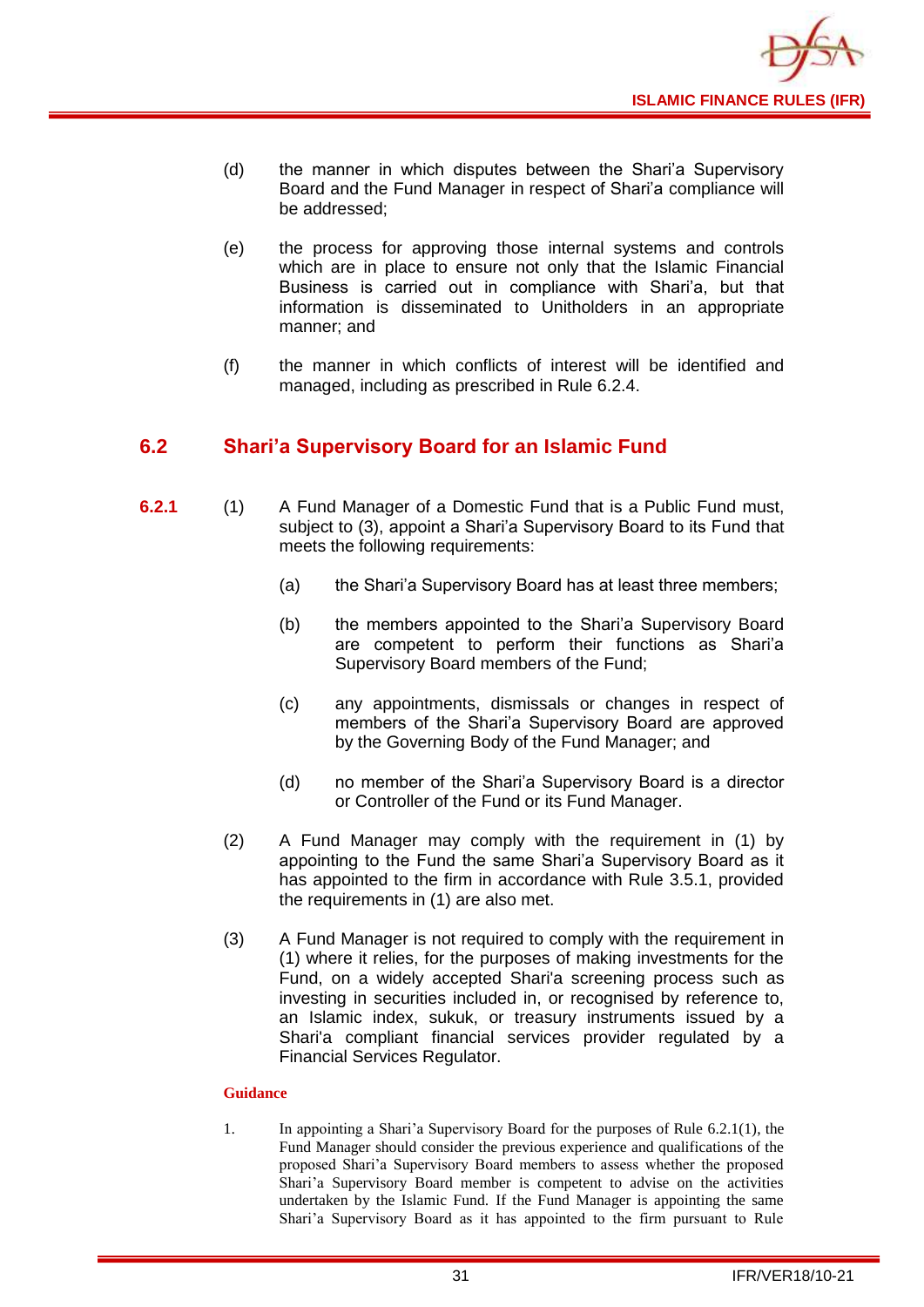![](_page_34_Picture_0.jpeg)

6.2.1(2), the Fund Manager should still consider whether the requirements in both Rule 3.5.1(1) and 6.2.1(1) are met in respect of that board.

- 2. If the Fund Manager is relying on Shari'a screening methodologies such as the Dow Jones Shari'a index, such screening is generally regarded as widely accepted and accessible. However, if less widely known methodologies are used, the Fund Manager should be able, upon request by the DFSA, to demonstrate to the satisfaction of the DFSA the grounds on which it considers the particular methodology used to be acceptable and reliable.
- 3. Although the Fund Managers of Exempt Funds and Qualified Investor Funds are not subject to the requirement for the appointment of a Shari'a Supervisory Board for such a Fund, they would need to ensure that the Exempt Funds or Qualified Investor Funds they manage continue to meet the applicable Shari'a requirements applicable to the Fund. They may use a member of the Shari'a Supervisory Board appointed at the firm level for the purposes of ascertaining compliance with the Shari'a requirements. The manner in which they demonstrate to the Unitholder of the Exempt Fund or Qualified Investor Fund as to how they achieve such compliance is a matter left to negotiation (i.e. subject to contractual terms) between the Unitholders and the Fund Manager.
- 4. An External Fund Manager may not be able to take advantage of IFR 6.2.1(2), unless it has a Shari'a Supervisory Board appointed at the firm level. In contrast the Fund Manager of an External Fund will be able to use its Shari'a Supervisory Board to meet the Shari'a Supervisory Board requirement relating to the Fund as set out in IFR 6.2.1(2).
- **6.2.2** (1) Subject to (2), the Fund Manager of a Fund must document the Fund's policy in relation to:
	- (a) how appointments, dismissals or changes will be made to the Shari'a Supervisory Board;
	- (b) the process through which the suitability of Shari'a Supervisory Board members will be considered; and
	- (c) the remuneration of the members of the Shari'a Supervisory Board.
	- (2) If the Fund Manager, pursuant to Rule 6.2.1(2), appoints to the Fund the same Shari'a Supervisory Board it has appointed to the firm, the documents required under Rule 6.2.2(1) must be included in or otherwise form part of the records required under Rule 3.5.2.
- **6.2.3** (1) Subject to (2), the Fund Manager of a Fund must establish and retain, for six years, records of:
	- (a) its assessment of the competency of the Shari'a Supervisory Board members;
	- (b) the agreed terms of engagement of each member of the Shari'a Supervisory Board; and
	- $(c)$  the matters in Rules 6.2.1(1)(c) and 6.2.2.
	- (2) If the Fund Manager, pursuant to Rule 6.2.1(2), appoints to the Fund the same Shari'a Supervisory Board it has appointed to the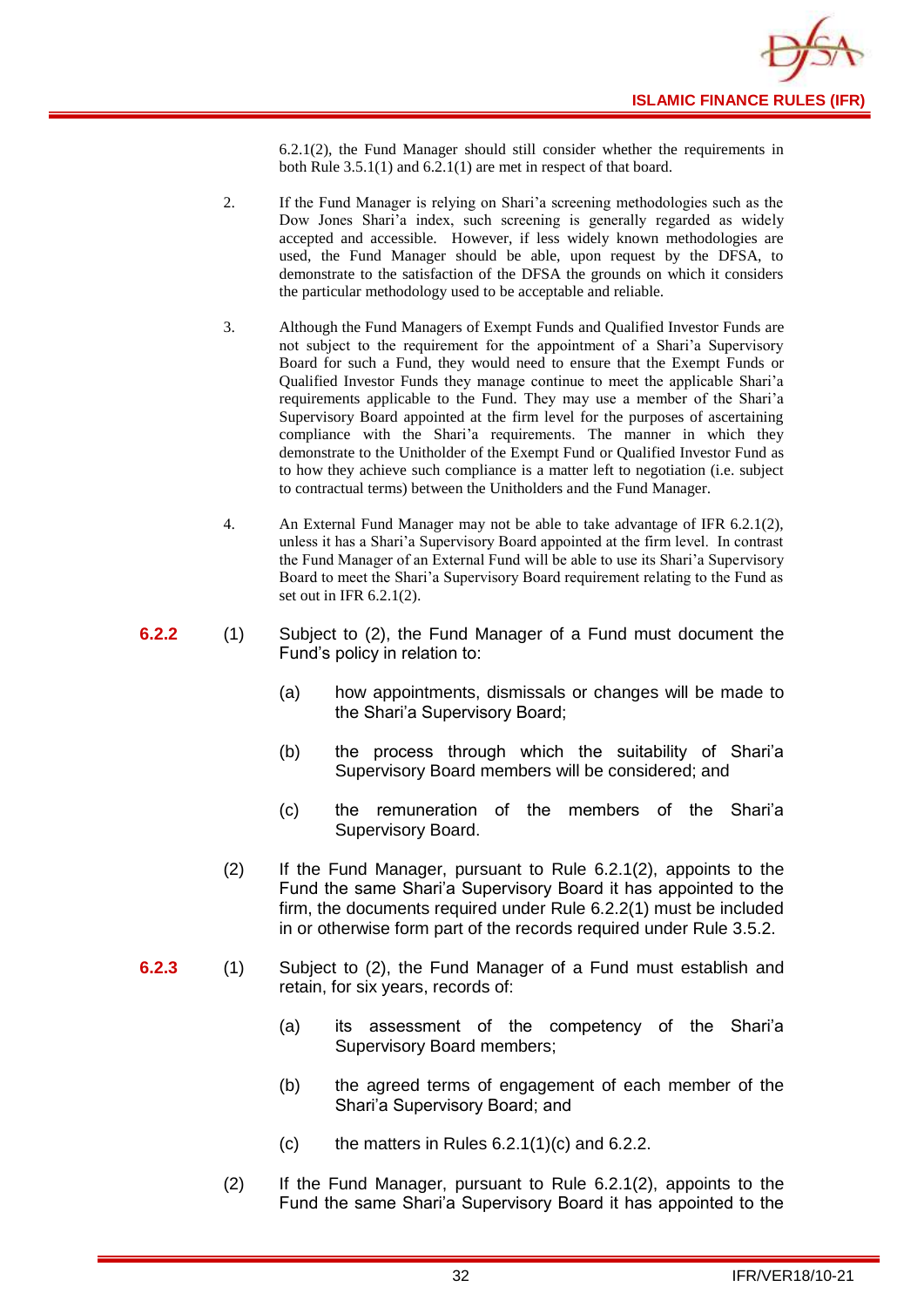![](_page_35_Picture_0.jpeg)

firm, the records required under Rule 6.2.3(1) must be included in or otherwise form part of the records required under Rule 3.5.3.

- 1. The records of the assessment of competency of Shari'a Supervisory Board members should clearly indicate, at least:
	- a. the factors that have been taken into account when making the assessment of competency;
	- b. the qualifications and experience of the Shari'a Supervisory Board members;
	- c. the basis upon which the Fund Manager has deemed that the proposed Shari'a Supervisory Board member is suitable; and
	- d. details of any other Shari'a Supervisory Boards of which the proposed Shari'a Supervisory Board member is, or has been, a member.
- 2. If the Fund Manager is relying on Rule 6.2.1(2), then the due diligence process, and the records maintained under Rules 3.5.2 and 3.5.3, should be augmented with the matters specified under Rule 6.2.1(1).
- **6.2.4** (1) The Islamic Financial Business policy and procedures manual must provide that:
	- (a) a member of the Shari'a Supervisory Board is obliged to notify the Fund Manager of any conflict of interest that such member may have with respect to the Fund or the Fund Manager, and if appointed, or in the case of an Investment Trust, the Trustee; and
	- (b) the Fund Manager will take appropriate steps to manage any such conflict of interest so that the Islamic Financial Business is carried out appropriately and in compliance with Shari'a, the interest of a Unitholder is not adversely affected and all Unitholders are fairly treated and not prejudiced by any such interests.
	- (2) If a Fund Manager is unable to manage a conflict of interest as provided above, it must dismiss or replace the member as appropriate.
- **6.2.5** The Fund Manager of a Fund must provide the DFSA at its request with information on the qualifications, skills, experience and independence of the individuals who are appointed or proposed to be approved as members of the Shari'a Supervisory Board.
- **6.2.6** (1) The Fund Manager of a Fund must take reasonable steps to ensure that the Fund Manager and the Fund's Employees:
	- (a) provide such assistance as the Shari'a Supervisory Board reasonably requires to discharge its duties;
	- (b) give the Shari'a Supervisory Board right of access at all reasonable times to relevant records and information;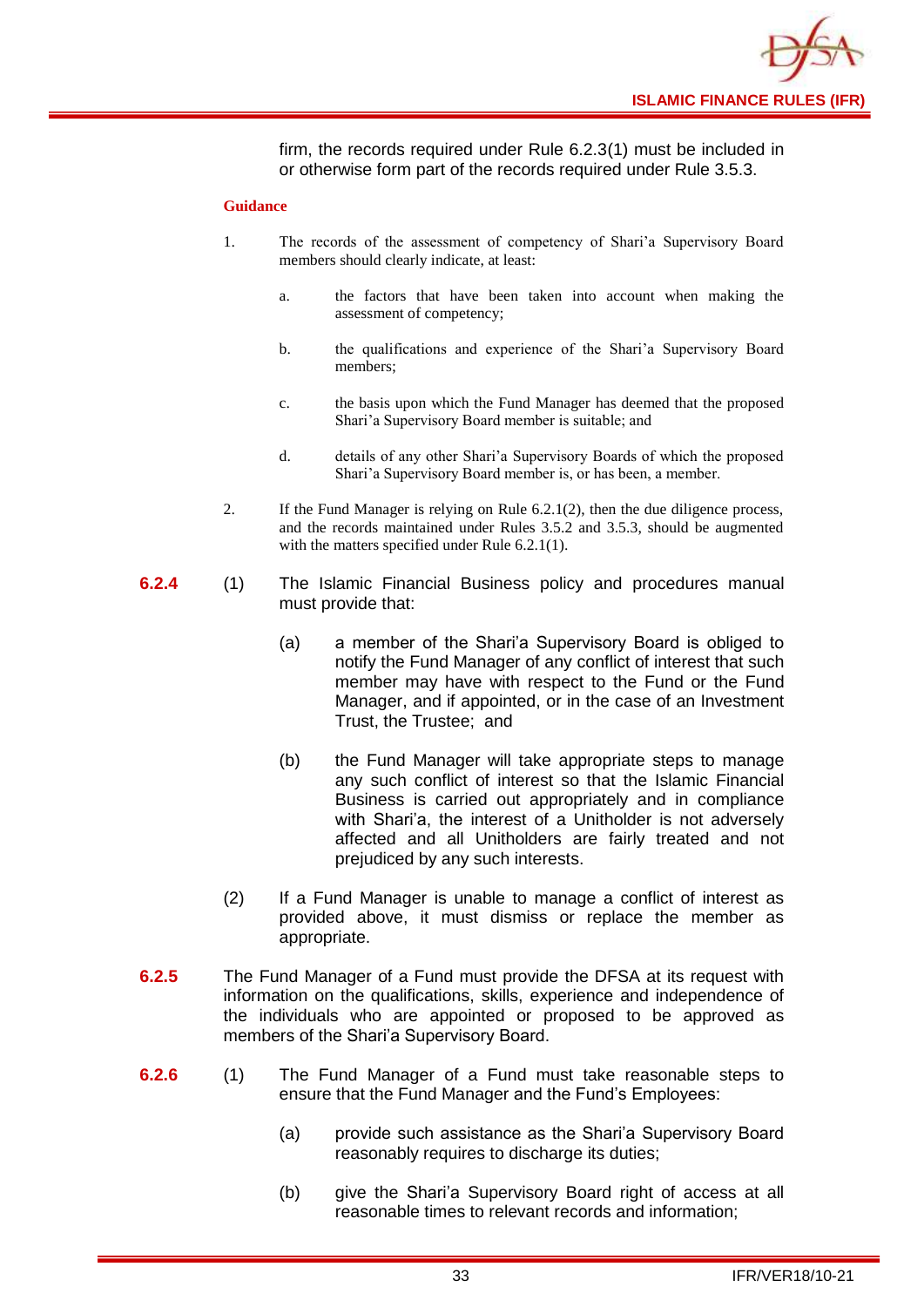- (c) do not interfere with the Shari'a Supervisory Board's ability to discharge its duties; and
- (d) do not provide false or misleading information to the Shari'a Supervisory Board.
- (2) If appointed, the Trustee must also take reasonable steps to ensure that its Employees comply with (1)(a)-(d).

## <span id="page-36-0"></span>**6.3 External Shari'a reviews and periodic reports**

- **6.3.1** A Fund Manager of a Domestic Fund that is a Public Fund, other than a Fund relying on the exemption in Rule 6.2.1(3), must ensure that all Shari'a reviews of the Fund are undertaken by the Shari'a Supervisory Board in accordance with AAOIFI GSIFI No 2.
- **6.3.2** (1) In the case of a Domestic Fund that is a Public Fund other than a Fund relying on the exemptions in Rule 6.2.1(3), the Fund Manager must commission an interim and an annual report relating to the Fund operations from the Shari'a Supervisory Board which complies with AAOIFI GSIFI No 1.
	- (2) The Fund Manager must deliver a copy of the annual interim report referred to in (1) to the Unitholders in accordance with CIR Rule 9.4.4 and must include the report of the Shari'a Supervisory Board in the annual report required under CIR Rule 9.4.5.

#### **Guidance**

Although the Fund Managers of Exempt Funds and Qualified Investor Funds are not subject to the Shari'a review process required under section 6.3, they would need to ensure that the Exempt Fund or Qualified Investor Fund continues to meet the Shari'a requirements, particularly for the purposes of their annual and interim reports, which are required to be prepared under CIR section 9.4. However, the manner in which they demonstrate to the Unitholders of the Fund how they achieve such compliance is a matter left to negotiation (i.e. subject to contractual terms) between the Unitholders and the Fund Manager.

## <span id="page-36-1"></span>**6.4 Internal Shari'a review**

- **6.4.1** (1) The Fund Manager of a Domestic Fund that is a Public Fund must perform an internal Shari'a review to assess the extent to which the Fund complies with fatwas, rulings and guidelines issued by the Fund's Shari'a Supervisory Board.
	- (2) The Fund Manager must perform the internal Shari'a review in accordance with AAOIFI GSIFI No. 3.
	- (3) The Fund Manager of an Umbrella Fund which has an Islamic Sub-Fund must, to the extent possible, perform the internal Shari'a review in accordance with AAOIFI GSIFI No. 3 and must document the manner in which it will conduct that part of the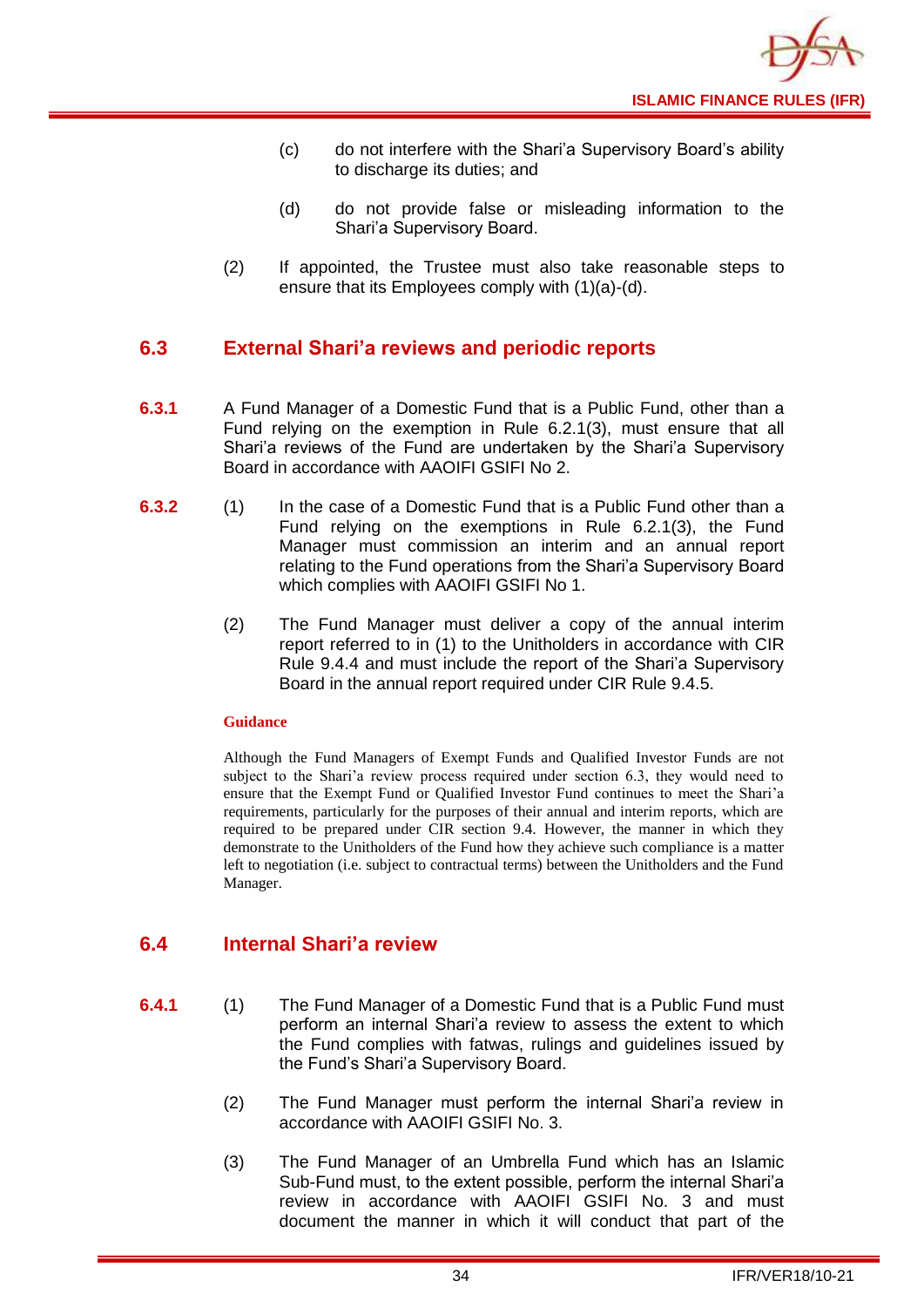![](_page_37_Picture_0.jpeg)

internal Shari'a review that is not conducted in accordance with AAOIFI GSIFI No. 3.

#### **Guidance**

- 1. Although the Fund Managers of Exempt Funds and Qualified Investor Funds are not subject to the specific internal Shari'a requirements under section 6.4, they would need to ensure that the Exempt Fund or Qualified Investor Fund continues to meet the applicable Shari'a requirements. However, the manner in which they demonstrate to the Unitholders of the Fund how they achieve such compliance is a matter left to negotiation (i.e. subject to contractual terms) between the Unitholders and the Fund Manager.
- 2. GSIFI No. (3) (Internal Shari'a Review) establishes standards and provides guidance on the internal Shari'a review in institutions that conduct business in conformity with Shari'a. The standard covers the following:
	- a. objectives;
	- b. internal Shari'a Review;
	- c. independence and objectivity;
	- d. professional proficiency;
	- e. scope of work;
	- f. performance of the internal Shari'a Review work;
	- g. management of the internal Shari'a Review;
	- h. quality assurance; and
	- i. elements of an effective internal Shari'a Review control system.
- **6.4.2** The Fund Manager must ensure that the internal Shari'a review referred to in this section is performed by the internal audit function of the Fund or the compliance function of the Fund and that the individuals or departments involved in performing the review are competent and sufficiently independent to assess compliance with Shari'a.

#### **Guidance**

For the purposes of assessing competency of personnel or departments which perform the internal Shari'a review, Fund Manager should consult AAOIFI GSIFI No. 3 paragraphs 9 to16 inclusive.

## <span id="page-37-0"></span>**6.5 Additional disclosure in a Prospectus of an Islamic Fund which is a Public Fund**

#### **Guidance**

Chapter 14 and in particular Rule 14.3.1 of the CIR module set out the Public Fund Prospectus requirements. In addition to complying with those requirements as applicable to the particular Fund, the Fund Manager of an Islamic Fund that is a Public Fund must comply with the additional requirements set out in this section. If an Islamic Fund is to be a Listed Fund, it must comply with chapter 6 of MKT and also comply with the additional requirements in this chapter.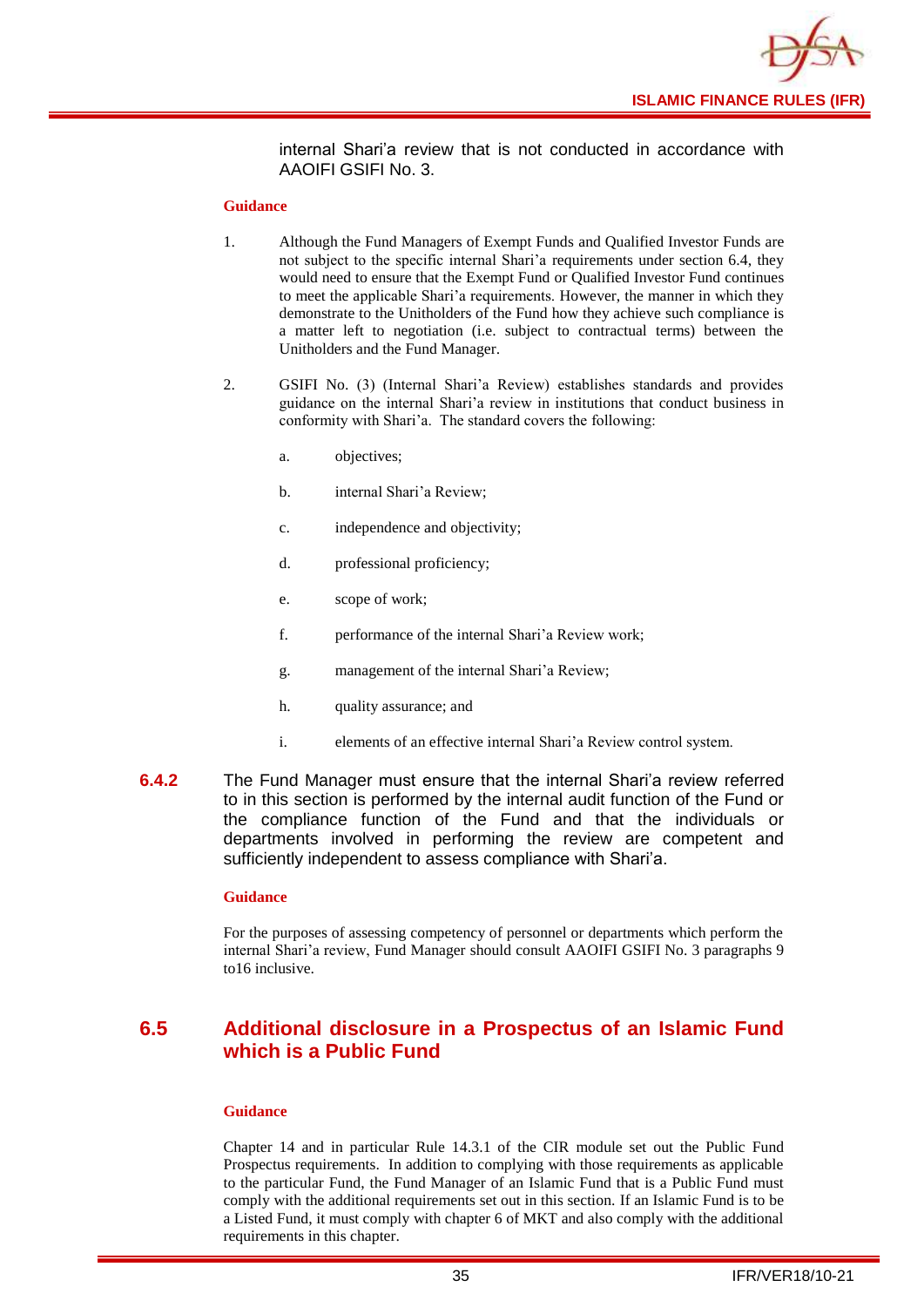![](_page_38_Picture_0.jpeg)

- **6.5.1** A Fund Manager of an Islamic Fund which is a Public Fund must state in the Fund's Prospectus:
	- (a) that all the operations in relation to the Fund will be conducted in accordance with Shari'a;
	- (b) if the Fund has a Shari'a Supervisory Board appointed to it, the names of the members of the Shari'a Supervisory Board and their qualifications and experience experience and, whether or not the Fund Manager's Shari'a Supervisory Board is appointed to the Fund pursuant to Rule 6.2.1(2);
	- (c) if the Fund does not have a Shari'a Supervisory Board appointed to it pursuant to Rule 6.2.1(3), what widely acceptable screening methodologies are used by the Fund to ensure Shari'a compliance with respect to investments made for the Fund, and the board that has approved them;
	- (d) if applicable, the manner and frequency of Shari'a reviews ;
	- (e) how earnings prohibited by Shari'a will be disposed of;
	- (f) whether Zakah is the responsibility of the Fund or the responsibility of the Unitholders;
	- (g) the additional disclosure, if applicable, prescribed under section A1.1 of App 1; and
	- (h) in place of the disclaimer required under CIR App 7 for conventional Funds, a prominent disclaimer in bold, on the front page of the Prospectus, as follows:

"The DFSA does not accept responsibility for the content of the information included in the Prospectus, including the accuracy or completeness of such information. The liability for the content of the Prospectus lies with the Issuer of the Prospectus and other Persons, such as Experts, whose opinions are included in the Prospectus with their consent. The DFSA has also not assessed the suitability of the Securities to which the Prospectus relates to any particular investor or type of investor and has not determined whether they are Shari'a compliant. If you do not understand the contents of this Prospectus or are unsure whether the Securities to which the Prospectus relates are suitable for your individual investment objectives and circumstances, you should consult an authorised financial advisor."

(i) If the Islamic Fund is not a Listed Fund, in addition to the disclaimer specified in (h), an additional statement that:

"The Securities to which this Prospectus relates may be illiquid and/or subject to restrictions on their resale. Prospective purchasers of such Securities should conduct their own due diligence."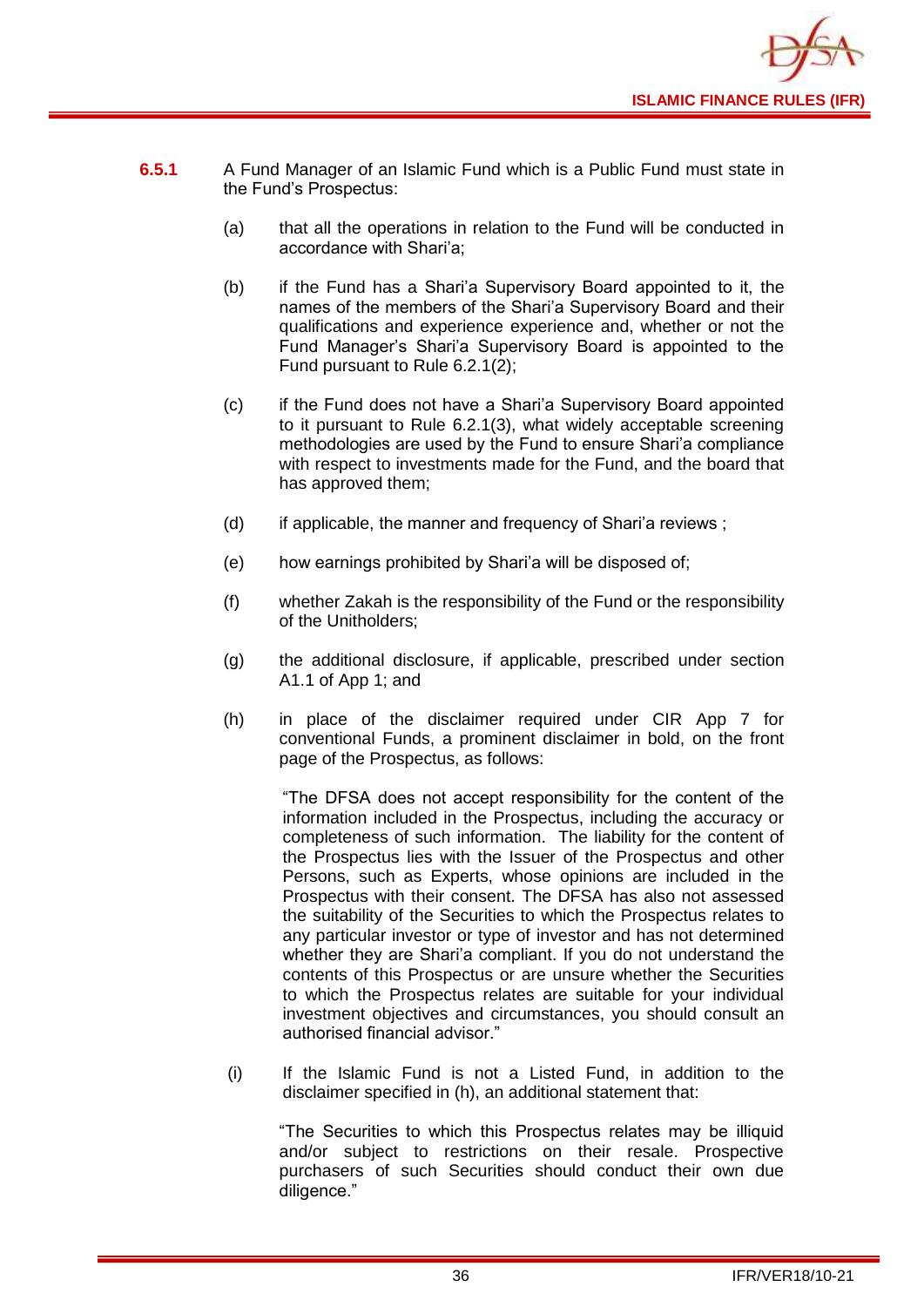![](_page_39_Picture_0.jpeg)

#### **Guidance**

- 1. A Fund Manager should consider providing additional information to support the statement under Rule 6.5.1(a) as indicated in 2 and 3 below.
- 2. The Fund Manager should provide sufficient details setting out the basis upon which the Fund has been approved and certified as Shari'a compliant by its Shari'a Supervisory Board. Such details should include the basis of the underlying principles, i.e. the Fatwas or rulings, including reference to any relevant Ijtihad, Ijma, Qiyas or other. Where applicable, reference should be made to any Islamic indices to be used. In addition, where applicable, the screening process and any filters used should be identified.
- 3. The Fund Manager should set out each of the key features of the Fund and explain the rationale for determining why each of these features are considered Shari'a compliant by the Fund's Shari'a Supervisory Board.

## <span id="page-39-0"></span>**6.6 Deleted**

### <span id="page-39-1"></span>**6.7 Investments in other Funds**

- **6.7.1** (1) An Islamic Fund which is a Public Fund may invest in Units of another [Fund](http://fsahandbook.info/FSA/glossary.jsp?doc=glossary/glossary&gloss=G1043#G1043) only where the Fund Manager has taken reasonable care to determine that:
	- (a) the other Fund is the subject of an independent annual audit conducted in accordance with relevant IFRS or other standards as applicable;
	- (b) the other Fund has mechanisms in place to enable [Unitholders](http://fsahandbook.info/FSA/glossary.jsp?doc=glossary/glossary&gloss=G1233#G1233) to redeem their [Units](http://fsahandbook.info/FSA/glossary.jsp?doc=glossary/glossary&gloss=G1230#G1230) within a reasonable time; and
	- (c) the other Fund is prohibited from having more than 20% of its value in the [Units](http://fsahandbook.info/FSA/glossary.jsp?doc=glossary/glossary&gloss=G1230#G1230) of Funds.
	- (2) The Fund Manager must also have ascertained that there is a proper and disclosed basis for asset valuation and the pricing before investing in [Units](http://fsahandbook.info/FSA/glossary.jsp?doc=glossary/glossary&gloss=G1230#G1230) in the other [Fund.](http://fsahandbook.info/FSA/glossary.jsp?doc=glossary/glossary&gloss=G1043#G1043)

#### <span id="page-39-2"></span>**6.8 Deleted**

<span id="page-39-3"></span>**6.9 Deleted**

## <span id="page-39-4"></span>**6.10 Periodic Reports of an Islamic Fund**

#### **Guidance**

Chapter 9 of CIR sets out the periodic reports and related requirements. These are additional requirements that apply to Islamic Funds.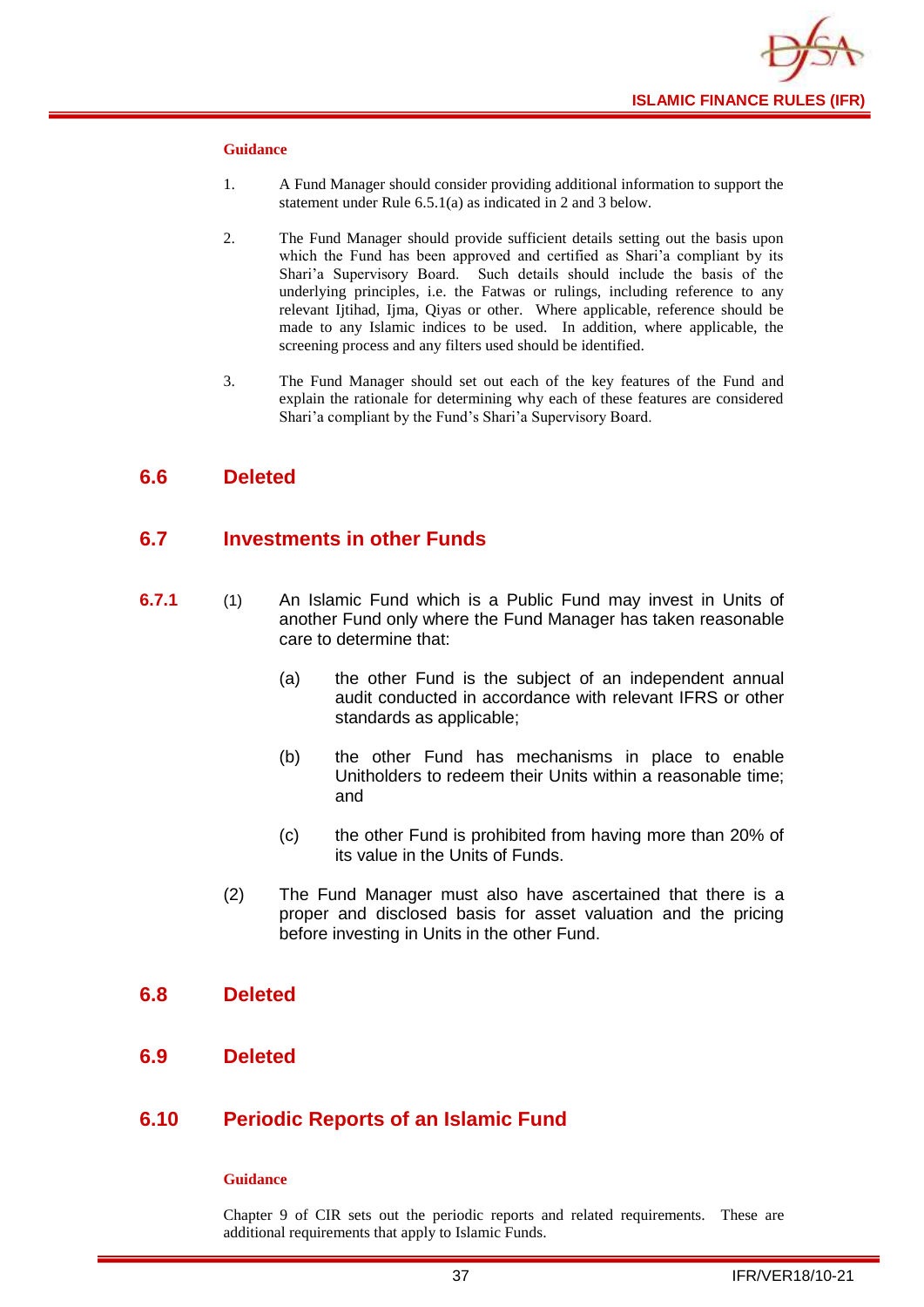![](_page_40_Picture_0.jpeg)

**6.10.1** In addition to the matters specified in CIR section 9.4, an annual report of an Islamic Fund, other than a Fund which is an [Umbrella](http://fsahandbook.info/FSA/glossary-html/handbook/Glossary/U?definition=G1222) Fund, must contain the report specified in Rule 6.3.2(2).

## <span id="page-40-0"></span>**6.11 Islamic Real Estate Investment Trusts (Islamic REITs)**

- **6.11.1** (1) A Fund Manager must ensure that it does not call, or otherwise hold out, a Fund as being an Islamic Real Estate Investment Trust or as being an Islamic REIT unless it is a Public Property Fund which is constituted in accordance with (2).
	- (2) An Islamic REIT is a Public Property Fund which:
		- (a) is constituted either as an Investment Company or as an Investment Trust;
		- (b) is primarily aimed at investments in income generating Real Property which complies with Shari'a principles; and
		- (c) distributes to the Unitholders at least 80% of its audited annual net income.
- **6.11.2** (1) A Fund Manager of an Islamic REIT must ensure that it distributes to the Unitholders as dividends each year an amount not less than 80% of its audited annual net income.
	- (2) The Persons providing oversight functions in respect of the Fund must determine if any;
		- (a) revaluation surplus credited to income, or
		- (b) gains on disposal of Real Property,

shall form part of net income for distribution to Unitholders.

- **6.11.3** Where an Islamic REIT holds any Real Property via one or more Special Purpose Vehicles, the Fund Manager must ensure that each Special Purpose Vehicle distributes to the Fund all of its income as permitted by the laws and regulations of the jurisdiction where the Special Purpose Vehicle is established.
- **6.11.4** (1) A Fund Manager of an Islamic REIT must ensure, subject to (2), that any investment made in respect of property under development whether on its own or in a joint venture is undertaken only where the REIT intends to hold the developed property upon completion.
	- (2) The total contract value of the property under development in (1) must not exceed 30% of the net asset value of the Fund Property of the Islamic REIT.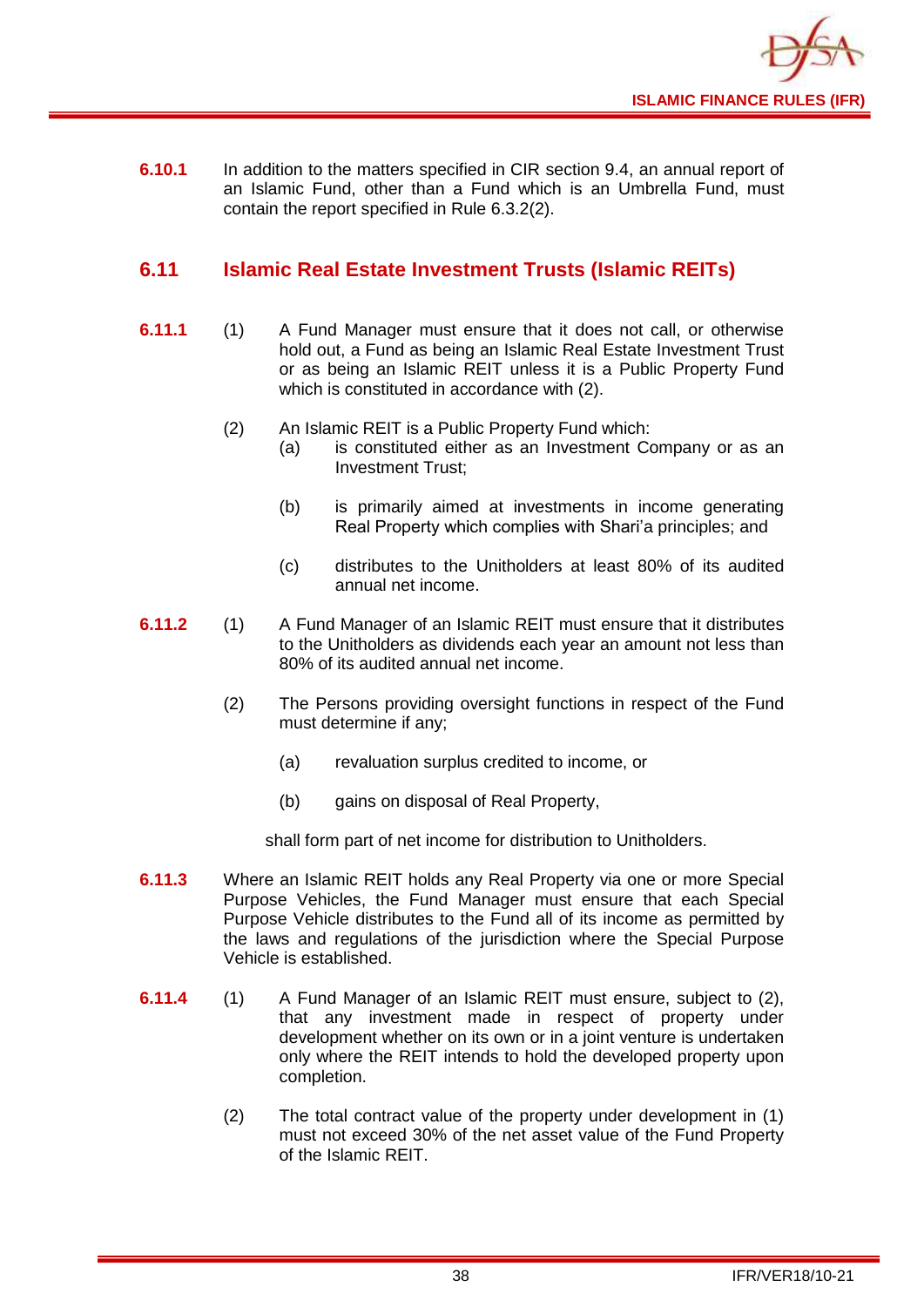![](_page_41_Picture_0.jpeg)

#### **Guidance**

For the purposes of this Rule, the DFSA would not consider property development activities to include refurbishment, retrofitting and renovation.

**6.11.5** A Fund Manager of an Islamic REIT may borrow either directly or through its Special Purpose Vehicle up to 65% of the gross asset value of the Fund provided that such borrowings are Shari'a compliant.

#### **Guidance**

- 1. The gross asset value of a Fund should be calculated as the total value of the Fund Property based on the most recent valuation under CIR Rule 8.4.1(1), but without making the deductions provided for in the other paragraphs of that Rule.
- 2. As there are no specific risks that arise by virtue of a Fund being an Islamic Fund, the prudential requirements that apply to a Category 3 firm as set out in the PIB module apply to such Fund Managers. However, if the underlying assets of the Fund are invested in financial products or instruments that are Islamic and have certain features which would raise any prudential risks, it is the responsibility of the Fund Manager to address such risks. The DFSA would provide any additional clarifications regarding such matters upon request.

## <span id="page-41-0"></span>**6.12 Islamic Money Market Funds**

- **6.12.1** CIR Rules 13.8.1(2) and (3) and 13.8.2 apply to a Fund Manager of an Islamic Fund that is a Money Market Fund as if a reference to:
	- (a) a Deposit or a Debenture includes an Islamic financial instrument or product with similar economic characteristics to a Deposit or a Debenture; and
	- (b) an interest rate reset date is, in relation to an Islamic financial instrument or product, a reference to the date on which the rate of profit of return for that instrument or product is reset.

#### **Guidance**

A Fund Manager of an Islamic Money Market Fund must comply with the overriding obligation in CIR Rule 13.8.1 to ensure that the Fund's investment strategy is consistent with the investment objectives of a Money Market Fund as set out in CIR Rule 3.1.11. It must also comply with other applicable requirements for Money Market Funds such as the requirement to include a warning in the Fund Prospectus under CIR Rule 14.4.7.

## <span id="page-41-1"></span>**6.13 Islamic Exchange Traded Funds ("ETFs")**

- **6.13.1** (1) A Fund is an Islamic Exchange Traded Fund or Islamic ETF if it:
	- (a) is constituted as an Open-ended Public Fund;
	- (b) has its Units available for trading throughout the day on an exchange that meets the criteria in (2);
	- (c) has at least one market maker (Authorised Participant) who: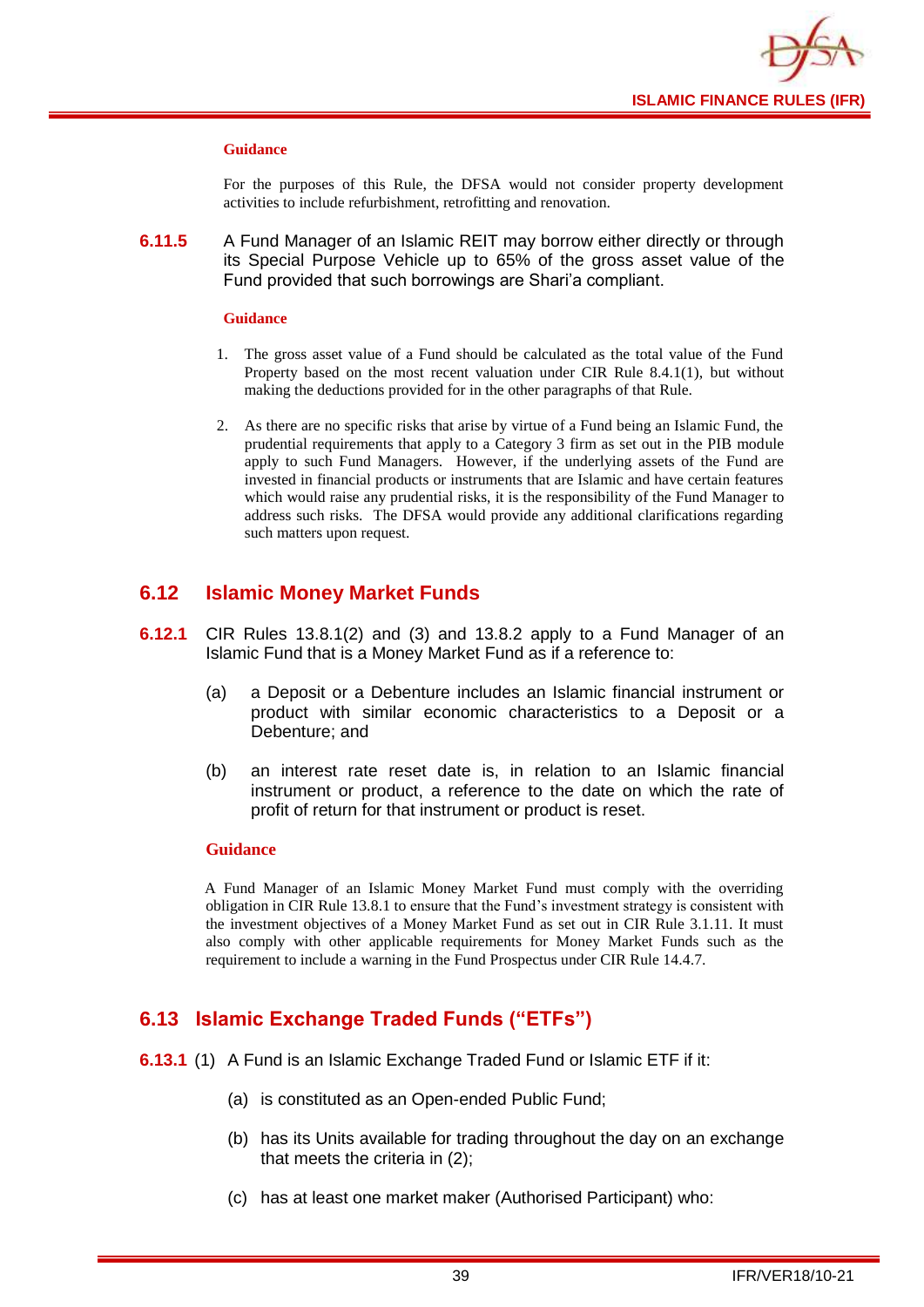![](_page_42_Picture_0.jpeg)

- (i) purchases and redeems 'creation Units' of the Fund from the Fund Manager; and
- (ii) is prepared to buy and sell Units of the Fund throughout the day on the relevant exchange; and
- (d) meets the Shari'a related requirements in this chapter.
- (2) An exchange meets the requirement in (1)(b) if it is:
	- (a) operated by an Authorised Market Institution;
	- (b) regulated by a Financial Services Regulator in a jurisdiction that is a signatory to the IOSCO Multilateral Memorandum of Understanding for sharing information; or
	- (c) regulated by a Financial Services Regulator in a jurisdiction which has entered into a bilateral memorandum of understanding with the DFSA for sharing information.
- (3) A Fund Manager, or any Person making an Offer of a Unit of Fund or otherwise marketing a Fund, must not describe the Fund in its offer document or marketing material as an "Exchange Traded Fund" (or "ETF") or otherwise hold out the Fund as being an Exchange Traded Fund or ETF, unless the Fund meets the criteria in (2).
- (4) The Fund Manager of an Islamic ETF must ensure that the Fund has an investment objective and strategy, which is to track the performance of a specified index or benchmark as specified in its Prospectus.

#### **Guidance**

A Fund Manager of an Islamic ETF is required to comply with the requirements applicable to a conventional Fund so far as they apply to that  $ETF$  – see Rule 6.1.1.(2).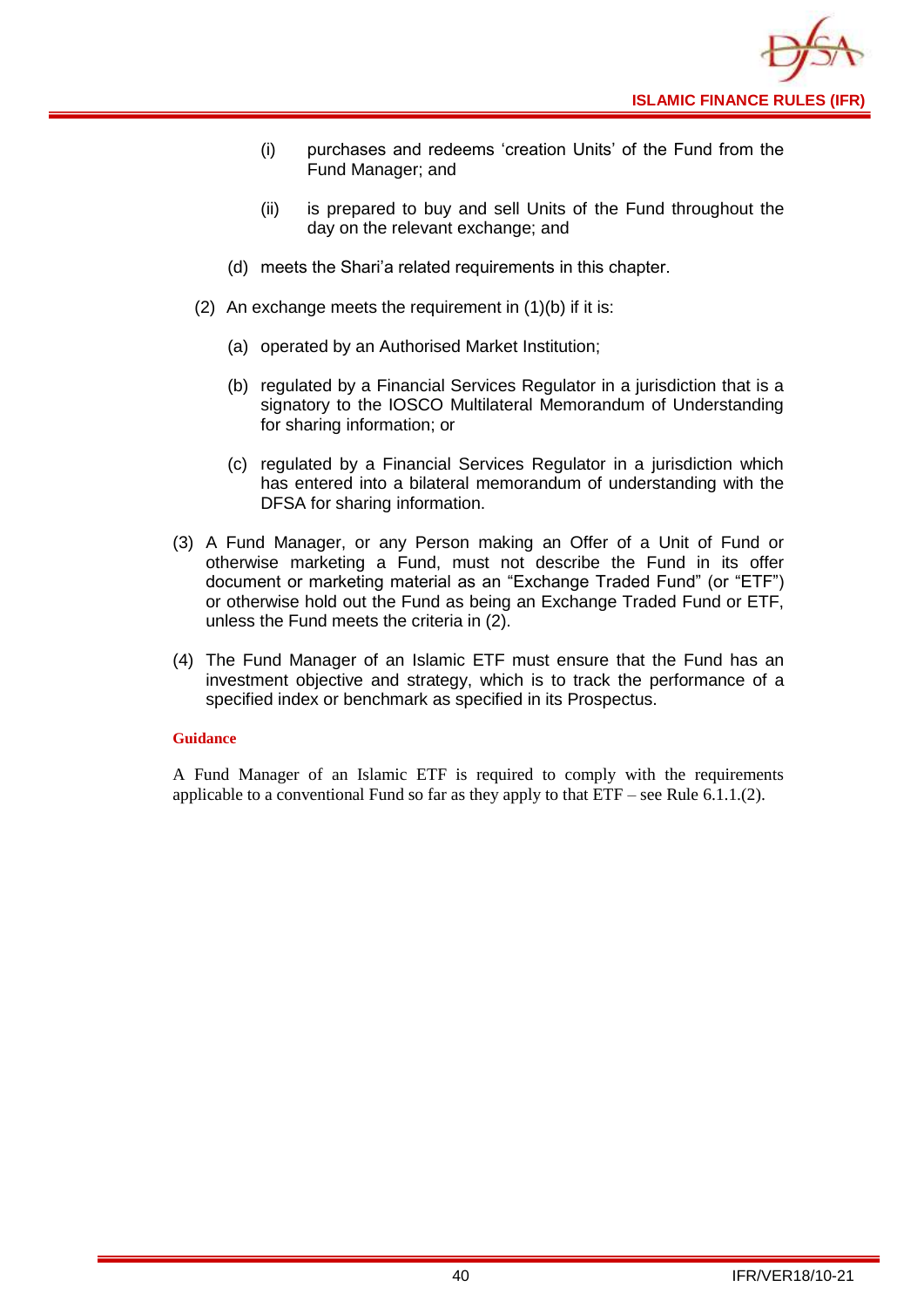![](_page_43_Picture_0.jpeg)

## <span id="page-43-0"></span>**7. OFFERS OF ISLAMIC SECURITIES**

## <span id="page-43-1"></span>**7.1 Application**

- **7.1.1** (1) Subject to (2), this chapter applies to any Person who Offers Islamic Securities in or from the DIFC.
	- (2) A Person making Offers of Islamic Securities in or from the DIFC must comply with the requirements in the Markets Law 2012 and the MKT module except to the extent otherwise provided in this chapter.
	- (3) Islamic Securities, for the purposes of this chapter, do not include Units of an Islamic Fund.

#### **Guidance**

- 1. The issue of Securities is not an activity that constitutes a Financial Service. Therefore, the activities such as the issue of Shares, Debentures (Sukuks) or Warrants do not attract the Financial Services prohibitions in the Regulatory Law 2004. However, the Offer of Securities is an activity to which the Markets Law 2012 and the MKT module apply. Under the Markets Law 2012, a Person making an Offer of Securities in or from the DIFC is subject to numerous disclosure requirements, unless exempt.
- 2. Offers of Islamic Securities which are Units of a Fund are not subject to the requirements in this section because the Collective Investment Law 2010 and CIR module provide for such activities to be regulated. Chapter 6 of this module sets out additional requirements that apply to the Fund Manager when Offering Units of an Islamic Fund.
- 3. The definition of the term Islamic Securities is in the GLO module.

## <span id="page-43-2"></span>**7.2 Contents of a Prospectus for Islamic Securities**

- **7.2.1** Deleted.
- **7.2.2** Deleted.
- **7.2.3** Where the relevant Securities are held out as being in accordance with Shari'a, the Prospectus relating to those Securities must include:
	- (a) details of the members of the Shari'a Supervisory Board appointed by the Issuer who have undertaken the review of the relevant Securities;
	- (b) details of the qualifications and experience of each of those Shari'a Supervisory Board members;
	- (c) in the case of issuance of Sukuks: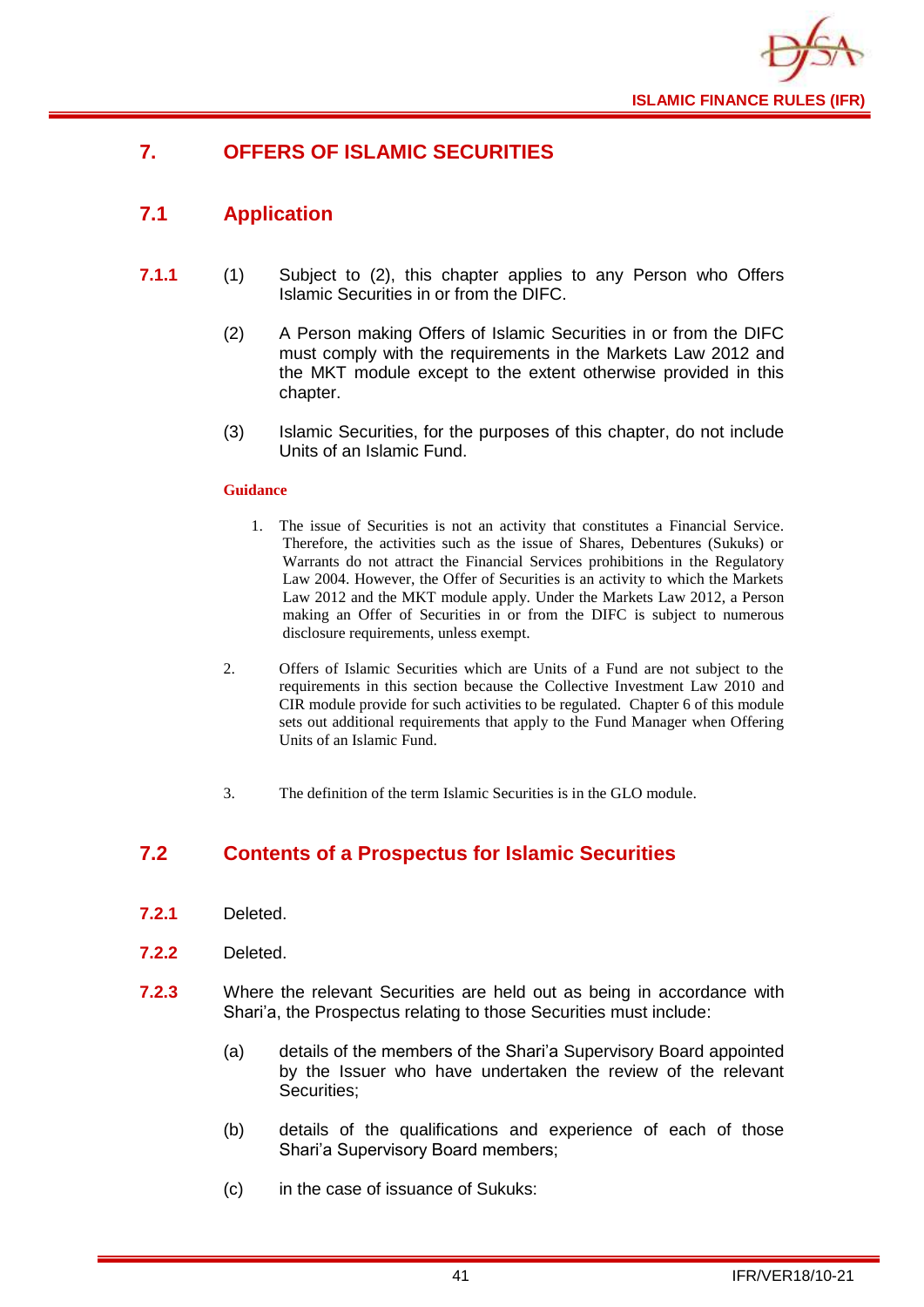- (i) the opinion of the Shari'a Supervisory Board in respect of whether the Securities are Shari'a compliant;
- (ii) a description of the structure of the underlying transaction and an explanation of the flow of funds; and
- (iii) where applicable, the disclosures required by the Shari'a Standards published from time to time by AAOIFI in respect of investment Sukuks; and
- (d) instead of the statement required under MKT Rule 2.5.1(3)(d), a prominent disclaimer in bold, on the front page of this Prospectus as follows:

"The DFSA does not accept any responsibility for the content of the information included in the Prospectus, including the accuracy or completeness of such information. The liability for the content of the Prospectus lies with the issuer of the Prospectus and other Persons, such as Experts, whose opinions are included in the Prospectus with their consent. The DFSA has also not assessed the suitability of the Securities to which the Prospectus relates to any particular investor or type of investor and has not determined whether they are Shari'a compliant. If you do not understand the contents of this Prospectus or are unsure whether the Securities to which the Prospectus relates are suitable for your individual investment objectives and circumstances, you should consult an authorised financial advisor."

## <span id="page-44-0"></span>**7.3 Continuing disclosure relating to Islamic Securities**

- **7.3.1** The Reporting Entity responsible for Islamic Securities must, without delay, disclose to the markets and the DFSA details of any changes to the membership of its Shari'a Supervisory Board, the identity, qualifications and experience of any new Shari'a Supervisory Board members and the identity of any Shari'a Supervisory Board members who resign or are dismissed.
- **7.3.2** A Listed Entity with Islamic Securities admitted to the Official List of Securities must make the required market disclosures in accordance with the requirements under section A2.1 and comply with the other continuing obligations under section A2.2.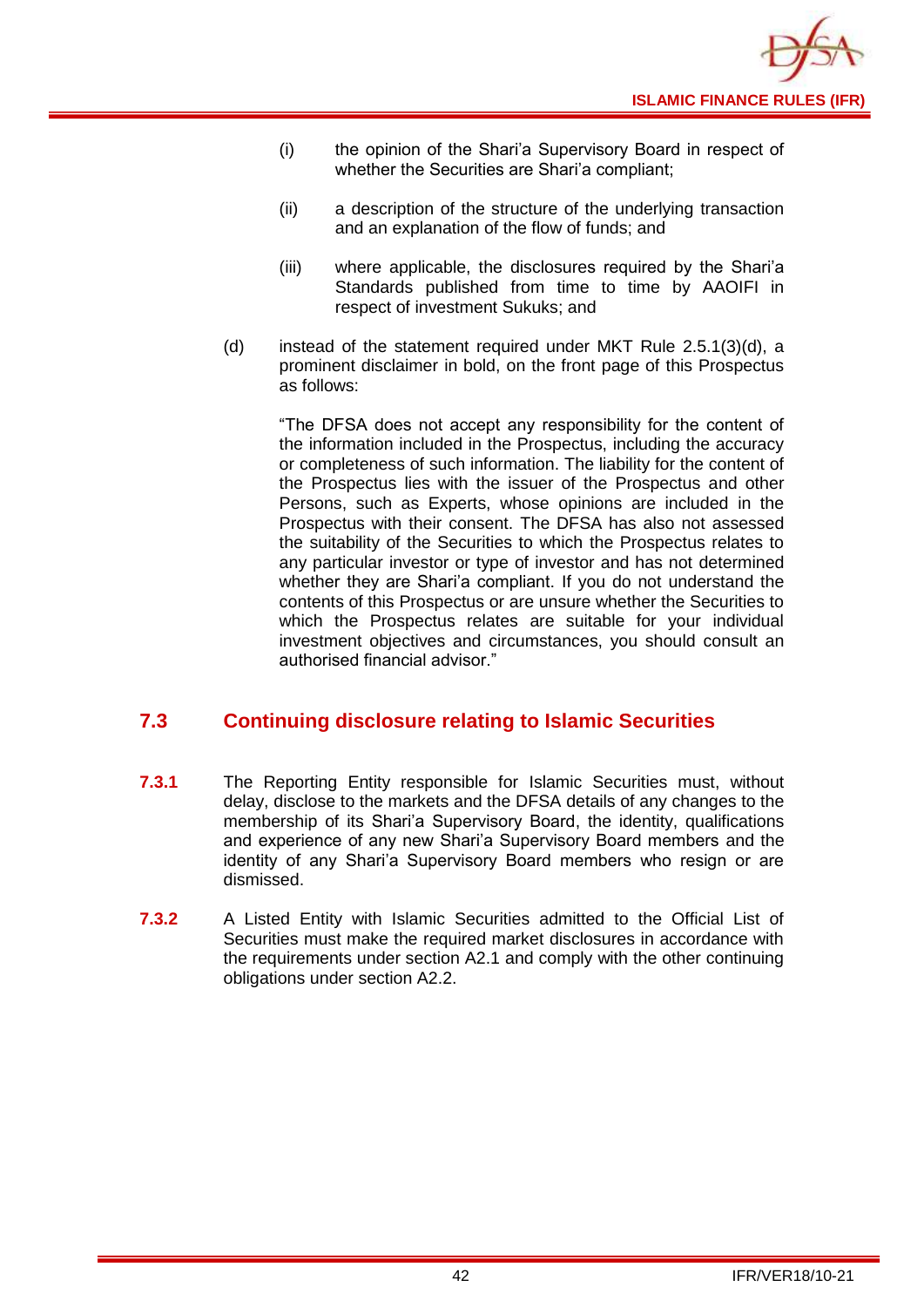![](_page_45_Picture_0.jpeg)

## <span id="page-45-0"></span>**8. TAKAFUL INSURANCE**

## <span id="page-45-1"></span>**8.1 Application**

- **8.1.1** (1) This chapter applies to a Person who carries on or holds out as carrying on Insurance Business or Insurance Intermediation as Takaful Insurance.
	- (2) In addition to the requirements in this chapter, the requirements that apply to conventional Insurance Business or Insurance Intermediation continue to apply to such a Person.

## <span id="page-45-2"></span>**8.2 Specific disclosure for Takaful insurance**

- **8.2.1** Where an Insurer or an Insurance Intermediary conducts Takaful Insurance with a Retail Client, the disclosure for the purposes of COB section 7.7 must include:
	- (a) the nature of the contracts between the Takaful fund and the operator;
	- (b) the method of calculation of any fees or share of profits paid from the Takaful fund to the operator;
	- (c) the basis on which any surpluses in the Takaful fund will be shared; and
	- (d) any circumstances in which additional contributions to the Takaful fund may be required.

- 1. Firms conducting Insurance Business comprising Takaful must comply with the requirements in PIN. Takaful related prudential requirements are not included in this module because of the closely integrated nature of such requirements with the requirements that apply to conventional insurance.
- 2. Note that structures of Takaful Insurers (including reinsurers) vary, as do the Islamic contracts governing their business. As the DFSA has not as yet thought it appropriate to limit the permissible structures and contracts, the DFSA is willing to consider modifications to its Rules to apply the most appropriate prudential regime to a Takaful entity. For many Takaful companies, this is likely to involve capital tests at the level of the Takaful participants' fund or funds, and for the firm as a whole.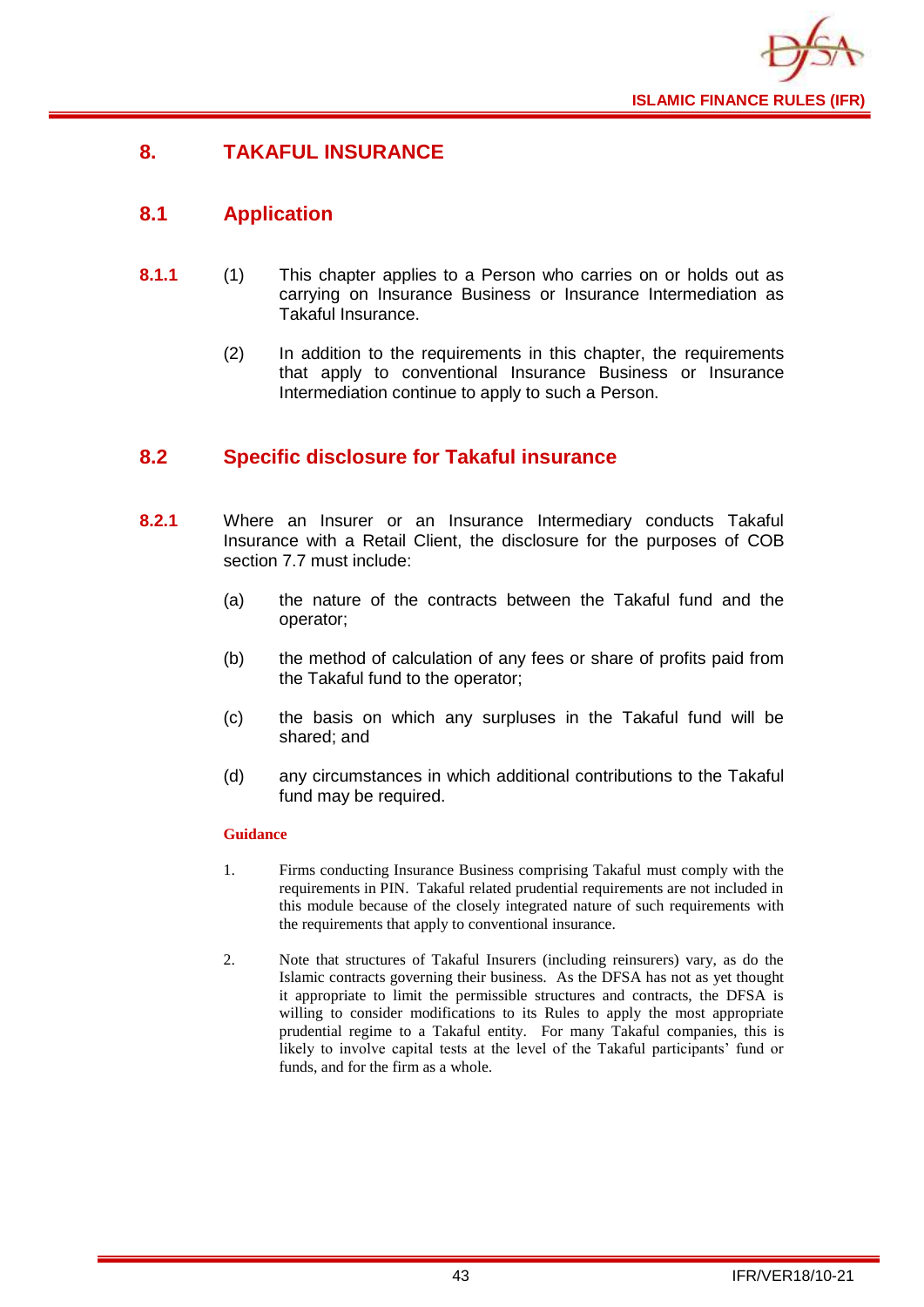![](_page_46_Picture_0.jpeg)

## <span id="page-46-0"></span>**APP 1 PROSPECTUS DISCLOSURES FOR ISLAMIC FUNDS**

## <span id="page-46-1"></span>**A1.1 Shari'a approval process statement for offers of Domestic Funds from the DIFC**

**A1.1.1** In respect of the Units of an Islamic Fund which are to be offered to prospective Unitholders in Malaysia, a Fund Manager must ensure that the Prospectus set out in a prominent position the following statement:

> "The Shari'a approval process which relates to this Fund has been carried out in accordance with the legislation applicable in the Dubai International Finance Centre (DIFC)".

## <span id="page-46-2"></span>**A1.2 Shari'a approval process statement for offers of Foreign Funds in or from the DIFC**

**A1.2.1** In respect of an Islamic Fund which is a Fund domiciled in Malaysia and which is a Designated Fund, an Authorised Firm must ensure that the Prospectus contains in a prominent position or has attached to it the following statement:

> "This Prospectus relates to an Islamic Fund, the Shari'a approval process of which is regulated by the Securities Commission of Malaysia."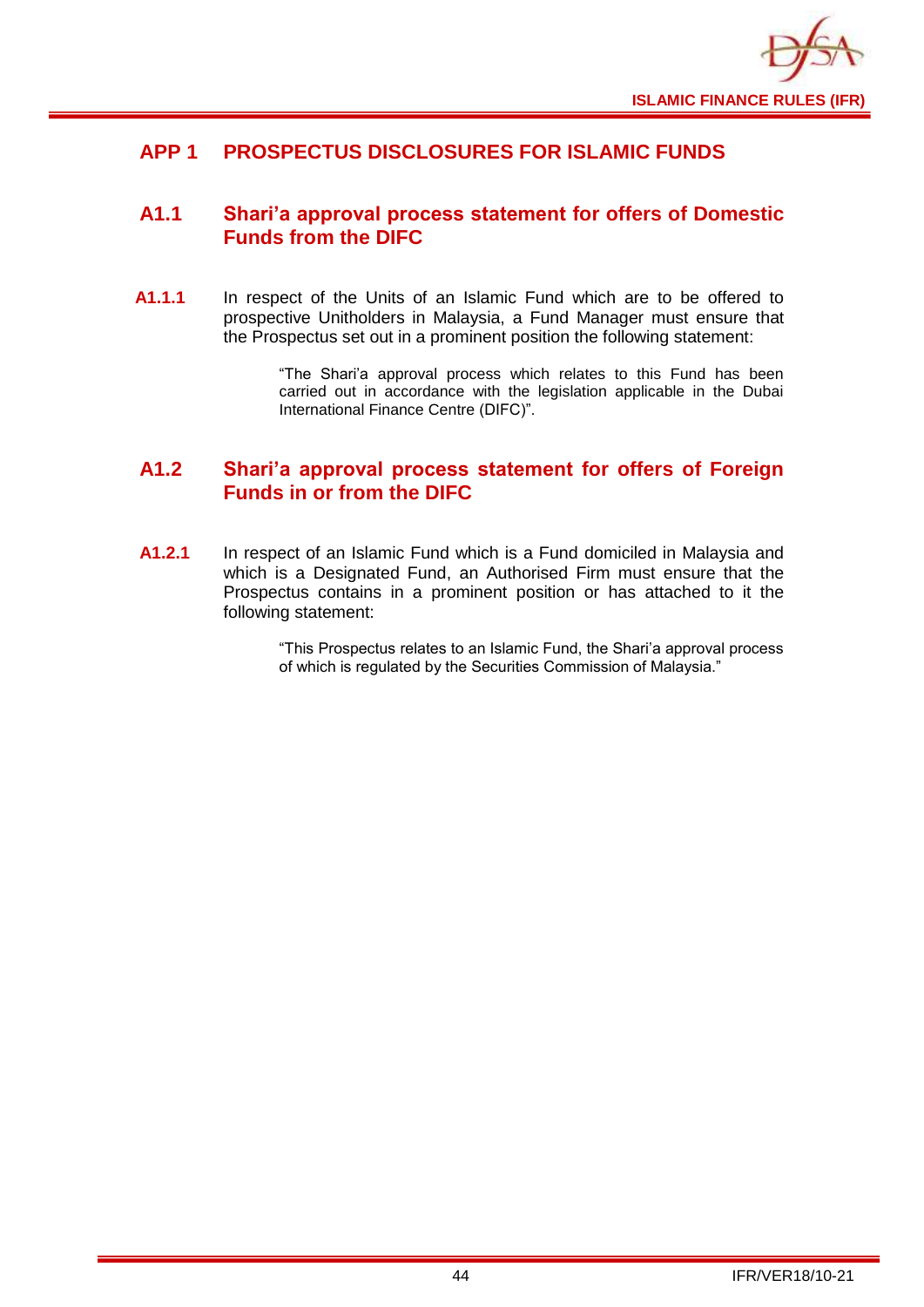![](_page_47_Picture_0.jpeg)

## **APP 2 CONTINUING OBLIGATIONS**

## **A2.1 Continuing obligations – Market disclosures for listed entities**

- **A.2.1.1** This table forms part of Rule 7.3.2.
- A.2.1.2 A Listed Entity must, on the occurrence of an event specified in column 1, make the required disclosure detailed in column 2, within the time specified in column 3, in respect of the Securities identified with a "✓" in column 4, of this Table.

<span id="page-47-1"></span><span id="page-47-0"></span>

|    | A <sub>2.1.1</sub>                                                                                                                                                                     |                                                 |                           |                               |               |                                 |                                  |              |               |          |              |
|----|----------------------------------------------------------------------------------------------------------------------------------------------------------------------------------------|-------------------------------------------------|---------------------------|-------------------------------|---------------|---------------------------------|----------------------------------|--------------|---------------|----------|--------------|
|    | <b>EVENT GIVING RISE TO DISCLOSURE</b><br><b>OBLIGATION</b>                                                                                                                            | <b>DISCLOSURE</b><br><b>REQUIRED</b>            | <b>TIME OF DISCLOSURE</b> | <b>Structured</b><br>Products |               |                                 |                                  |              | Certificates  |          | Units        |
|    |                                                                                                                                                                                        |                                                 |                           |                               | <b>Shares</b> | <b>Shares</b><br>rrants<br>over | Warrants o<br>Debentures<br>over | Debentures   | <b>Shares</b> | Deb<br>Ō |              |
|    | <b>ISLAMIC SECURITIES</b>                                                                                                                                                              |                                                 |                           |                               |               |                                 |                                  |              |               |          |              |
| 1. | Any material change in the Shari'a nature of<br>its Listed Securities as determined by the<br>Shari'a Supervisory Board                                                                | Market disclosure of<br>the material change     | As soon as possible       | ✔                             | ✔             |                                 | v                                | $\checkmark$ | ✔             | ✔        | ✔            |
| 2. | Where there are any material changes to<br>the structure of the Listed Securities, or the<br>use of proceeds, then the Listed Entity must<br>obtain and disclose a new Shari'a opinion | Market disclosure of<br>the new Shari'a opinion | As soon as possible       | $\checkmark$                  | ✔             | $\check{ }$                     | ✓                                | ✔            | $\checkmark$  | ✓        | $\checkmark$ |